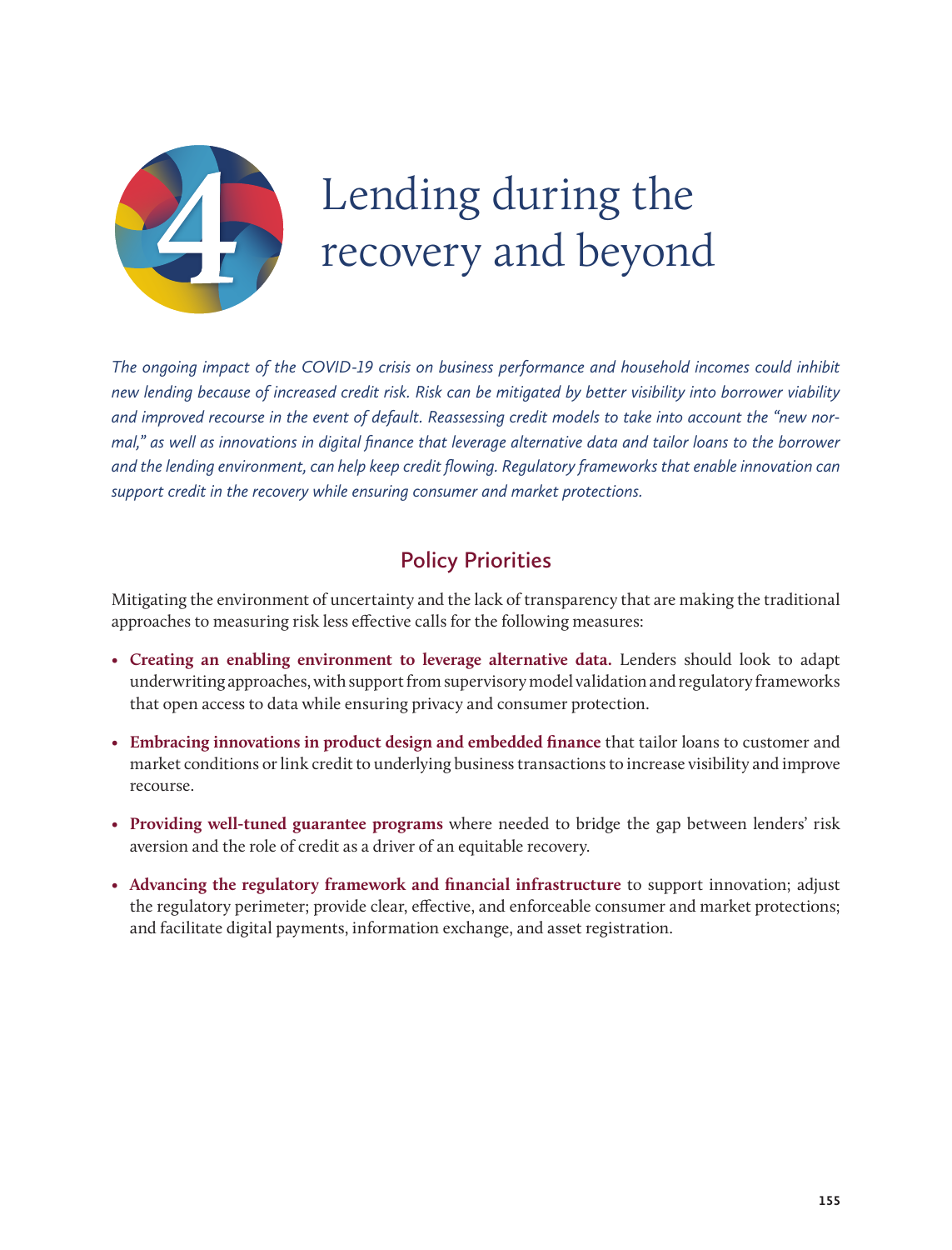# **Introduction**

Previous chapters focused on the actions countries can take to reduce damage to the financial sector if long-term, widespread income losses stemming from the COVID-19 (coronavirus) pandemic force borrowers to default on their debt. For the economy, however, the risks associated with past loans are not the only concern. A separate challenge is the ability of financial service providers to continue extending credit to fuel the recovery. As countries embark on the road to recovery and policy makers wind down the exceptional fiscal and other policy support measures put in place to help the economy through the pandemic, it is paramount that businesses and households have adequate access to credit to withstand economic uncertainty, invest in opportunities, and take part in the recovery.

The onset of the pandemic extensively disrupted economies worldwide. Lockdowns, business interruptions and closures, and job losses in the real sector (the activities associated with goods and services) were reflected almost immediately in the financial sector by a tightening of lending conditions. Bank supervisors and lenders worried that the crisis would rapidly translate into loan losses and cash withdrawals by the public.

As discussed in chapter 1, unprecedented government intervention and regulatory forbearance to mitigate the impacts of the crisis have so far helped banks maintain capital levels and liquidity. Yet the ongoing impacts of the crisis on business performance and household incomes, as well as the expected rise in nonperforming loans (NPLs) and tightening of monetary policies, will create challenges for new lending. Continued economic disruptions and uncertainty will increase credit risk, reduce visibility into borrower viability, and diminish the realizable value of traditional sources of recourse in the event of default. Reporting practices around loan moratoria and debt restructuring further cloud visibility into the actual credit performance of certain customers.

In this environment of heightened risk and continued uncertainty, finance providers need to adapt credit models and product offerings if they are to continue lending. Ways of doing this include making changes in product design—the terms and lengths (tenors) of loans—as well as integrating new types of data into credit models. These adaptations will benefit from the continuing adoption of new technologies and digital channels supporting payments, credit information, and secured transactions. A silver lining of the pandemic is that it accelerated digital adoption in the economy as a whole, as well as among finance providers and borrowers, thereby laying the foundation for better credit analysis and monitoring, greater product diversity, and a broader range of credit providers.

Financial service providers, infrastructure providers, governments, and the regulatory community can all help advance the adoption of solutions to facilitate access to credit during the recovery. This chapter describes approaches available to finance providers for adjusting their operations and products to continue lending. It also describes the role of governments, regulators, and financial infrastructure in helping the credit market adapt to the new environment—such as by integrating new data and business models—and in countering market tendencies to limit credit to larger firms and better-off borrowers. As credit conditions improve, markets that have been able to roll out these solutions and restrain a "flight to quality" will be in a better position to tackle long-standing credit gaps and foster financial inclusion.

Examples in this chapter illustrate how financial service providers have delivered credit to underserved customers and entrepreneurs during the pandemic by mitigating risk through product design, or by integrating new technologies or improved data models for credit underwriting and servicing. Innovations in channels, products, and processes have enabled the expansion of lending to riskier and previously underserved segments. Although these innovations will be pivotal to achieving additional visibility and recourse in the pandemic context, even for previously well-served segments, the rollout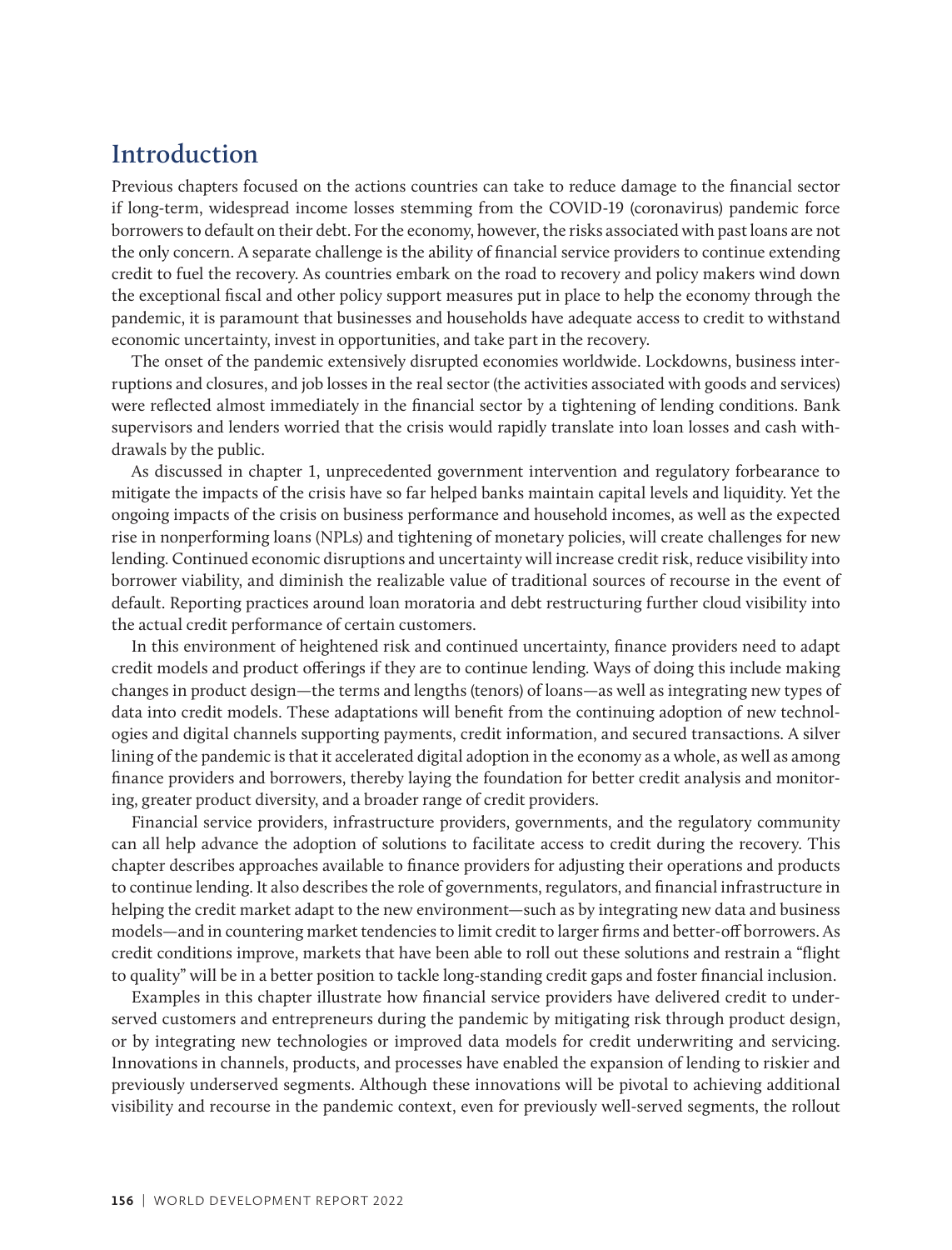of certain products, business models, and data may not be feasible in all markets. Their adoption will require thoughtful consideration of systemic and institutional factors as well as consumer protection.

The borrowers referred to in this chapter include the small and medium businesses that make up the majority of enterprises providing jobs in most emerging economies,<sup>1</sup> as well as households and microentrepreneurs. These groups find it challenging to access formal credit even when the economy is sound and growing, and all have been significantly affected by the pandemic. Nonetheless, the credit needs of small businesses differ from those of microentrepreneurs, for example, and they are often served by different financial services providers, offering different solutions.

# **Solving the COVID-19 risk puzzle: Risk visibility and recourse**

Beyond its profound impacts on the credit risk of households and businesses, the pandemic significantly impaired the visibility that lenders have into a borrower's capacity and willingness to repay a loan, and it limited lenders' options for recourse in the increasingly likely event of a default. Policy responses to help alleviate the impacts of the pandemic reduced near-term risks, but further reduced visibility into and certainty about the underlying viability of borrowers. The protracted effects of the pandemic on the economy and the financial sector may over time affect the liquidity and capital of finance providers, diminishing even more their willingness and ability to take on risk.

A lender's decision to extend credit and the associated terms reflect the amount of risk the lender is willing to take based on estimates of both the borrower's probability of default and the anticipated loss in the event of a default. The ability to assess the likelihood of repayment depends on the available information about the borrower and the context of the loan (visibility), whereas estimates of loss in case of default are based on the market for collateral or the enforceability of guarantees (recourse).

As noted in earlier chapters, the pandemic and associated lockdowns had a profound impact on economic activity, affecting borrowers (businesses and households) directly and increasing credit risk. For some sectors and businesses, the impact was transitory and it diminished as lockdowns were lifted. For others, the effects will last longer. For example, in Rwanda business sectors that rely on in-person work (such as construction and accommodation and food) were more affected by the lockdowns than sectors that could transition some of their activities to remote working. Once lockdowns were lifted, however, construction quickly recovered well above precrisis levels, but for the accommodation and food sector, where face-to-face interactions with customers are necessary, the crisis dragged on.<sup>2</sup> When lenders confront uncertain conditions, they typically respond by tightening credit standards and reducing credit supply, shifting to safer assets. If lenders lack solid information with which to assess risks, they reduce credit not only to insolvent businesses and households, but also to everyone else because they are not able to distinguish between the two groups.

Although uncertainty has always been part of lender business models, before the pandemic finance providers were better able to determine a borrower's ability and willingness to repay and the probability of default by taking into account credit and payment histories, income, or assets; nonfinancial information (such as home address, relevant sector of the borrower's business, and length of banking relationship) that can act as a proxy for income; the purpose of the loan (home loans or loans for business equipment have a different risk profile than loans for consumption or working capital); and the time horizon for the loan (visibility tends to be higher over shorter time horizons). For business loans, lenders would rely on heuristics and models to take into account sector or demographic norms (such as typical inventory turns or balance sheet ratios for a given industry).

The significant structural break caused by the crisis diminished, however, the value of past data and heuristics. Traditional credit data sources are largely backward-looking. But with so many sectors,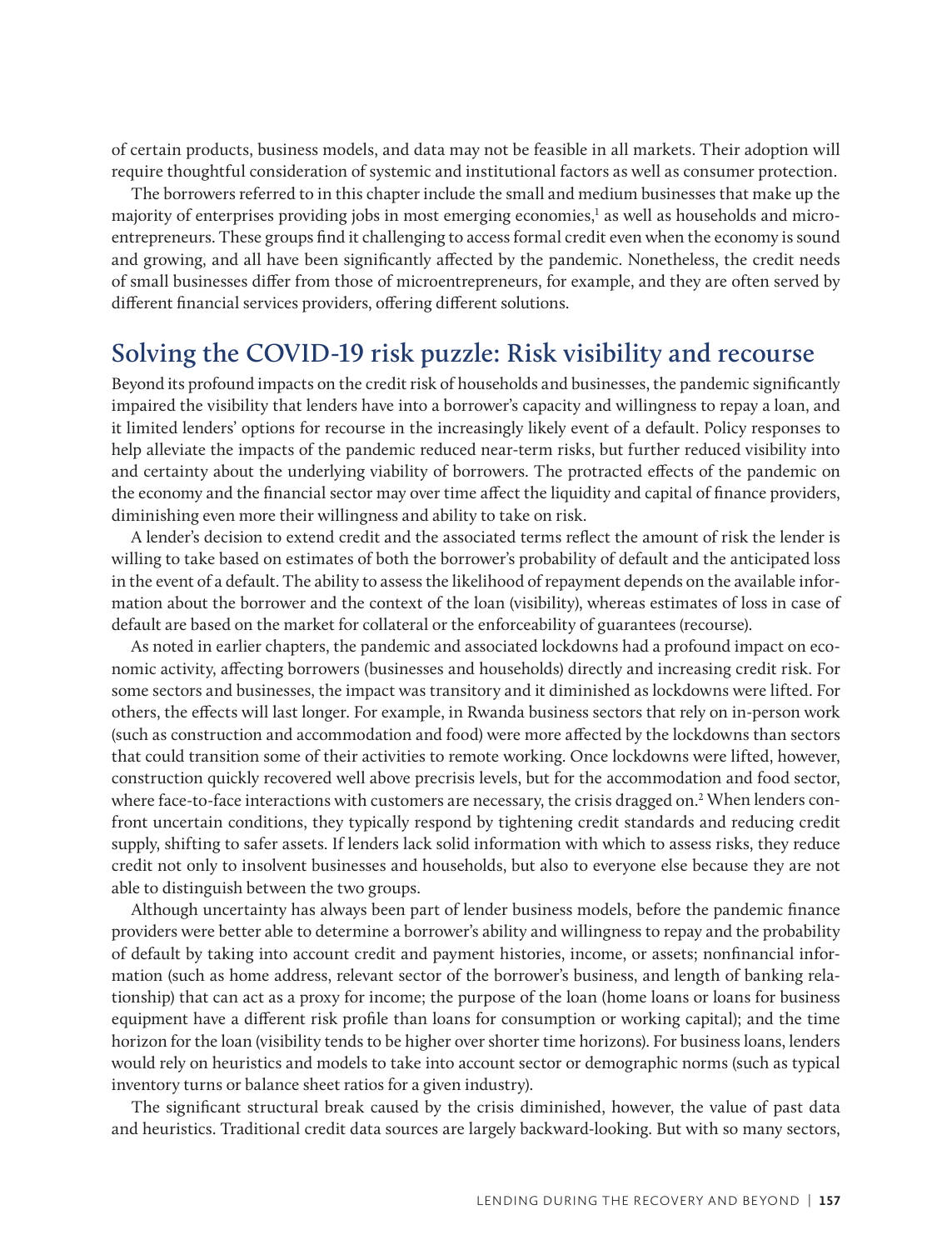businesses, and individual incomes disrupted, past performance is no longer as strong an indicator of future performance. Typical reporting delays by lenders and infrequent updates of credit registries and credit bureau data are a challenge in the rapidly evolving pandemic. Even for sectors that might be expected to recover, lenders might not have the timely relevant information needed to accurately determine whether an existing or prospective borrower would still have the income and ability to navigate the new economic environment.

Even the more qualitative relationship-based methods that lenders typically use to smooth lending over an economic cycle were compromised. Loan officer visits were limited or delayed by lockdowns and social distancing.<sup>3</sup> Lenders had difficulty meeting new clients, verifying customer identity, and evaluating a borrower's business operations on site, and they curtailed the in-person collections and group meetings central to many microfinance business models. These and other operational challenges were particularly acute earlier in the crisis. Many of these challenges have since been overcome through the use of digital tools, but operational constraints continue to be a factor in many markets.

The unprecedented level of policy interventions—including government transfers, debt moratoria, loan reschedulings, and suspension of NPL classifications—further clouded lender visibility by reducing the usefulness of financial data and credit information as predictors of a borrower's ability to repay. Lenders must be able to distinguish whether a borrower's business is sustainably recovering due to sound fundamentals or is dependent on government support of the business or its customers. Even relatively recent data can be misleading.<sup>4</sup> Positive cash flows or increases in account balances resulting from government support programs do not indicate longer-term viability. Eventual winding down of that support could later affect ability to repay.

Thus policy interventions that stabilized markets may have, paradoxically, made it more difficult in some cases for lenders to extend the credit needed to resume growth. Along with these challenges around visibility, the pandemic has also affected the traditional forms of recourse that limit lenders' losses in the event of default. Having recourse also dissuades borrowers from defaulting in the first place. Typical forms of recourse are collateral and personal guarantees, and both play multiple roles. Lenders use collateral to (1) assess a borrower's financial condition; (2) motivate repayment because a borrower would want to avoid losing the asset; and (3) offset losses in the event of default by seizing and selling the collateral. Personal guarantees signal that the borrower has reputable relationships that the lender can call on to repay a loan in the event the borrower defaults; this is both an indicator of financial standing and a loss mitigant in the event of default. Guarantees also formalize an element of social pressure to motivate repayment. Providing collateral or personal guarantees has long been a challenge for micro-, small, and medium enterprises (MSMEs) and households in emerging economies. Group guarantees as part of microfinance lending are an attempt to fill that gap for individual microentrepreneurs. Guarantees from government or development finance institutions are another form of recourse, and these may be made more available to MSMEs under some programs. Less traditional forms of recourse—such as automatic repayments, liens on future digital receipts and cash flows, and exclusion from marketplace platforms in case of default on a loan from the platform—can be incorporated into MSME and consumer lending, particularly in the embedded finance models discussed later in this chapter. The bankruptcy and resolution frameworks described in previous chapters can influence how effectively and efficiently lenders can use certain types of recourse.

Recourse options during the pandemic were reduced by moratoria, and the value of traditional forms of collateral was altered. Will a commercial building losing tenants (due to the pandemic) be as valuable as it was with full occupancy? If many restaurants are going out of business, what is the resale value of a commercial oven? Beyond the theoretical value of an asset, will a bank be able to realize that value during a period of economic uncertainty? Monetary policy and moratoria temporarily forestalled defaults and liquidations, supporting asset prices. Implemented over long periods, however, debt moratoria, rent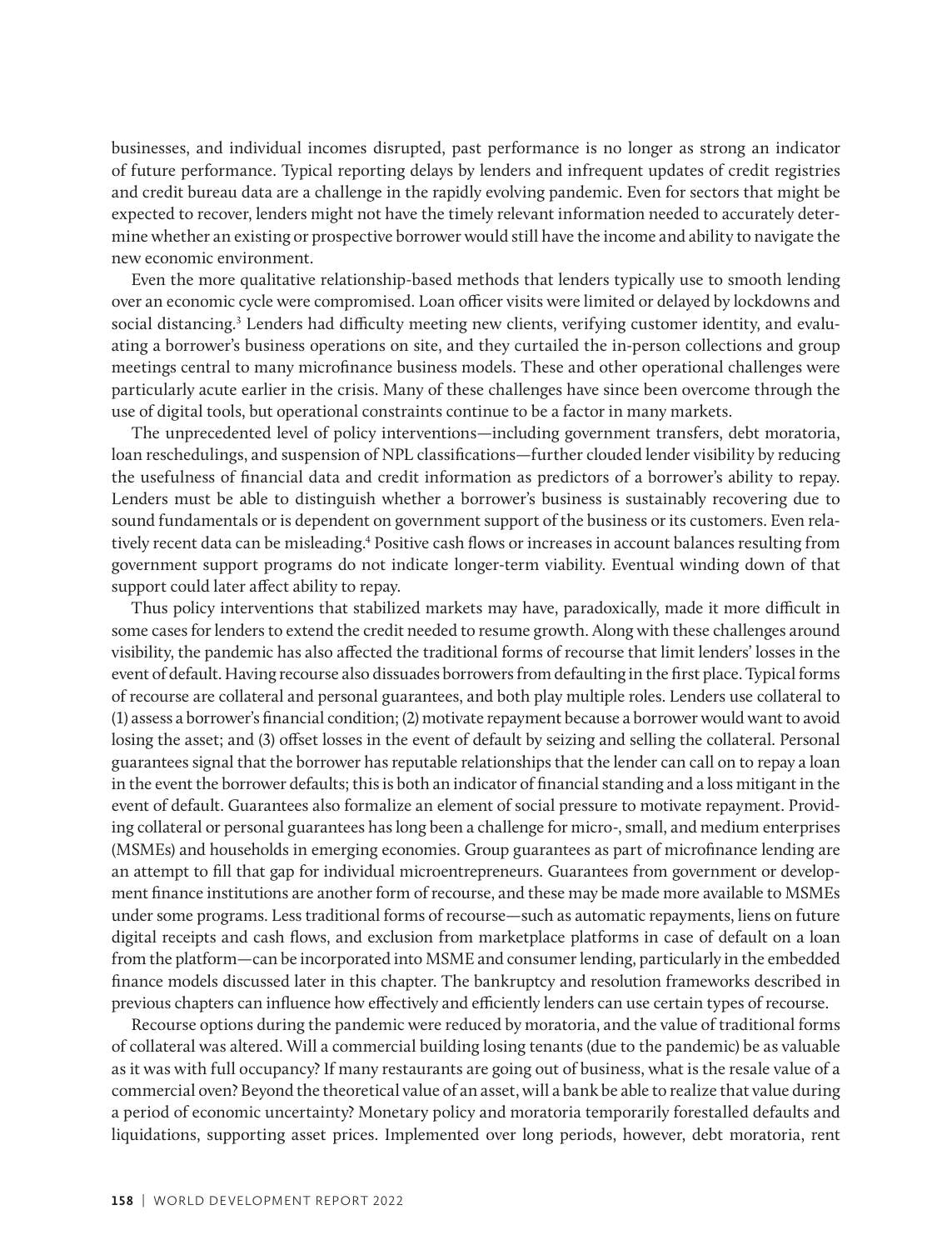holidays, and credit guarantees can have the unintended effects of heightening volatility and further eroding collateral asset values. The lifting of moratoria and government support measures could provoke further post-default liquidations, triggering fire sales of assets.<sup>5</sup> These factors have reduced not only the degree to which lenders can rely on traditional forms of recourse, but also their ability to project the value of that recourse.

Reacting to the combined effects of higher credit risk in the economy, low visibility, and reduced recourse, lenders have tightened credit standards and reduced the amount of new credit available to support the recovery.<sup>6</sup> A review of quarterly central bank surveys on credit conditions from both emerging and advanced economies finds that the majority of economies have experienced several quarters of tightening credit standards since the onset of the crisis. Figure 4.1 presents the quarterly net change in credit conditions relative to previous quarters for a sample of 38 countries, as reported in the central bank or monetary authority surveys of credit conditions in those countries. March 2020 onward saw a sharp increase in the share of countries whose financial service providers tightened credit standards compared with the previous quarter. Although the pace of tightening appears to have slowed in 2021 with lenders across many countries beginning to ease credit conditions, the data suggest that for many of the countries surveyed credit standards remain substantially tighter than their prepandemic levels.



**Figure 4.1** Quarterly trends in credit conditions, by country income group, 2018–21

*Source*: WDR 2022 team calculations, based on data from survey reports by the central banks of 38 countries published or accessed as of December 15, 2021: Albania, Argentina, Austria, Belgium, Canada, Chile, Cyprus, Czech Republic, Estonia, France, Germany, Ghana, Greece, Hungary, India, Indonesia, Ireland, Italy, Japan, Latvia, Lithuania, Mexico, the Netherlands, North Macedonia, the Philippines, Poland, Portugal, Romania, the Russian Federation, Serbia, Spain, Thailand, Turkey, Uganda, Ukraine, the United Kingdom, the United States, and Zambia.

*Note:* The figure shows the net percentage of countries in which banks reported a change in overall credit conditions in quarterly central bank loan officer or credit condition surveys. The net percentage is the difference between the share of countries that report an overall easing in credit conditions and the share of countries that report an overall tightening of credit conditions relative to the previous quarter. A negative net percentage value indicates an overall tightening of credit conditions in the sample of countries covered. For Chile, Japan, Mexico, Poland, Russia, the United States, and Zambia, the overall credit conditions are estimated from an index of reported credit conditions in business and consumer segments.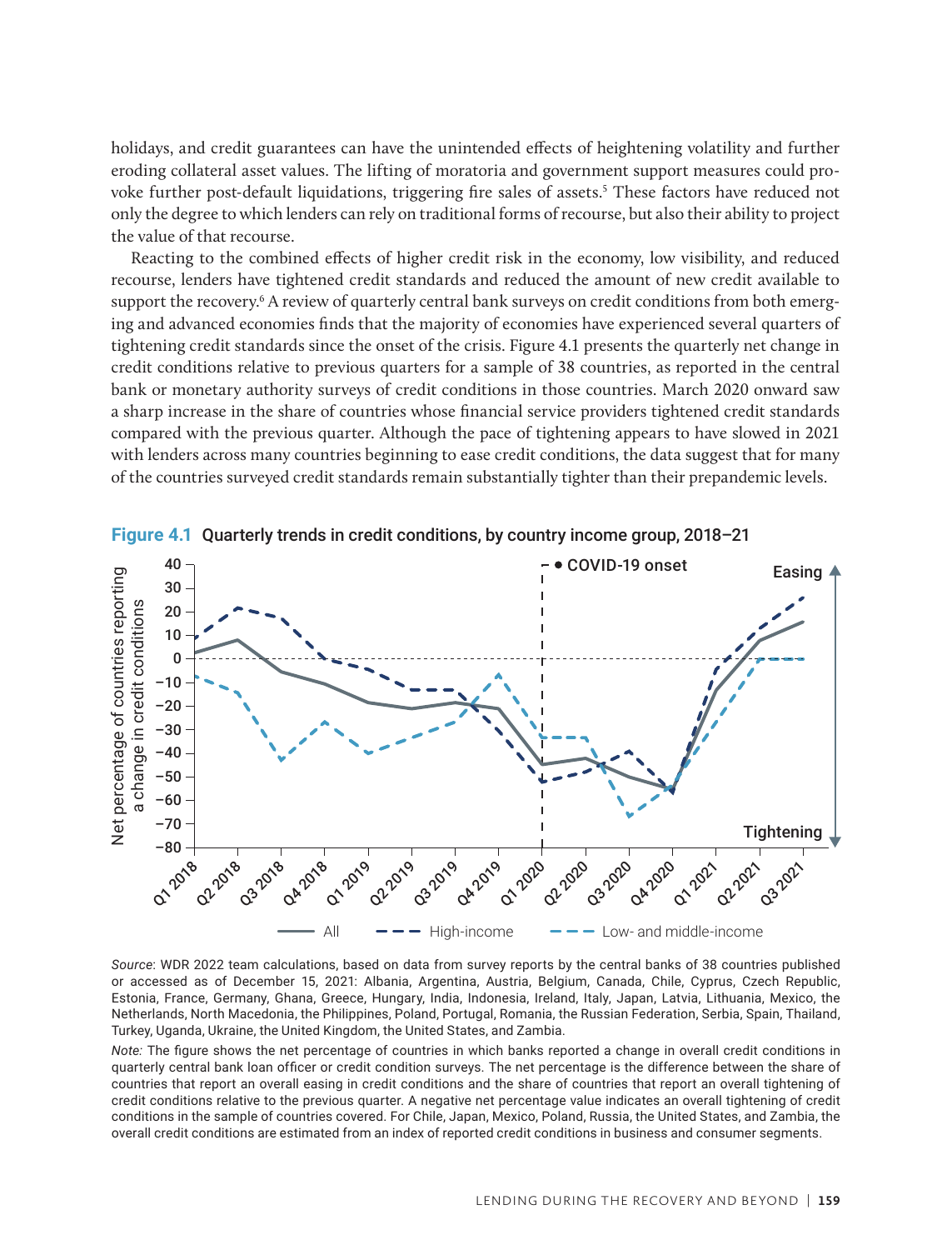Reduced credit in the context of crises is particularly challenging for MSMEs and other segments of the economy such as women and informal entrepreneurs who even before the crisis were viewed by financial institutions as riskier and more challenging to serve.7 These businesses tend to be more thinly capitalized, have fewer assets and little excess liquidity, and be relatively undiversified in terms of product markets and customer base. The systemic, negative, real sector shock of the pandemic interrupted revenue streams of the segments already viewed as riskier.8 Because of this differential impact on their customer base, specialized lenders, including credit unions, savings banks, microfinance institutions (MFIs), and other nonbank financial institutions that focus on MSMEs and underserved households, faced operational and fundraising challenges that affected their ability to deliver credit. In addition, access to short-term trade finance was a challenge for small and medium enterprises (SMEs) during the COVID-19 pandemic as costs and application rejection rates increased.9 The International Chamber of Commerce reported that banks either retrenched from segments perceived as high risk such as SMEs or hiked prices for short-term trade financing for them.<sup>10</sup>

Many lenders lack the capacity to mitigate effectively the new risks introduced by the COVID-19 crisis and have responded by limiting credit to all but the lowest-risk borrowers. If financial markets continue this trend, they could unleash a vicious cycle (see figure 1.2 in chapter 1). In such a cycle, the widespread reduction in credit to MSMEs forces more of them out of business before they can recover and drive growth, with follow-on impacts on the households whose members are employed by or otherwise depend on these businesses for income, products, or services.<sup>11</sup> Business failures can have a domino effect, with the first failures pushing upstream companies out of business because of the reduced demand for their products or services. Over time, accelerating business failures increase the bad debt burden on lenders and reduce their capital and capacity to lend, as well as their willingness to take risk. Movement in this direction would cut government tax revenue while at the same time increasing the need for fiscal support for households, firms, and potentially financial institutions in need of bailouts.

Markets in which lenders are able to manage and mitigate the risk of new lending to meet the financing needs of businesses and households despite the heightened uncertainty could unleash a virtuous cycle, supporting the efforts of small and large businesses and households to restart spending and to invest in the economic recovery. For example, a small shop may be solvent and viable but need additional working capital to replace spoiled inventory and cover costs until retail activity recovers. Or a manufacturer may need to invest in raw materials and production well before it receives income from sales. For households, credit could help them maintain consumption—such as paying fees for school or childcare—or meet financial emergencies before their income has fully recovered, with benefits for the broader economy through spending. Improved prospects for businesses and households have a positive impact on the income and capital of the lenders serving them, further increasing lenders' capacity to lend and their risk appetite.

Regulators have a central role in supporting a virtuous cycle by encouraging the financial sector's efforts to adapt while monitoring financial stability. Recovery of economic activity and spending can raise tax revenue and allow governments to shift their focus from broad-based fiscal support programs to targeted ones to support those parts of the economy hardest-hit by the crisis and to lower the risk associated with longer-term investments to support job creation and a sustainable recovery. Finally, as economic conditions stabilize in the recovery, lenders that have successfully adapted to the "new normal" may become better able to extend longer-term financing to support capital investments by MSMEs and to reach low-income households and informal businesses previously excluded by the financial sector, thereby further reducing the need for government intervention.

To prevent onset of the vicious cycle and unleash a virtuous one, lenders will have to embrace tools that allow them to overcome the visibility and recourse challenges affecting their ability to measure and manage risk.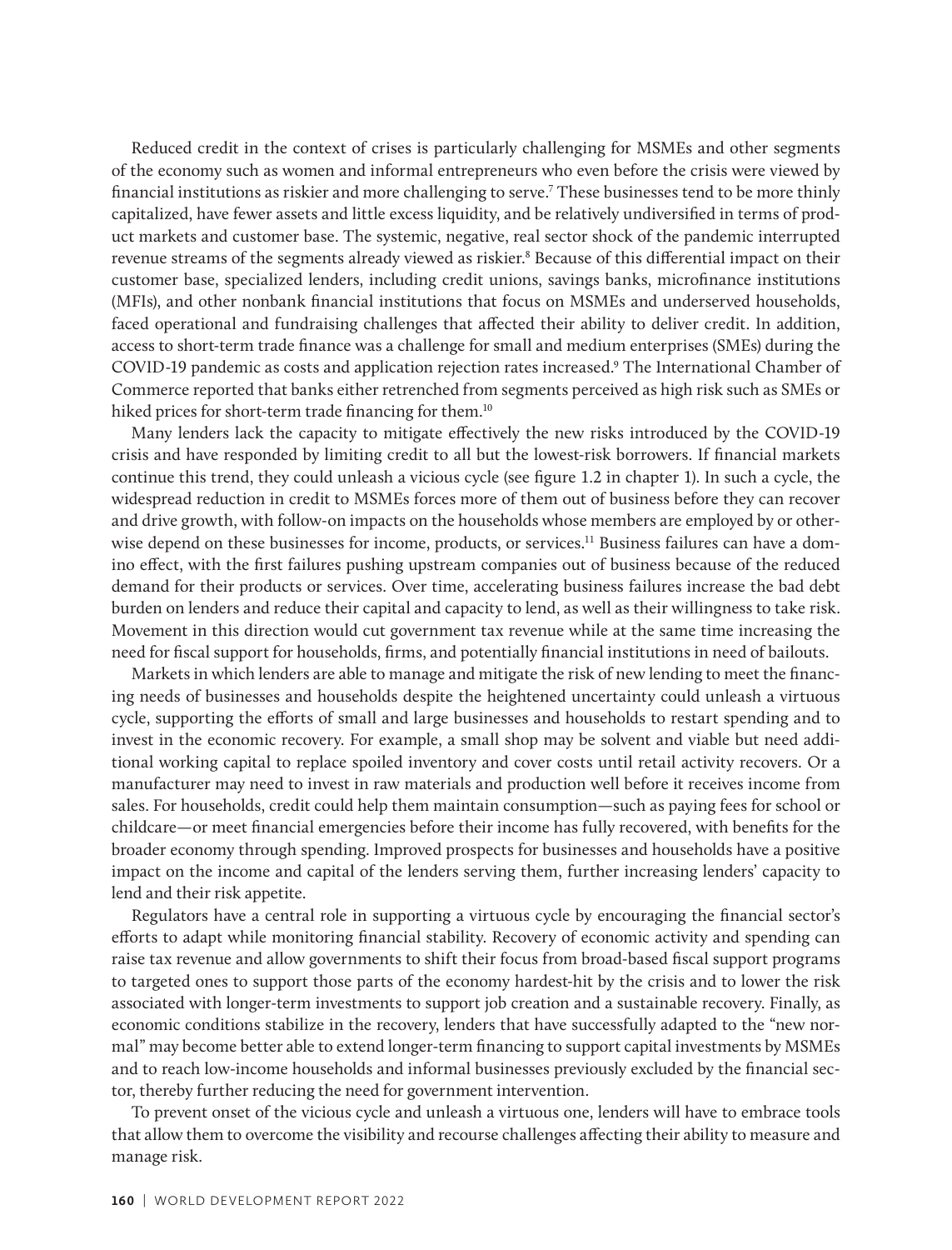# **Improving risk mitigation**

This section highlights strategies that lenders can adopt to manage or mitigate risk so they can provide financially viable borrowers with credit in an environment of heightened risk and uncertainty. Digitalization, which accelerated during the pandemic, can facilitate the feasibility and adoption of many of these strategies.

To continue to lend through the pandemic and the recovery, finance providers need new approaches to measuring risk, as well as new approaches to product design, both of which can improve visibility and strengthen recourse in order to balance risk. Lenders can start by reassessing their existing sector and borrower scoring models and updating them where possible based on information on economic activity by sector or geography. Most lenders have by now recognized that there has been a structural break, and both business models and financial models need to be retuned. Supervisors can help ensure this is done in a timely fashion and that any approvals needed to adapt underwriting and collection procedures or deploy updates of risk models are expedited.

Some banks have assessed the impact of lockdowns by characterizing the risk for each industrygeography intersection.12 Banco Pichincha in Ecuador personalized repayment terms and adapted its financial and nonfinancial services to support borrowers and continue lending, while Konfío in Mexico took time to adapt its credit algorithms before resuming its growth. 4G Capital in Kenya piloted mobile surveys to seek to incorporate a measure of borrower financial stress in its credit underwriting.13 Lenders can also improve the data and analytics they use for risk modeling, adjust product mix and design, and incorporate risk-sharing facilities where available. These approaches, and their potential impacts on visibility, recourse, and credit risk to the lender are outlined in figure 4.2.

|                                  | <b>Improve</b><br>visibility | <b>Strengthen</b><br><b>recourse</b> | <b>Reduce risk</b> |
|----------------------------------|------------------------------|--------------------------------------|--------------------|
| <b>Risk measurement</b>          |                              |                                      |                    |
| Alternative data                 |                              |                                      |                    |
| Enhanced analytics               |                              |                                      |                    |
| <b>Product choice and design</b> |                              |                                      |                    |
| Loan tenor                       |                              |                                      |                    |
| Secured credit                   |                              |                                      |                    |
| Embedded finance                 |                              |                                      |                    |
| Supply chain finance             |                              |                                      |                    |
| <b>Insuring risk</b>             |                              |                                      |                    |
| Credit guarantees                |                              |                                      |                    |

## **Figure 4.2** Impacts of selected risk mitigation strategies on visibility, recourse, and risk

*Source:* WDR 2022 team.

*Note:* Shaded circles indicate the increasing relevance of each solution for the respective challenge, from not applicable ( $\bigcirc$ ) to degrees of relevance  $(\bigodot \bigodot \bigodot)$  to highly relevant  $(\bigodot).$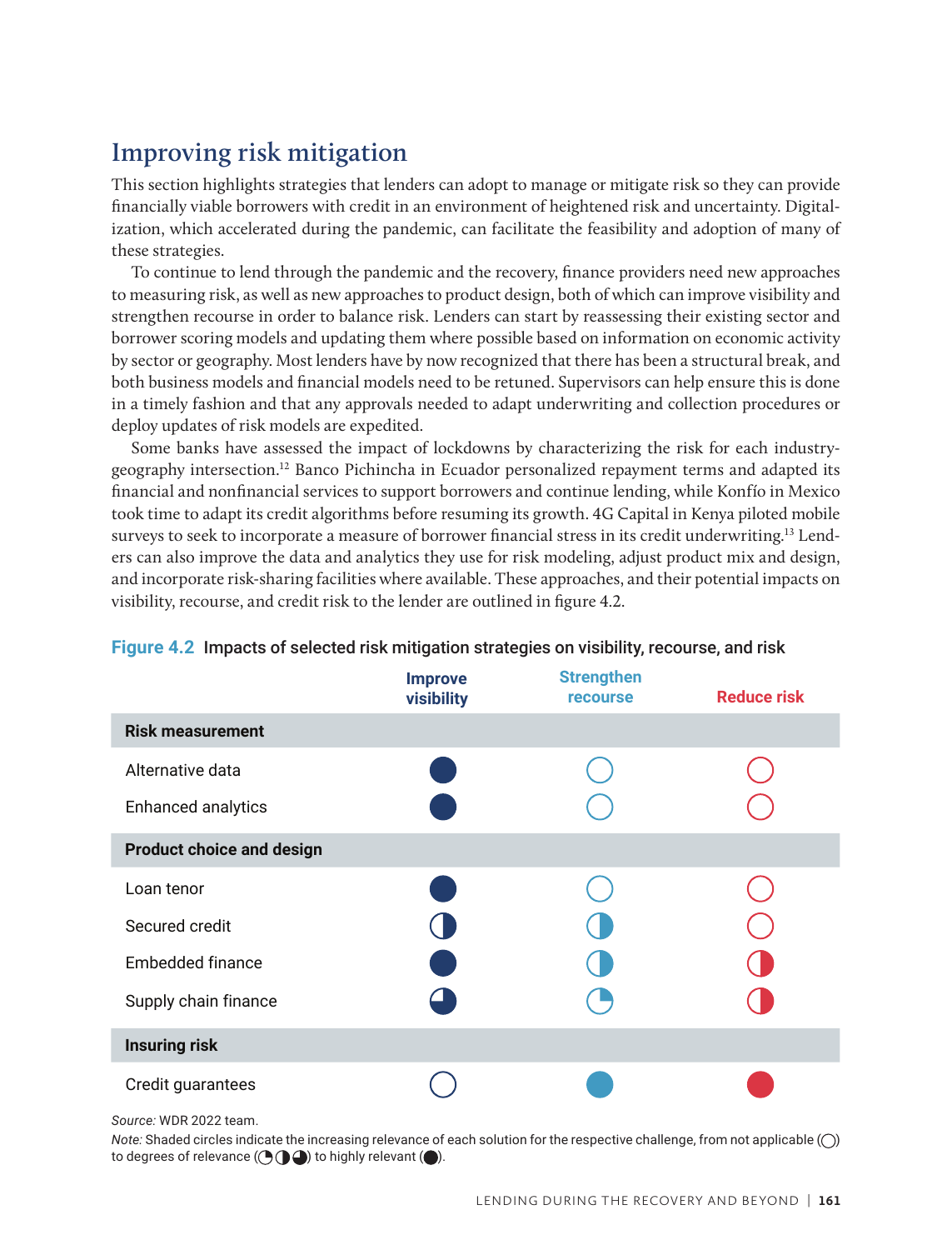Policy makers can also help by establishing the infrastructure and regulatory environment needed to support new approaches to visibility and recourse and to encourage innovation and the growth of new players with diverse business models and risk appetites. For riskier sectors and segments, governments may also have to continue deploying risk mitigation instruments, such as well-calibrated credit guarantees, to support access to finance. Targeted liquidity or income support schemes may continue to be required for those in need for whom borrowing is not appropriate.

## Alternative data

Although the pandemic reduced lenders' visibility into credit risk, they are not without options. Alternative data sources can inform risk assessments and allow lenders to fill pandemic-related information gaps. As risk and uncertainty decline, these approaches can also be used to extend credit to underserved segments that were informationally opaque even before the pandemic.

The term *alternative data* refers to information not included in traditional credit reports, which focus on outstanding loans and repayment history. For example, a wide range of transactional data are available from financial service providers, mobile network operators and other utilities, traditional businesses and online platforms, and governments. These data include bank deposits and withdrawals, mobile money use, airtime top-ups and utilities payments, payroll, rent, taxes, supply orders and deliveries, sales orders, invoices, and business receipts. Nonfinancial data from social media footprints, psychometrics, online behavior, and telecommunications usage, including top-up and calling patterns, contacts, and global positioning system (GPS) data, can supplement transactional data.14 These data have been found to provide information that is at least as predictive as that held by credit bureaus. Many of these data are considered "big data"—that is, data produced by digital channels and characterized by high volume, variety, and velocity.<sup>15</sup>

One study found that in Germany credit scoring models based on digital footprints were better at predicting creditworthiness than credit bureau scores. The two assessments can complement each other for greater sensitivity.16 A study of loan data from a large fintech lender in India showed that use of mobile and social footprints can improve risk assessments for individuals with credit scores and be an effective indicator for individuals who lack credit bureau records.17 Research from South America found similar results from the use of call data records to predict credit repayment outcomes for individuals lacking a credit history.18 Meanwhile, a US study found that transaction data can be used to create risk profiles capable of serving individuals otherwise excluded or charged higher interest rates.19 Finally, research from China found that the use of big data to assess the probability of default led to increased credit access for borrowers who otherwise would have remained unbanked or who would have been required to pledge collateral to access financing.<sup>20</sup>

Alternative data can also help lenders to update sector and business assessments (see box 4.1). Because some industries have been more (and some less) directly affected by the pandemic, standard market reports are no longer as accurate. Retuning existing models is an important first step to improving risk assessments, although the scale and depth of the crisis will likely continue to require lenders to update or reset benchmarking data over time.

Despite the opportunity presented by the growing abundance of alternative and big data, several challenges are posed by issues of availability, validation, and interpretation in underwriting. Availability is affected by a prospective borrower's use of the services and platforms that generate and hold alternative data. These platforms are often owned and controlled by private third parties, and so lenders must secure access to the data. For example, although a bank may have payment transaction data, the mobile operator collects call records, and the electric company has utility billing and payment records*.*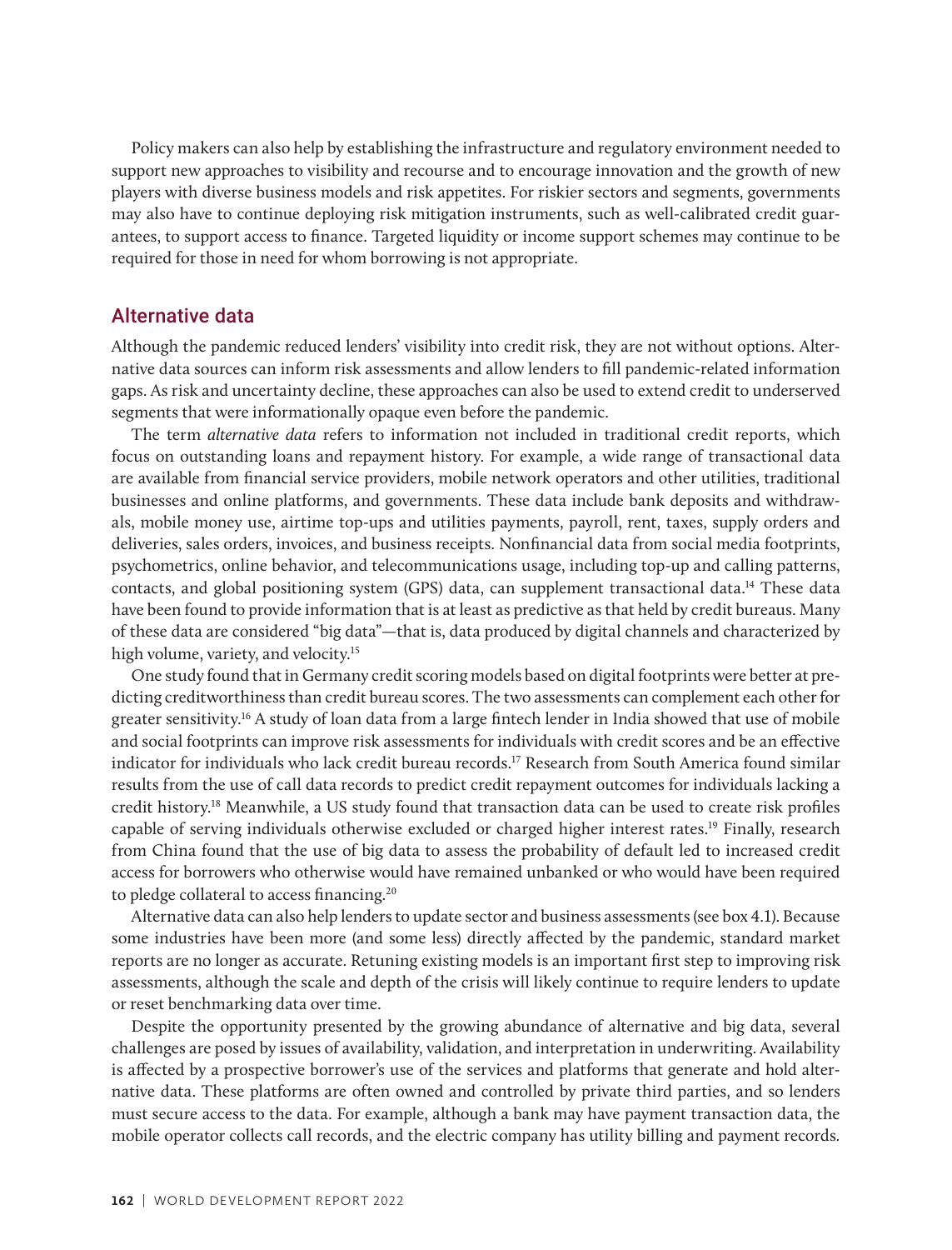Lenders may collect some data directly from the borrower's phone, which raises privacy concerns about, for example, other people's data that may reside in the borrower's contacts list and text message records. Some prospective borrowers may have documents such as bills or payment records containing these data, but these can be hard to assemble and validate. In some markets, credit registries and bureaus, as well as new fintech data companies, are beginning to collect and validate this information (see box 4.8 later in this chapter). Data privacy and open banking frameworks are increasingly seeking to vest ownership and control of data in data subjects, $2<sup>1</sup>$  enabling those subjects to grant permission to third parties—including lenders—to access their data. The 2021 *World Development Report* discusses issues related to accessibility and intellectual property of this type of private intent data.<sup>22</sup>

In addition to accessing and validating new data, lenders need ways to confirm its interpretation as credit-relevant and incorporate it into underwriting models, while ensuring fairness and validity.

#### **Box 4.1** Case study: Adaptive underwriting in Mexico

Konfío is a Mexican technology-based company seeking to boost the growth of underserved micro-, small, and medium enterprises (MSMEs) by way of an array of offerings, including financial services, payment solutions, and business tools. Through its digital lending platform, Konfío provides these MSMEs with the working capital funds they are unable to borrow from banks, often because they lack the collateral and credit history that banks require.<sup>a</sup>

Konfío, which launched operations in 2014, uses the data generated by MSMEs to meet governmentestablished electronic invoicing requirements in its underwriting. Konfío developed an algorithm that supplements traditional financial history with electronic invoicing data, as well as data on a firm's network and digitally acquired information from payroll and annual statements. The company employs technology and machine learning to integrate these forms of alternative data in its underwriting and automate much of the traditional manual MSME credit scoring and underwriting process.

After the first measures to contain the spread of the COVID-19 virus were enacted in Mexico in March 2020, MSMEs' access to finance significantly deteriorated.<sup>b</sup> Faced with heightened portfolio risk and great uncertainty, lenders tightened loan requirements and reduced lending to MSMEs. A national survey of Mexico's businesses found

that as recently as February 2021 a large share of MSMEs previously served by banks were suffering challenges in accessing financing.<sup>c</sup>

Konfío also reduced lending in the first months of the crisis in response to tightening credit standards and a drop in loan applications. It adapted its credit algorithm to integrate data on the impacts of COVID-19 containment measures across industry subsectors. The result was a new index to inform portfolio collection strategies, loan renewals, and new loan originations. Konfío's leadership believes that approach enabled them to limit portfolio delinquencies and to recalibrate credit underwriting to identify lower-risk MSMEs. As demand for credit among MSMEs picked up, Konfío was able to resume lending to both existing and first-time clients. In August 2020, Konfío began to rapidly grow its new loan bookings. Indeed, it achieved records in both the number and volume of monthly loans disbursed as of February 2021 (figure B4.1.1).

As economic conditions and outlook evolve, Konfío continues to track business performance by industry and economic activity to continually recalibrate how it classifies performing versus underperforming industries. By dynamically adapting its credit policies, Konfío has been able to gradually expand its coverage. The company claims that as of July 2021 it was serving more than 90 percent of the industries and regions in Mexico.

*(Box continues next page)*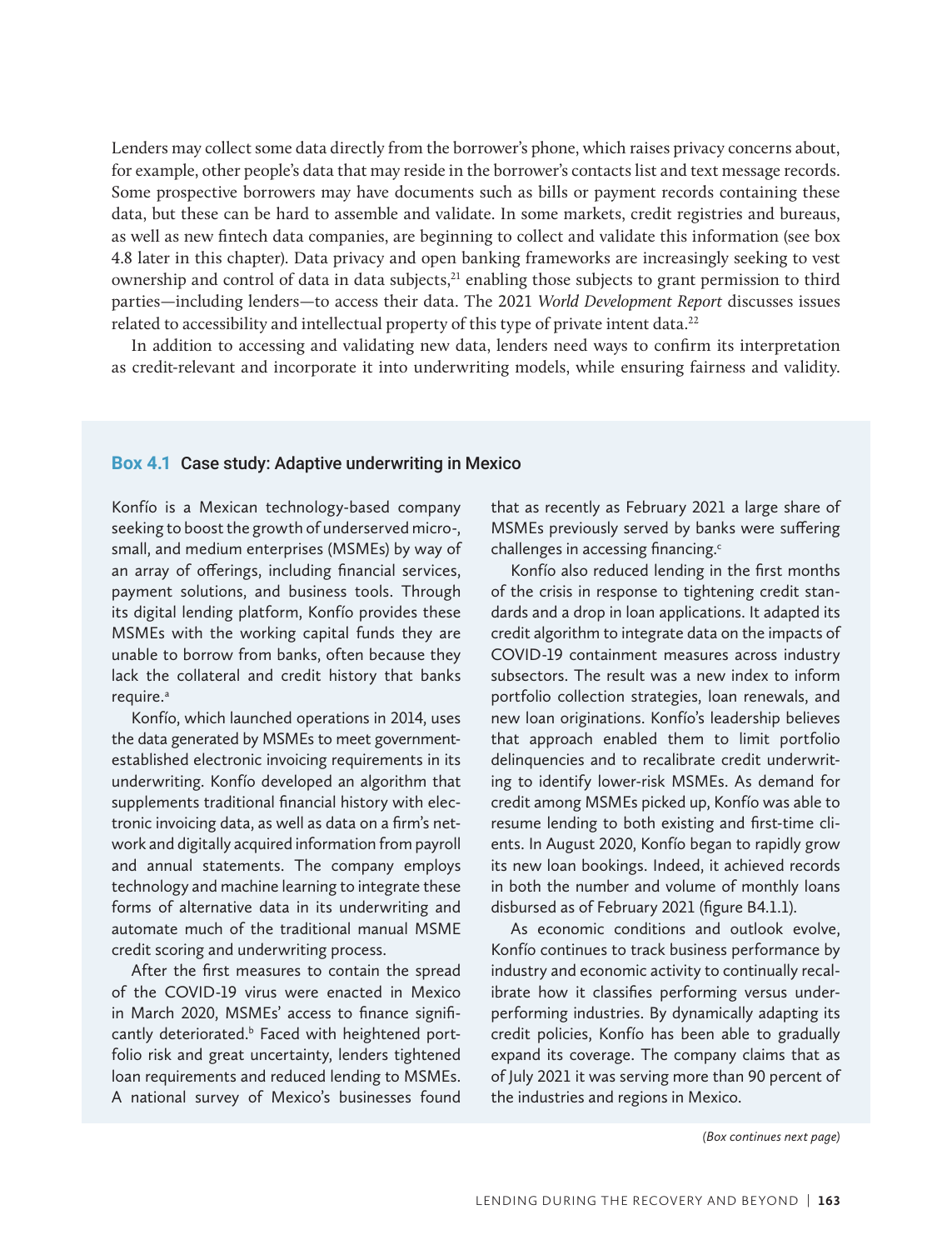

### **Box 4.1** Case study: Adaptive underwriting in Mexico *(continued)*

*Source*: Konfío, proprietary portfolio data, 2021. *Note*: The figure shows the ratio between the value of monthly loan disbursements and that for January 2020.

#### a. IFC (2017b).

- b. National Institute of Statistics and Geography (Instituto Nacional de Estadística y Geografía), ECOVID-IE (Survey on the Economic Impact Generated by COVID-19 on Enterprises) (dashboard), Aguascalientes, Mexico, http://en.www.inegi.org .mx/programas/ecovidie/. This survey on the impact of COVID-19 on businesses in Mexico found that as of April 2020, 12 percent of MSMEs had suffered a reduction in access to financial services.
- c. ECOVID-IE. As of February 2021, 8 percent of MSMEs still suffered from lower access to finance. An earlier economic census by Mexico's National Institute of Statistics and Geography found that access to finance is historically limited for MSMEs in Mexico. In 2019, an estimated 11.4 percent of microenterprises (0–10 employees) and 25.7 percent of small and medium enterprises (11–250 employees) had access to finance (INEGI 2020).

Regulators typically require lenders to ensure the *explicability* of their credit scoring models and algorithms and of the data they use.23 This is particularly important in the use of nontraditional data to predict creditworthiness. Reliance on such data can lead to unintended biases due to the differential availability or use of some of the data sources. The sheer newness of complex algorithms may be a factor as well (see box 4.2). The widespread use of alternative data, which depends on a customer having access to utilities, mobile money, smartphones, e-commerce or social media platforms, or other data generators, could result in "digital redlining"—that is, the exclusion of individuals whose activities, location, or socioeconomic situation are data-poor. For example, alternative data such as the operating system used by a borrower's smartphone, the timing and location of a loan application, or device data on mobile phone top-ups and e-commerce activity, can indicate asset ownership and the regularity of behavior and cash flows.<sup>24</sup> In some markets, however, they may also map to the protected characteristics<sup>25</sup> of potential borrowers or exclude borrowers who do not have smartphones.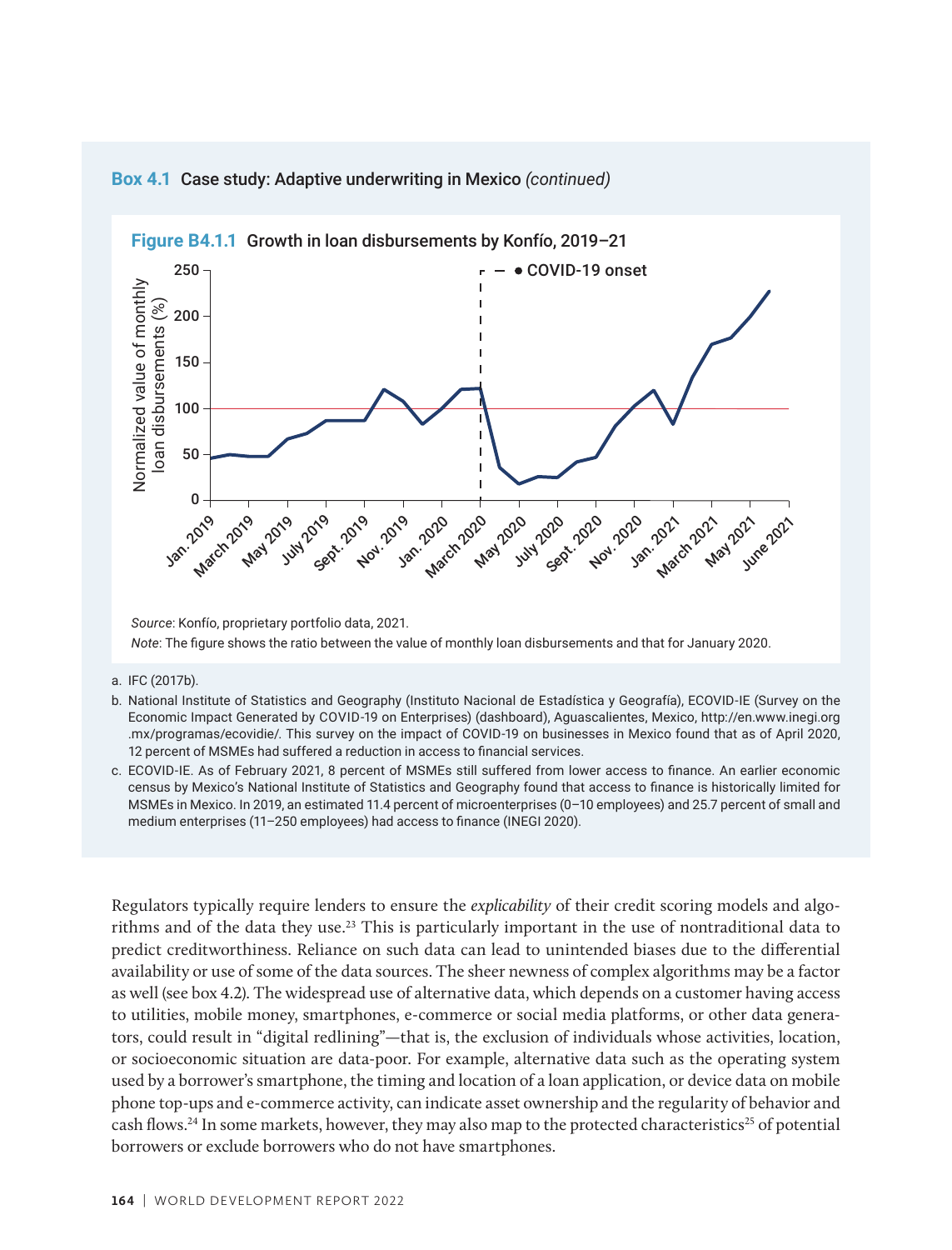### **Box 4.2** Credit and algorithmic biases

How will credit risk modeling innovations such as machine learning and alternative data affect the distribution of credit? Who can access credit, and at what cost? Gender bias and discrimination in face-to-face loan officer decision-making are well documented.<sup>a</sup> As the COVID-19 crisis accelerates the adoption of machine learning and big data, there is potential to reduce the historical biases on gender and race stemming from human discretion in lending decisions. On the other hand, new types of discrimination through algorithms and biases in programming and data could be introduced.<sup>b</sup> The emerging academic literature on the topic paints a nuanced picture of whether these new sources of bias reduce or exacerbate the overall level of discrimination in financial services.<sup>c</sup>

A study from Pakistan of 5,500 digital loan applications compared outcomes of submissions randomly assigned for review by loan officers or by a machine learning algorithm. The study found that the algorithm achieved a 21 percent reduction in loan defaults while serving a similar share of female and ethnic minority group borrowers.<sup>d</sup>

However, when the gender of the applicants was revealed in the data, loan officers exhibited a positive bias, approving 22 percent more applications from women than those based on an anonymized review, without leading to an increase in defaults. When the algorithm was exposed to gender information, it was better able to predict defaults than loan officers, but it approved 16–21 percent fewer applications from women than when it was fed anonymized data.

A study that examined data on over 9 million loans from the US mortgage market found that moving from "traditional" statistical models to machine learning models improved the accuracy of default predictions, leading to an overall reduction in default risk for the median borrower.<sup>e</sup> However, as shown in figure B4.2.1, the benefits from the new technology are not distributed equally across groups in society. The researchers in this case concluded that gains from new technology are skewed in favor of racial groups who already have better access to credit, while disadvantaged groups are less likely to benefit. The study also found that



**Figure B4.2.1** Share of borrowers who appear more creditworthy when using a machine learning model than when using traditional statistical methods

*Source:* WDR 2022 team, adapted from Fuster et al. (2021).

*Note:* The figure shows the share of borrowers assigned a lower risk of default as lenders move from traditional predictive technology (a "Logit" classifier) to machine learning technology (a "Random Forest" classifier) in the US mortgage market.

*(Box continues next page)*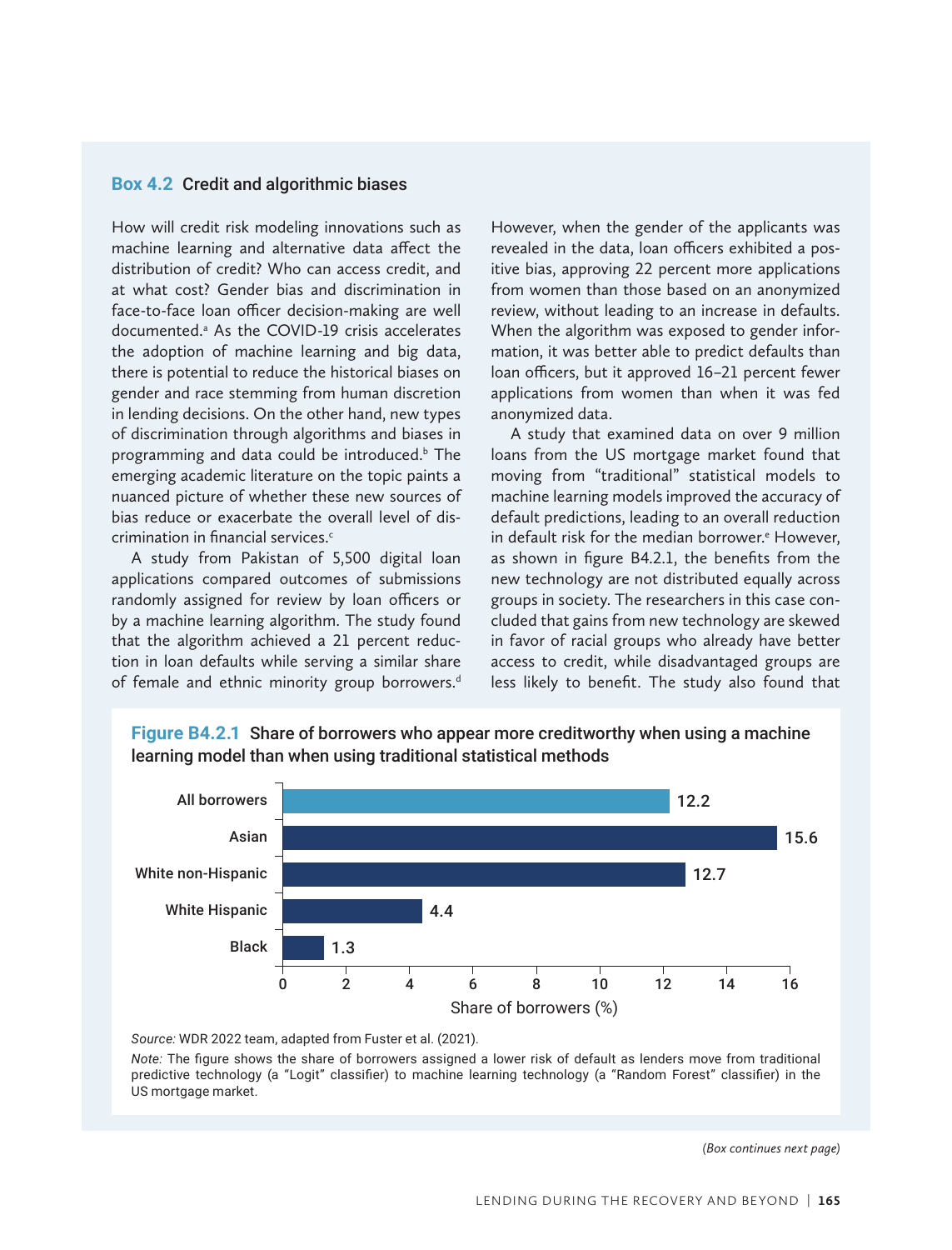## **Box 4.2** Credit and algorithmic biases *(continued)*

both the improved predictive power from machine learning models and its unequal outcomes stem from the ability of this new technology to learn how nonlinear combinations of characteristics predict default.

These studies indicate that, although machine learning algorithms appear to be more efficient than other methods in assessing credit risk, in some contexts artificial intelligence may lead to undesirable biases. The results from the Pakistan study are consistent with nondiscrimination laws, which typically do not allow lending decisions to be based

on personal characteristics.<sup>f</sup> The results of the US mortgage study suggest that in a different context algorithms may use available borrower characteristics (such as income, credit score, or collateral value) to implicitly proxy for a borrower's race or gender, effectively (though not always intentionally) sidestepping fair lending regulations. Legal scholars, economists, and computer scientists have debated how the texts of fair lending laws could need to be adjusted to take into account the realities of datadriven lending and prevent intended or unintended discrimination.<sup>g</sup>

- a. Montoya et al. (2020).
- b. World Bank (2021c).
- c. Morse and Pence (2020).
- d. Kisat (2021).
- e. Fuster et al. (2021).
- f. For a more detailed discussion of potential biased and discriminatory outcomes, see World Bank (2021a, 2021c).
- g. Bartlett et al. (2020); Gillis and Spiess (2019); Yang and Dobbie (2020).

## Enhanced analytics for underwriting

Just as important as the data used to measure and assess creditworthiness are the models that lenders use to analyze that data. Conventional statistical models, which are based on multivariate regression analysis and similar tools, can be adapted to incorporate a wide range of data. Yet it is difficult to adapt them quickly and dynamically in fluid situations such as the one sparked by the COVID-19 pandemic. Even if the overall form of the models is maintained, retuning the parameters requires a period of data measurement under the new conditions to validate predictive capacity. If typical monthly or quarterly data were used, by the time the impact of one wave of the pandemic has been incorporated, many markets could be in another wave, with potentially different sectoral impacts. Although subject to many of the same constraints related to data access and validation, machine learning (ML) models can more easily integrate real-time, high-frequency data and adapt to changing economic situations. Because ML models continually adapt to changes in data, they can tune and retune as a situation evolves, with potentially higher predictive capacity over time than traditional multivariate models and analyses.<sup>26</sup>

The benefits of alternative data, artificial intelligence (AI), and ML for improving visibility in credit underwriting have become increasingly well understood by financial institutions, but the barriers to adoption—technical, operational, and regulatory—can be significant.<sup>27</sup> On the technical side, legacy systems often lack the capacity and flexibility to support the data processing and analysis requirements of AI applications. Effectively employing AI therefore requires significant investments in platform modernization, as well as investments in the AI models themselves. It also requires access to expert data scientists and software development engineers, who are in short supply in both emerging and advanced economies.28 On the operational side, adoption of AI technology by the leading financial institutions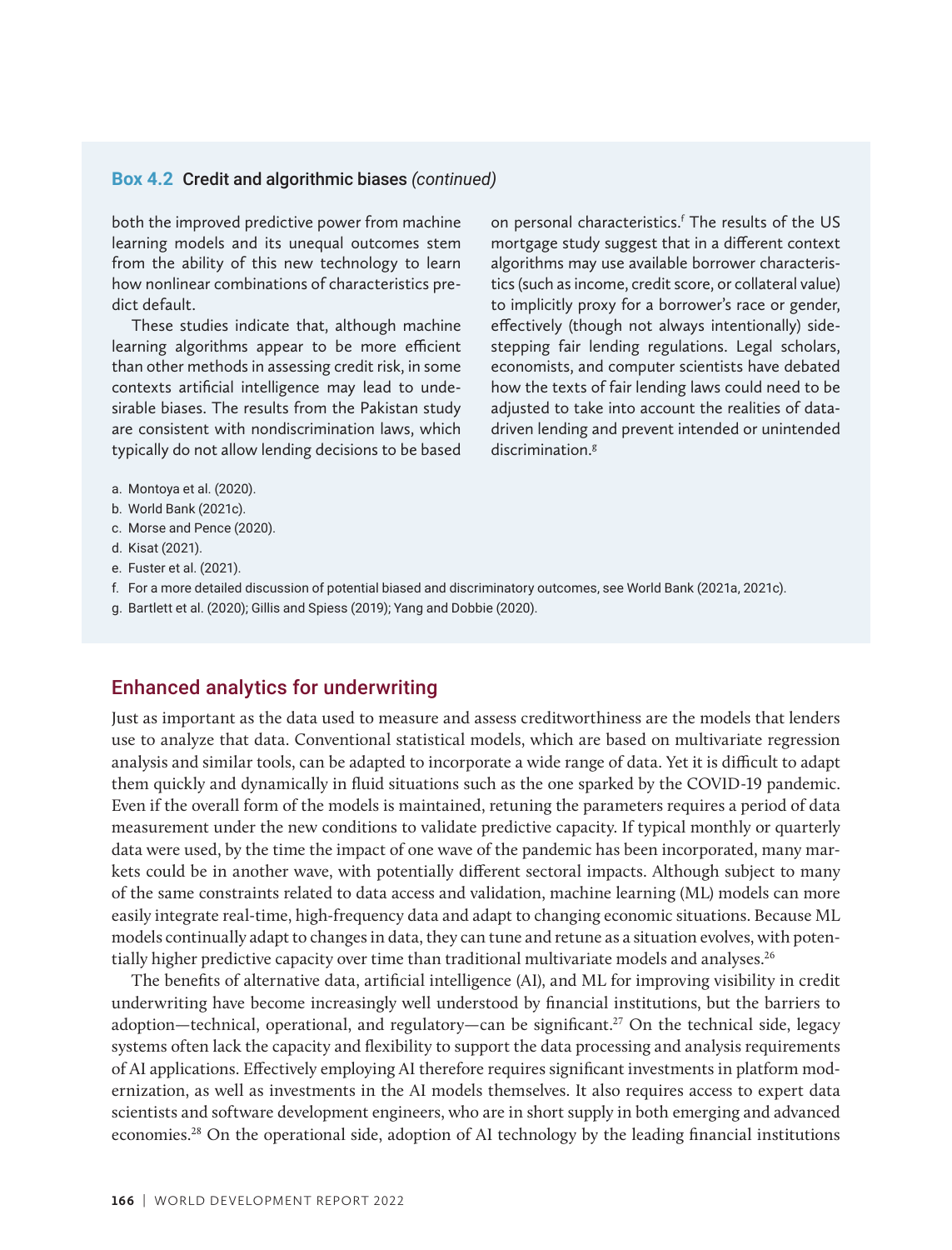is steadily increasing, yet an industry survey estimated that, going into the pandemic, just 25 percent of financial sector firms relied on ML to detect fraud or support underwriting and risk management.29 Increasingly, software-as-a-service solutions as well as integrations with specialized technology allow for modular offerings and subscription models that are reducing barriers to entry and time-to-market for incumbent finance providers. In the regulatory realm, slow supervisory approvals may delay adoption of underwriting innovations by financial service providers. Lack of adequate or clear regulations on data usage, privacy, and permitted credit information sharing could prevent financial institutions from taking full advantage of the data available to them.<sup>30</sup>

Alternative lenders with operating models designed to leverage technology for process automation and to incorporate alternative data in credit underwriting grew rapidly in the years prior to the pandemic. COVID-19 demonstrated that these lenders could also withstand a major shock.<sup>31</sup> The business models of alternative lenders vary widely, as do the size and economic status of the borrowers they target. The range of business models includes crowdfunding and marketplace platforms; mobile phone lenders that access transaction and mobile phone data; lending to MSMEs based on invoices, payment flows, or order information from suppliers; and personal loans based on regular salary or remittance income.<sup>32</sup> Many of these business models target formalized small businesses and middle-income to affluent individuals. However, some alternative lending models specifically focus on microloans and microleases to individuals or working capital for informal businesses and MSMEs. Although it is too early to conclude that during the pandemic alternative lenders as a whole demonstrated greater resilience than traditional financial services providers, the case studies in this chapter on Konfío (box 4.1) and MYbank (box 4.6) show that these models can adapt to a new normal for a tier of borrowers that otherwise would find it difficult to access credit.

Scaling up the use of alternative data and AI to enable equitable access to finance during the pandemic recovery will require investments not just by alternative, digital-first lenders, but also by traditional banks and other financial service providers, including those that serve lower-income households and microenterprises. Meanwhile, alternative finance businesses serve too few customers relative to the scale of finance likely to be needed to drive the recovery in most markets. More specifically, alternative finance providers represent less than 1 percent of credit flows worldwide. Lending by fintech and technology companies in 2019 was estimated to be 5.8 percent of the stock of credit in Kenya, 2 percent in China, 1.1 percent in Indonesia, and less than 1 percent of overall credit to the private sector in other major markets.33 Incumbent financial institutions, by contrast, have the capital, size, and client relationships to supply credit to drive a broader recovery in their economies. It will be imperative that they overcome any cultural and capacity constraints and regulatory frictions that limit their ability to innovate to both support the recovery from the pandemic and compete longer term with new technology-driven lenders.

Two areas needing attention in the near term to ensure that innovations in the use of data and analytics—and, indeed, all of the technological advances discussed in this chapter—are truly beneficial are consumer protection and cybersecurity. Globally, supervisors listed cybersecurity (78 percent) and consumer protection (27 percent) among the top three growing risk areas related to the use of financial technology emerging during the pandemic because of the accelerated transition to digital services and remote interactions.34

A significant risk from which consumers need protection is cybercrime. Surveys of users of digital financial services in Kenya and Nigeria found that over 50 percent of respondents reportedly experienced fraud or attempted fraud when using a financial service since the onset of COVID-19.35 Meanwhile, cybersecurity breaches increased by an average of 15 percent for fintech firms during the pandemic.<sup>36</sup> Recent reports from the G20/OECD Task Force on Financial Consumer Protection (FCP) and the World Bank provide extensive policy guidance on FCP in the digital age.<sup>37</sup>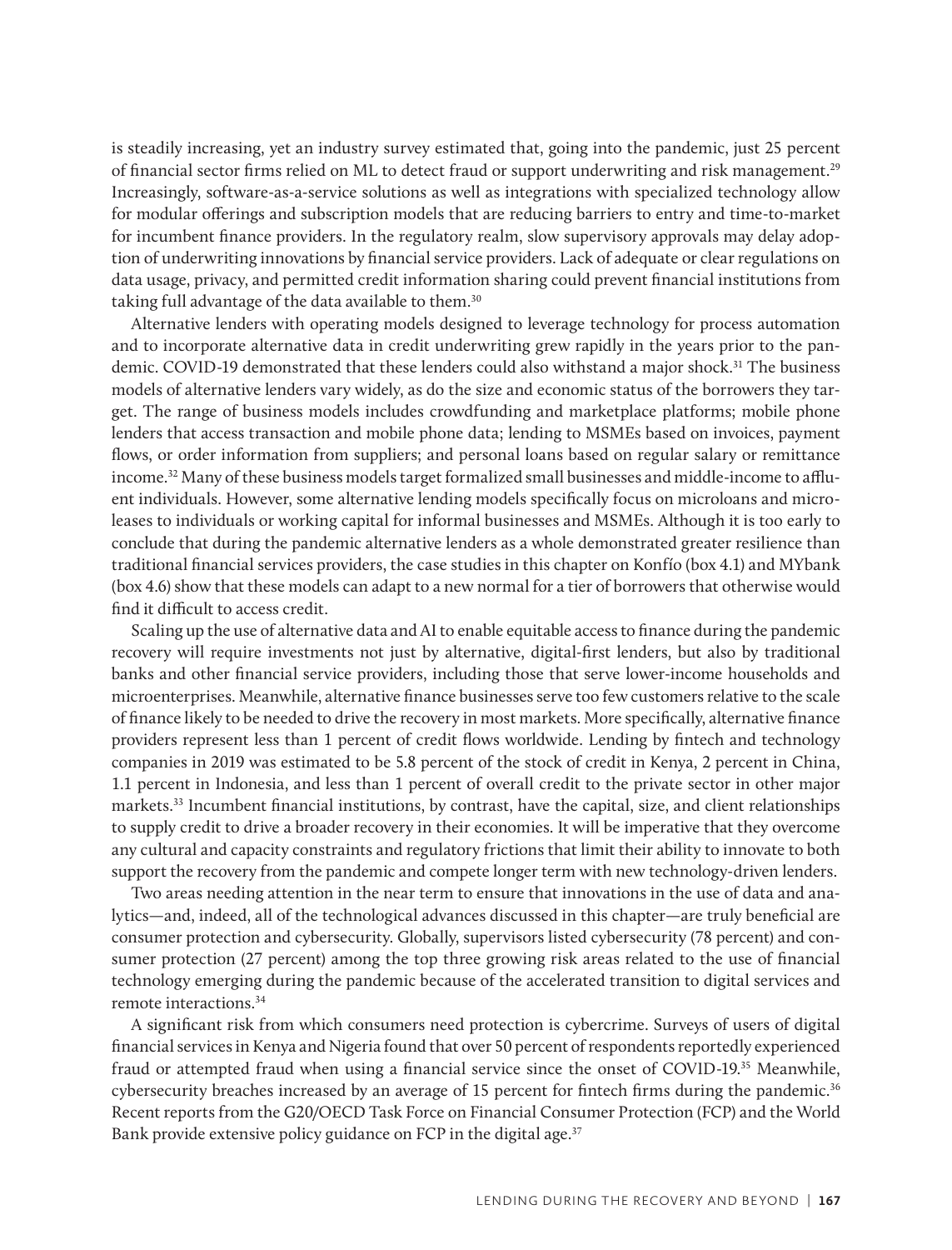Consumer protection guidelines must also ensure that digital financial service providers deliver products appropriate for a given customer. Financial literacy levels among households and MSMEs remain low.38 The proliferation of digital finance has outpaced the financial literacy of many consumers, as well as their ability to use credit wisely. Mobile lending apps in Kenya and Tanzania provide just one example.39 Because the use of new data can reveal borrowers' willingness and ability to pay, those data can be exploited to bring prices in line with what lower-income segments can afford. These data can also be used for predatory pricing. Although the price discrimination enabled by AI-powered models is a form of economic efficiency, it can lead to unfair outcomes for riskier or less financially literate borrowers.40

Digital technologies can play a role in helping to address this challenge. Consumer advocates can use technology channels to deliver simple, actionable, accessible, and personalized financial education, especially to youth. Many governments delivered financial education messages through digital channels during the pandemic. Innovations such as personalized financial counseling and behavioral nudges related to financial goals can also strengthen financial consumer protection.41 Technology, and social media in particular, can also be used to achieve a more robust redress mechanism for consumers.42 Although digital delivery of financial education promotes financial resilience in several ways, it requires basic digital skills and access to information infrastructure (such as a smartphone and broadband/ internet). Lack of connectivity may exclude the households most in need of financial literacy support.<sup>43</sup>

Substantial evidence is emerging of a lasting "digital dividend" of the pandemic related to the adoption of digital channels for the delivery of and access to financial services (see box 4.3). However, many of the access gaps that existed before the crisis persist, risking a further deepening of financial and economic exclusion for those segments of the population that lack mobile phones or internet access. As discussed in detail in the 2021 *World Development Report,* countries will be limited in their ability to adapt many of the innovative mitigation strategies without investing in digital infrastructure and supportive regulatory frameworks.44

#### **Box 4.3** The COVID-19 digital shock

The pandemic created near-immediate challenges for financial service providers across all facets of their operations. The most immediate impact was on physical branch operations, which in several countries closed to protect clients and staff. Although banks were often considered essential services and so were exempted from lockdowns, the microfinance institutions (MFIs) and mobile money agents that act as front-line providers of financial services to low-income and rural customers did not always receive similar dispensations. Within a matter of weeks, institutions had to combine on-site activities with remote work to keep operations running and ensure staff safety.<sup>a</sup> Remote working operations of financial institutions in emerging economies were significantly limited by deficiencies in internet access and systems.<sup>b</sup>

Digital payments and mobile and internet banking helped financial institutions continue to serve customers during lockdowns.<sup>c</sup> In many countries, this was a massive transition because most financial transactions used cash prior to the pandemic.<sup>d</sup> The first wave of lockdowns spurred a spike in downloads of digital banking apps.<sup>e</sup> A study of 71 countries estimated that the pandemic led to an increase of 21–26 percent in the rate of daily downloads of finance-related mobile applications from the countries' first confirmed COVID-19 cases through December 2020.f

Likewise, mobility restrictions fueled a surge in the adoption of digital payments.<sup>g</sup> In Indonesia, the value of e-money transactions grew about 39 percent between 2019 and 2020.<sup>h</sup> In India, the monthly volume of digital payments as of November 2021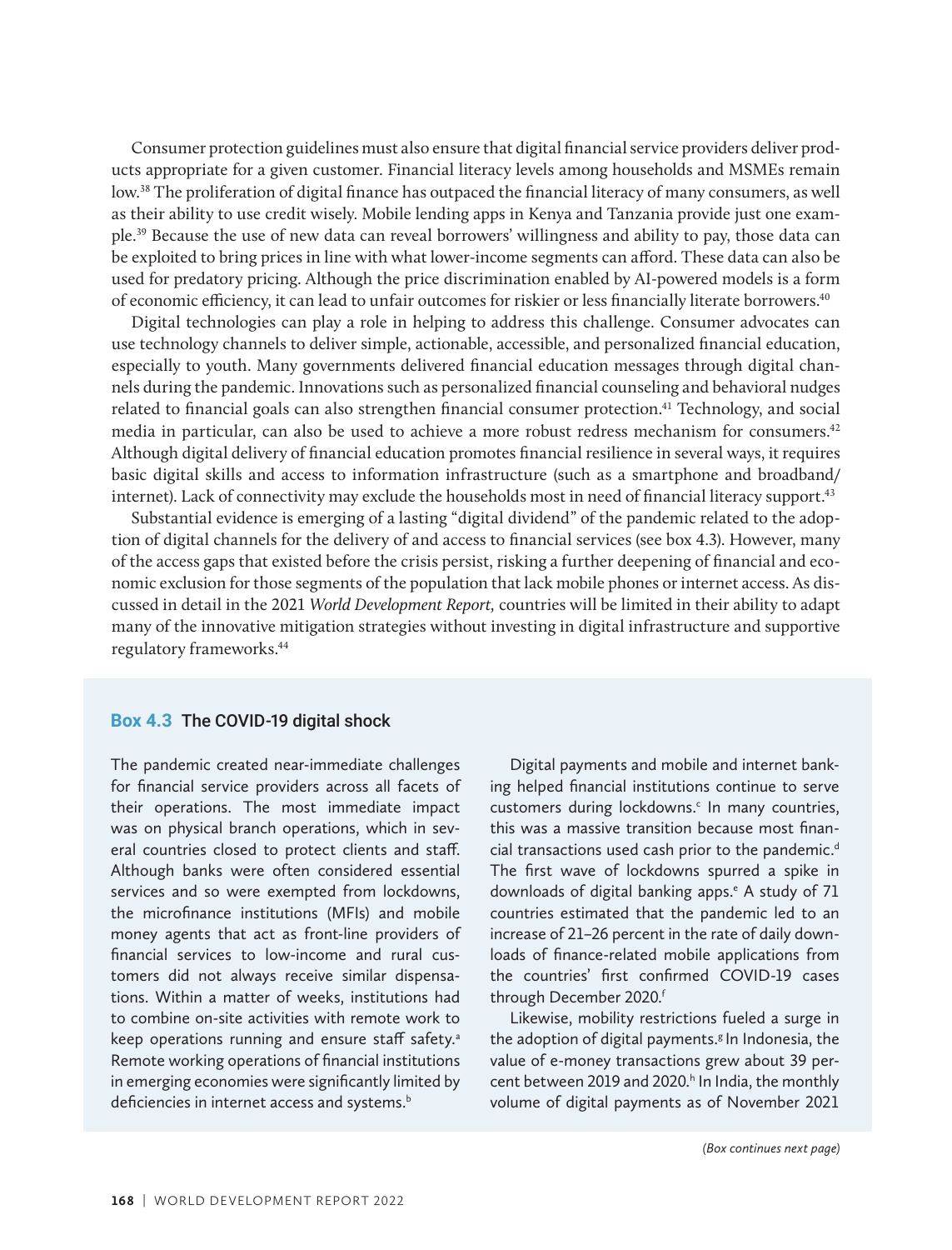## **Box 4.3** The COVID-19 digital shock *(continued)*

was 57 percent higher compared to the year before.<sup>i</sup> A survey in Pakistan found that active mobile money users increased from 8 percent of adults in February– March 2020 to 14 percent by the end of the year.<sup>j</sup> These new banking behaviors resulted in several challenges for financial institutions. In India, for example, repeated service outages led the Reserve Bank of India to ask one of the country's largest commercial banks to temporarily halt the rollout of new digital financial services.<sup>k</sup>

The growth in digital financial services spurred by COVID-19 was in many ways built on a foundation laid well before the pandemic. The share of adults who made or received a digital payment grew from 32 percent in 2013 to 44 percent in 2017.<sup>I</sup> In Sub-Saharan Africa, the number of mobile money accounts surpassed 500 million in 2020.<sup>m</sup> In several emerging economies during the pandemic, an initial drop in digital payments concurrent with a decline in economic activity was followed by a rapid recovery and growth of digital payments and electronic transactions that surpassed previous levels. For example, data for the first semester of 2021 from Colombia's Superintendencia Financiera show that the number of monetary transactions conducted through a mobile phone doubled, replacing ATMs as the most common transaction channel.<sup>n</sup>

The uptake of digital platforms did not occur evenly across or within countries. Figure B4.3.1 shows how the adoption of digital channels among businesses was greater in middle-income countries, albeit with significant differences across markets. Some of the larger markets and markets that already had a certain percentage of connected residents saw the highest growth in the share of businesses that adopted or increased use of digital channels during the pandemic. By contrast, in low-income countries and markets with low internet penetration, the impact of the pandemic on the use of digital channels among businesses was also lower.<sup>o</sup> Surveys conducted in 2020 also found that firm size influenced digital adoption: as many

as 44 percent of large enterprises reported that they adopted or increased use of digital channels for their business, compared with just 27 percent of microenterprises.<sup>p</sup>

Women and rural residents have less access to the key enablers of financial access, such as mobile connectivity and accepted forms of identification (ID), than men or urban dwellers. A GSMA report estimates that 234 million fewer women than men use mobile internet.<sup>9</sup> Continued lack of connectivity or ID risks entrenching precrisis financial exclusion. Surveys in Pakistan revealed that gains in mobile money adoption in 2020 were concentrated among urban and financially literate groups.<sup>r</sup>

Beyond payments, financial service providers had to ensure the continuity of a wide range of operations, from account opening to loan underwriting and loan collections. Prior to the pandemic, the majority of financial institutions relied fully or in part on face-to-face engagement of their staff with clients. A survey of International Finance Corporation (IFC) financial institution clients on the early impacts of COVID-19 found that over 60 percent of respondents indicated that the crisis had led them to introduce or prioritize the digitalization of internal operations or the rollout of digital channels.<sup>s</sup> Technology and digital channels can significantly lower operating costs for lenders and enable them to sustainably offer small-value loans and products, reach underserved segments, and maintain viable operations through the crisis.<sup>t</sup>

Among MFIs, adoption of technology and digital financial services has been slower historically. However, anecdotal evidence indicates that institutions were better able to maintain operational resilience and support access to financial services if they had invested in back-office automation and digital channels prior to the pandemic. For example, Bancamía, one of the largest MFIs in Colombia, played a central role in the government's digital cash transfer programs.<sup>"</sup> The institution also leveraged its agent network and mobile banking services and accelerated the rollout of a process automation initiative

*(Box continues next page)*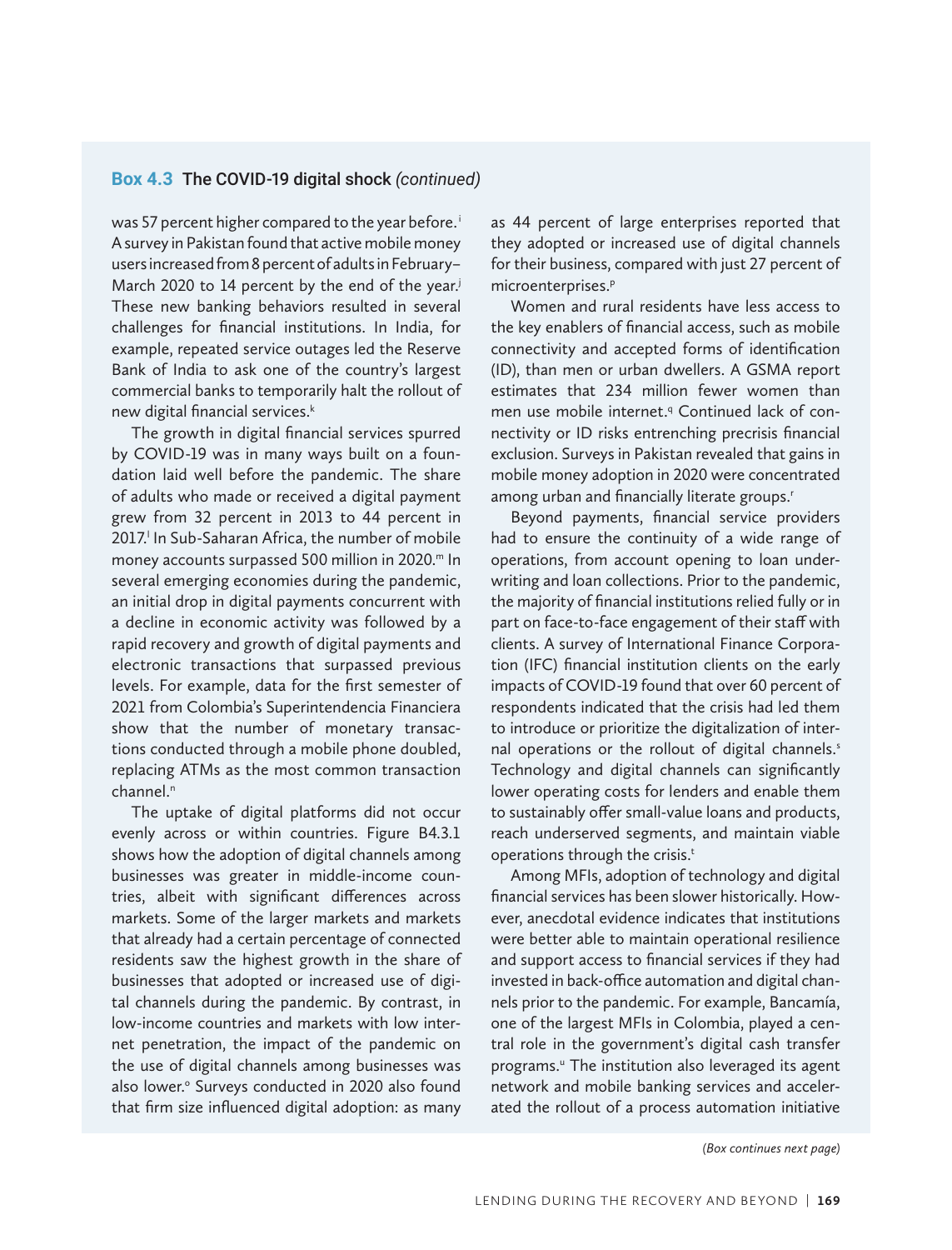

**Box 4.3** The COVID-19 digital shock *(continued)*

*Source:* WDR 2022 team, based on International Telecommunication Union, Statistics (database), https://www.itu.int /en/ITU-D/Statistics/Pages/stat/default.aspx; World Bank, COVID-19 Business Pulse Survey Dashboard, https://www .world bank.org/en/data/interactive/2021/01/19/covid-19-business-pulse-survey-dashboard; World Bank, Enterprise Surveys (database), https://www.enterprisesurveys.org/.

*Note:* The figure shows, by country income group, the share of firms that started using or increased the use of internet, online social media, specialized apps, or digital platforms, or invested in any new equipment, software, or digital solution in response to the COVID-19 outbreak. The vertical axis indicates the percentage of firms in low- and middleincome countries that adopted or increased use of digital channels after the onset of COVID-19. The horizontal axis indicates the percentage of individuals within a country using the internet by the end of 2019, or the most recent value before then.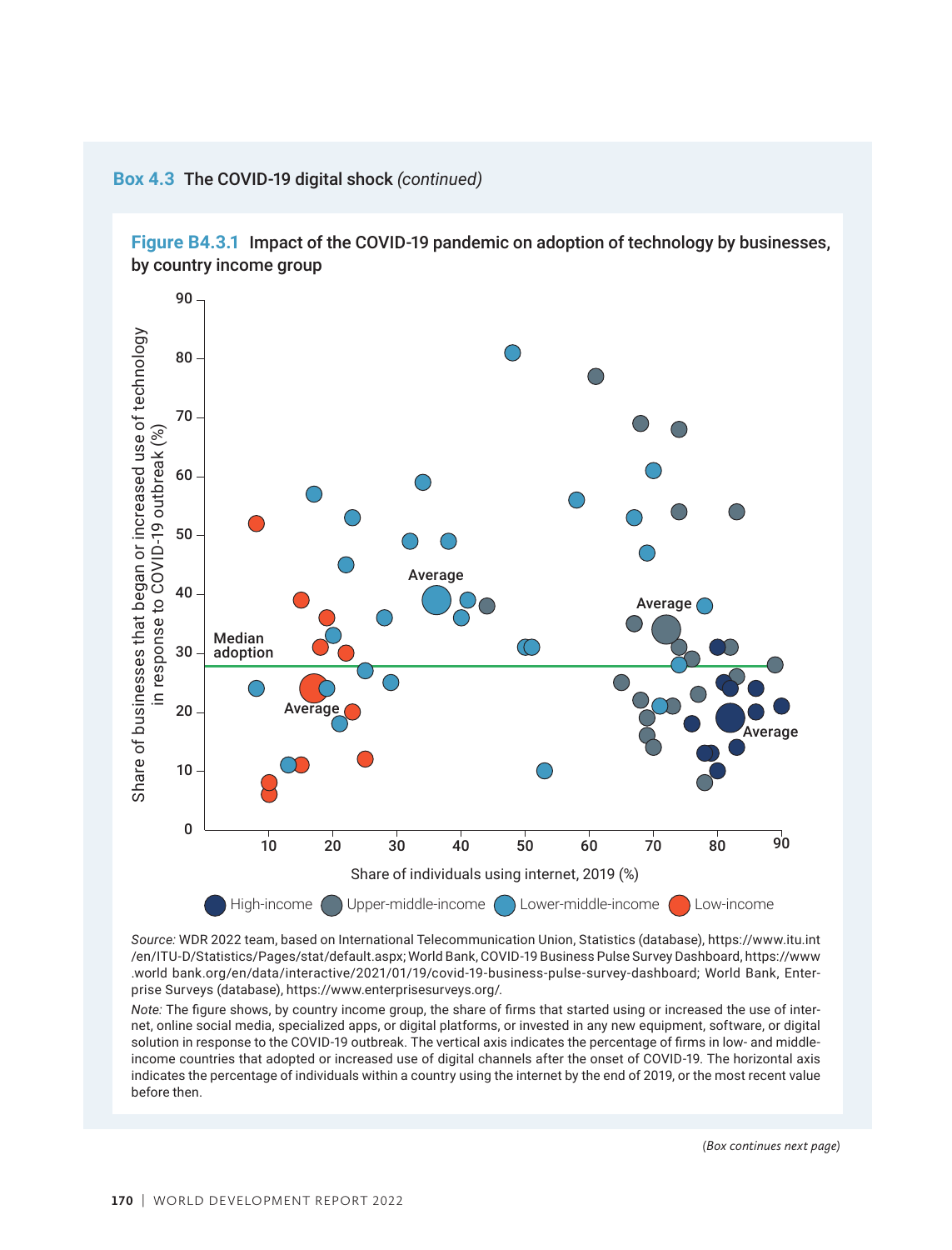## **Box 4.3** The COVID-19 digital shock *(continued)*

to facilitate remote work for part of its back-office staff. Likewise, LAPO Microfinance Bank in Nigeria was able to rely on its agent network to continue to provide basic services to customers during an early lockdown that required it to stop branch

operations. As Nigeria eased restrictions, the microfinance bank continued to rapidly scale up its agent network, more than doubling transaction volumes over precrisis levels by August 2020.<sup>v</sup>

- a. See International Monetary Fund, Policy Responses to COVID-19: Policy Tracker (dashboard), https://www.imf.org/en /Topics/imf-and-covid19/Policy-Responses-to-COVID-19.
- b. Garrote Sanchez et al. (2021).
- c. Klapper and Miller (2021).
- d. McKinsey (2020).
- e. Koetsier (2020).
- f. Fu and Mishra (2020).
- g. Auer et al. (2020).
- h. Crisanto (2021).
- i. RBI (2021b).
- j. Ghosh (2020); Karandaaz (2021).
- k. The temporary ban issued on new digital initiatives to safeguard consumer protection and systemic stability was partially lifted in August 2021, allowing the concerned bank to issue new credit cards.
- l. World Bank, Global Findex Database 2017 (Global Financial Inclusion Database), https://globalfindex.worldbank.org/.
- m. GSMA (2021b).
- n. SFC (2021).
- o. Apedo-Amah et al. (2020); World Bank, COVID-19 Business Pulse Survey Dashboard, https://www.worldbank.org/en /data/interactive/2021/01/19/covid-19-business-pulse-survey-dashboard.
- p. Adian et al. (2020).
- q. GSMA (2021a).
- r. Khan and Jaffar (2021).
- s. IFC (2021).
- t. Pazarbasioglu et al. (2020).
- u. Banca de las Oportunidades (2020).
- v. Froeling, Garcia Vargas, and Savonitto (2021).

## Product choice and design

In addition to improving data and analytics, lenders can manage the heightened credit risk environment of the pandemic by focusing on credit products and product features that offer higher levels of visibility and recourse. For example, shorter-term loans require less information to gauge a borrower's ability and willingness to repay than loans with longer tenors. A projection of the next year's income and risks may not be necessary if a loan's duration is only one month, and yet a one-year projection would offer inadequate visibility for a three-year unsecured loan. Alternatively, a loan secured by inventory may not require as much visibility into future cash flows. This logic applies to personal lending as well. For example, a mortgage has different terms and longer tenor than an unsecured loan because recourse to the property reduces both the probability of default and loss in the event of a default. Lending products linked to other revenue-generating activities may provide greater visibility of the borrowers and enable credit losses to be offset by other revenue streams, thereby increasing the ability of lenders to assume credit risk.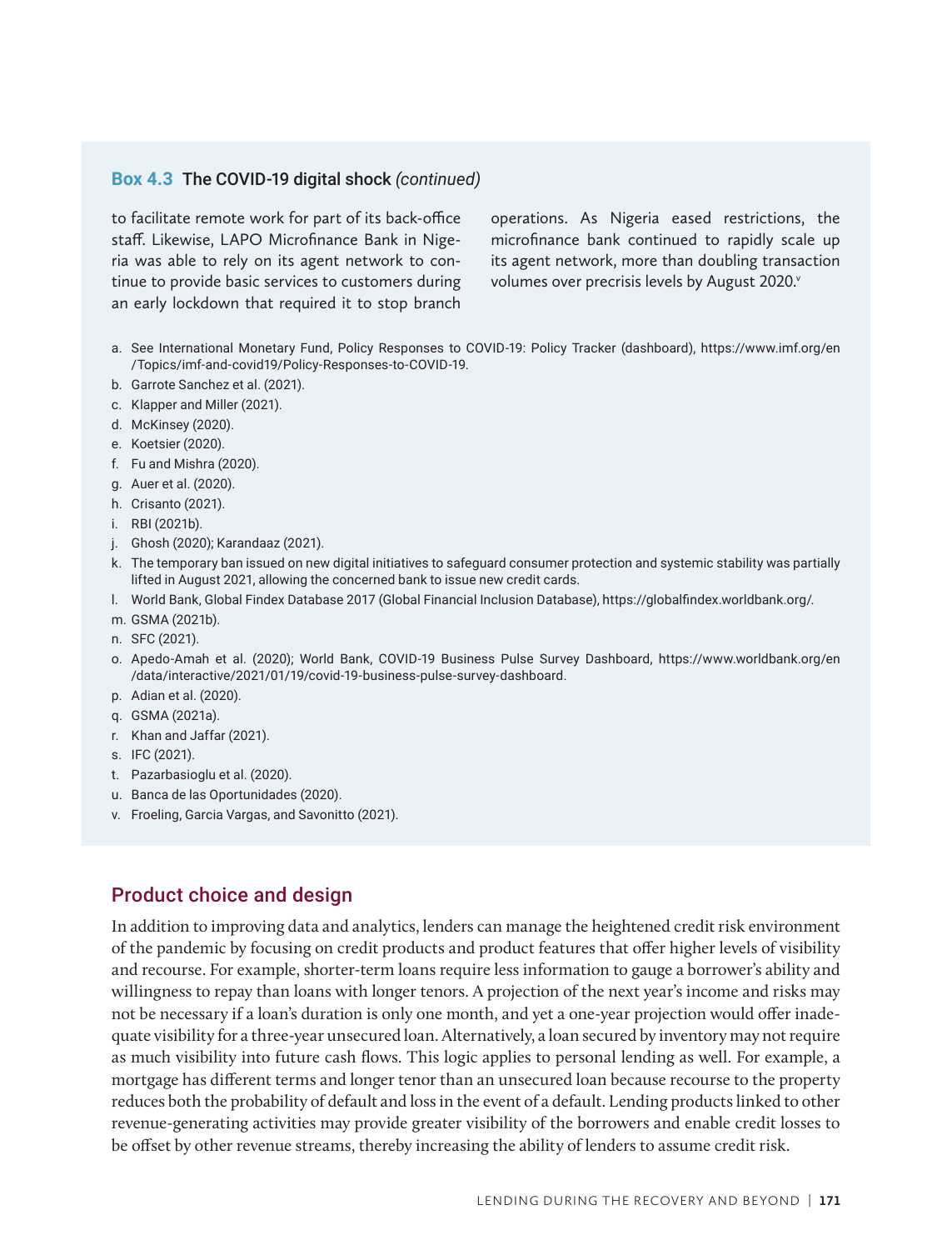## Loan tenor

Matching the exposure period of a loan to the time frame over which the lender has visibility into the borrower's prospects is an age-old way to manage credit risk. During the COVID-19 recovery, lenders may reduce tenors for new loans to avoid having to predict longer-term economic outcomes. The challenge with shorter-term loans is that the costs of origination and servicing are essentially fixed, which reduces the potential profit from the loan. Digital technologies can reduce these costs by automating credit underwriting, monitoring, and collection and by using low-cost digital disbursement and repayment processes, making short-term loans to digitally connected MSMEs and households more viable.

Digital loans offered through mobile phones are one example of short-tenor loans that have grown rapidly in emerging economies (box 4.4). Research from Kenya found that access to these products increases household resilience in the face of economic shocks.45 On the other hand, concerns have arisen about the cost, transparency, and consumer risks of these types of loans.46 However, if these loans are appropriately designed and regulated, they have the potential to help unbanked customers build or rebuild credit history and gain access to more formal, larger, and longer-term loans.

Well-known products such as installment plans and point-of-sale financing are additional lending approaches that mitigate credit risk through short tenors and ongoing reviews of borrower risk. Installment plans allow borrowers who do not have enough cash to buy a product outright to divide a

### **Box 4.4** Case study: Mobile money overdrafts in Kenya

In Kenya, the migration of payments, savings, lending, and investment to digital channels predates the COVID-19 pandemic. By 2019, 79 percent of adults had a mobile money account, and nearly 60 percent of micro- and small enterprises used mobile money for business transactions.<sup>a</sup> Short-term digital loans had also become mainstream: survey data indicate that 14 percent of adults borrowed digitally in 2019, compared with the 9 percent of adults who had access to traditional sources of bank and nonbank credit.<sup>b</sup>

The number and types of digital lenders and the products they offer range from bank loans disbursed into mobile money accounts (such as M-Shwari) to digital loan apps (such as Tala, Branch) that were mostly unregulated until December 2021.<sup>c</sup> These products typically allow customers to conveniently access short-term, low-value credit from their phones. The lenders manage risk by analyzing alternative data and limiting exposure through lowvalue loans that can be easily renewed. These credit products have proven useful to many borrowers but raise concerns about transparency, appropriateness, high rates of default, and overindebtedness.<sup>d</sup> Emerging research suggests that they can be an important tool for smoothing consumption and financial management.<sup>e</sup> According to survey data, during the pandemic entrepreneurs and households across Kenya found it challenging to access traditional bank and nonbank credit, while digital credit continued to be used widely to support short-term liquidity and smooth consumption, complementing social networks and informal risk coping channels.<sup>f</sup>

During the crisis, lenders tightened credit standards significantly on both digital and traditional products in response to increased uncertainty. $s$ New regulations issued in April 2020 introduced a moratorium on loan repayments and set a minimum threshold for negative reports to credit bureaus for both.<sup>h</sup> As a result, disbursements for the two largest digital term loan products fell significantly (a 41 percent year-on-year decrease as of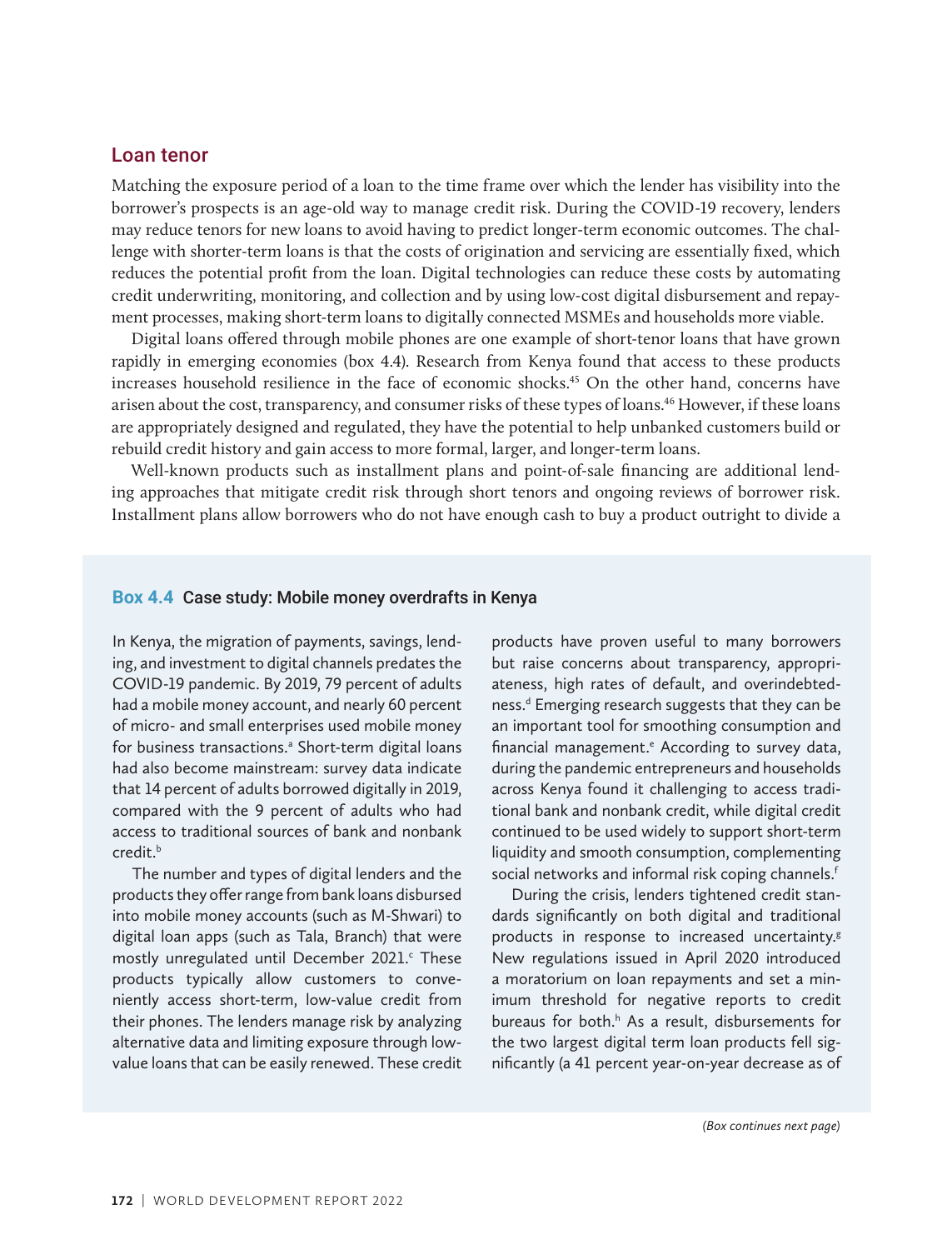#### **Box 4.4** Case study: Mobile money overdrafts in Kenya *(continued)*

March 2021) stemming both from a reduction in demand and from lenders rejecting applications for smaller-value loans and focusing on a smaller pool of lower-risk borrowers.<sup>i</sup> Digital loan apps saw the largest decline in use, from 8.3 percent of adults in 2019 to 2.1 percent in 2021, according to the 2021 FinAccess Household Survey.j

By contrast, Fuliza M-PESA, the mobile money overdraft facility launched in 2019 by Safaricom, in partnership with NCBA Bank Kenya and KCB Bank Kenya, grew rapidly (figure B4.4.1). The Fuliza M-PESA overdraft facility saw its number of daily active users more than double, from 0.7 million to 1.7 million between April 2020 and September 2021, and the disbursement value grew by 62 percent year-on-year.<sup>k</sup> The 2021 FinAccess Survey results indicate that 18.3 percent of adult respondents used Fuliza in the last 12 months.<sup>1</sup> By allowing mobile money account holders to complete payments or execute transfers even without sufficient balance in their accounts, the Fuliza facility effectively functions as low-value, short-term credit, most commonly used for household expenses, emergencies, and business expenses.m The overdraft is



**Figure B4.4.1** Growth of merchant payments and mobile money overdrafts in Kenya,

*Source:* Safaricom 2021b.

*Note:* The value of payments for goods and services through the Lipa na M-PESA platform grew from K Sh 353 billion (\$3.4 billion) in October 2019–March 2020 to K Sh 653 billion (\$5.9 billion) in April–September 2021. The value of overdraft disbursements grew from K Sh 132.4 billion (\$1.3 billion) in October 2019–March 2020 to K Sh 242.6 (\$2.2 billion) in April–September 2021.

*(Box continues next page)*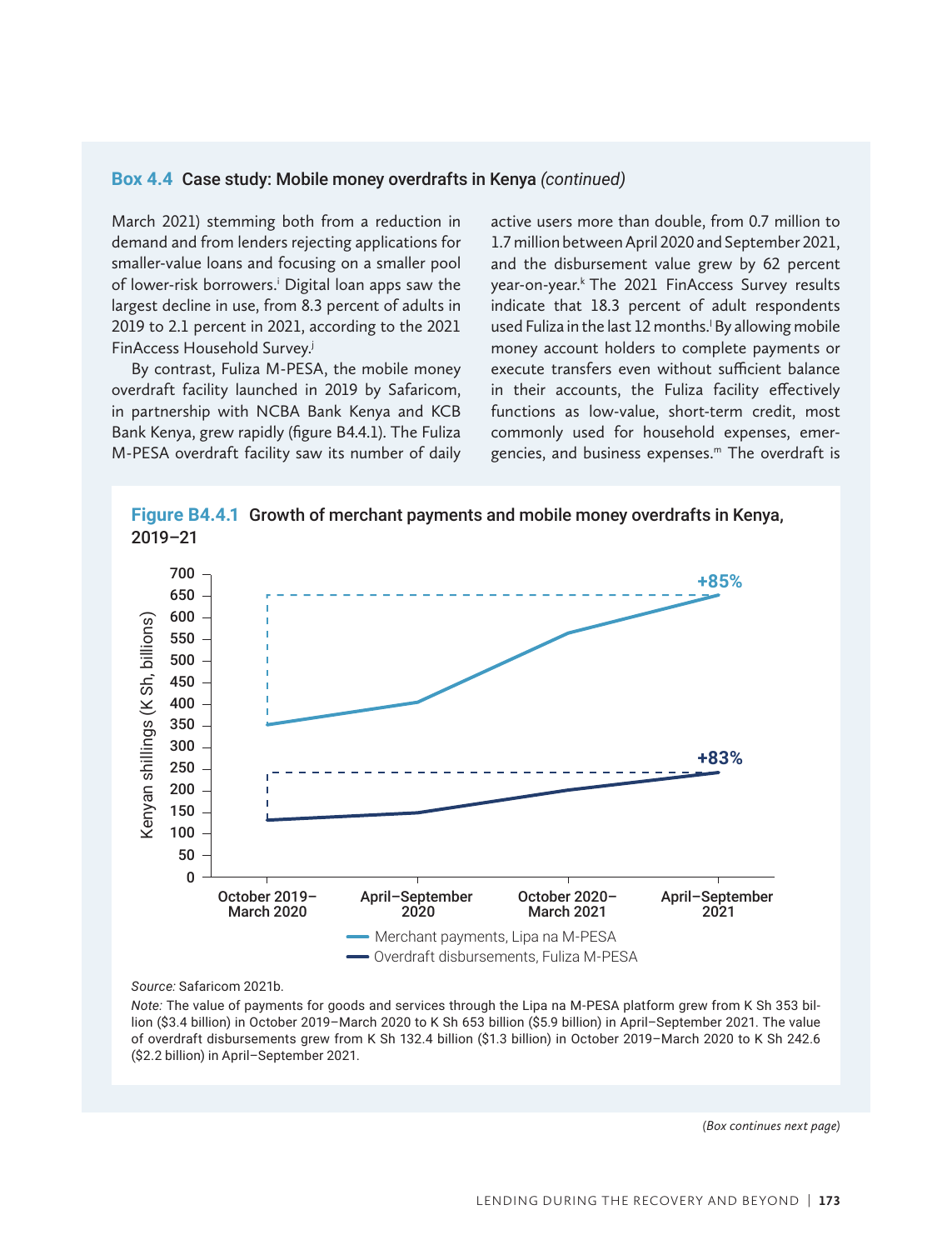### **Box 4.4** Case study: Mobile money overdrafts in Kenya *(continued)*

automatically credited back when payments or cash arrive in the borrower's mobile money account. These product features offer lenders more visibility and recourse than a term loan product, allowing lenders to continue providing liquidity to Fuliza users through the crisis.

Together with government policies that temporarily removed transfer fees for low-value mobile payments, the overdraft product is likely to have been an important factor in the doubling of digital payments processed in Kenya in 2021." Fuliza gave account holders much-needed flexibility to execute digital payments to merchants—including through the Lipa na M-PESA merchant payment service and business transactions in a context of heightened uncertainty and payment delays. Although the growth of the Fuliza overdraft product has democratized access to low-value credit, including for low-income consumers,<sup>o</sup> concerns about transparency,<sup>p</sup> the cost of these short-term digital products, and the risk they pose to consumers suggest a need for careful oversight.

a. CBK (2019, 2021c).

- b. For a more detailed review of the Kenyan credit market in 2019, see Gubbins (2019).
- c. CBK (2021b).
- d. Burlando, Kuhn, and Prina (2021); Izaguirre, Kaffenberger, and Mazer (2018). A study in Mexico found evidence that delaying digital loan disbursements can significantly reduce default rates, suggesting that easy access to loans may lead to significant impulse and temptation buying.
- e. Bharadwaj and Suri (2020).
- f. Blackmon, Mazer, and Warren (2021); FSD Kenya (2021).
- g. CBK (2020a, 2020b, 2021a). Credit officer surveys show a progressive tightening of credit standards for households and personal loans starting in March 2020.
- h. CBK (2020c).
- i. Safaricom (2021a).
- j. CBK, KNBS, and FSD Kenya (2021). The report attributes the decline in usage of digital loan apps to competition from formal digital credit products (including Fuliza), unfair debt collection practices, the impact of new regulation prohibiting listing of small-value loan borrowers to credit bureaus, and anticipated regulation by the CBK.
- k. Safaricom (2021b).
- l. CBK, KNBS, and FSD Kenya (2021).
- m. Putnam, Mazer, and Blackmon (2021).
- n. Safaricom (2021a). Total Fuliza M-PESA transaction value grew 58.2 percent year-to-year, while the volume of Fuliza M-PESA transactions grew 29.8 percent year-to-year as of March 2021. The Fuliza M-PESA ecosystem saw increased activity as customers took advantage of no fees on Lipa na M-PESA transactions below K Sh 1,000 (approximately \$9).
- o. CBK, KNBS, and FSD Kenya (2021) identifies Fuliza as the likely driver of the increase in adoption of formal credit products regulated and supervised by the Central Bank among lower-income segments of the population.
- p. For a discussion on transparency of overdraft accounts, see Sule et al. (2018).

purchase into smaller payments that are collected over time. Installment loans can be used for household purchases as well as for the machinery or equipment needed for a small business. These lending products have a long history, with many examples of positive uses, as well as some abuses by bad actors.

Data from Poland's credit bureau (figure 4.3) show that, although demand for consumer loans fell in the months following the outbreak of the pandemic, lenders reacted by significantly tightening credit conditions for consumer cash loans, leading to a significant reduction in loan approval rates. For installment products, which typically offer more visibility to lenders, approval rates fell only slightly and rapidly returned to precrisis levels.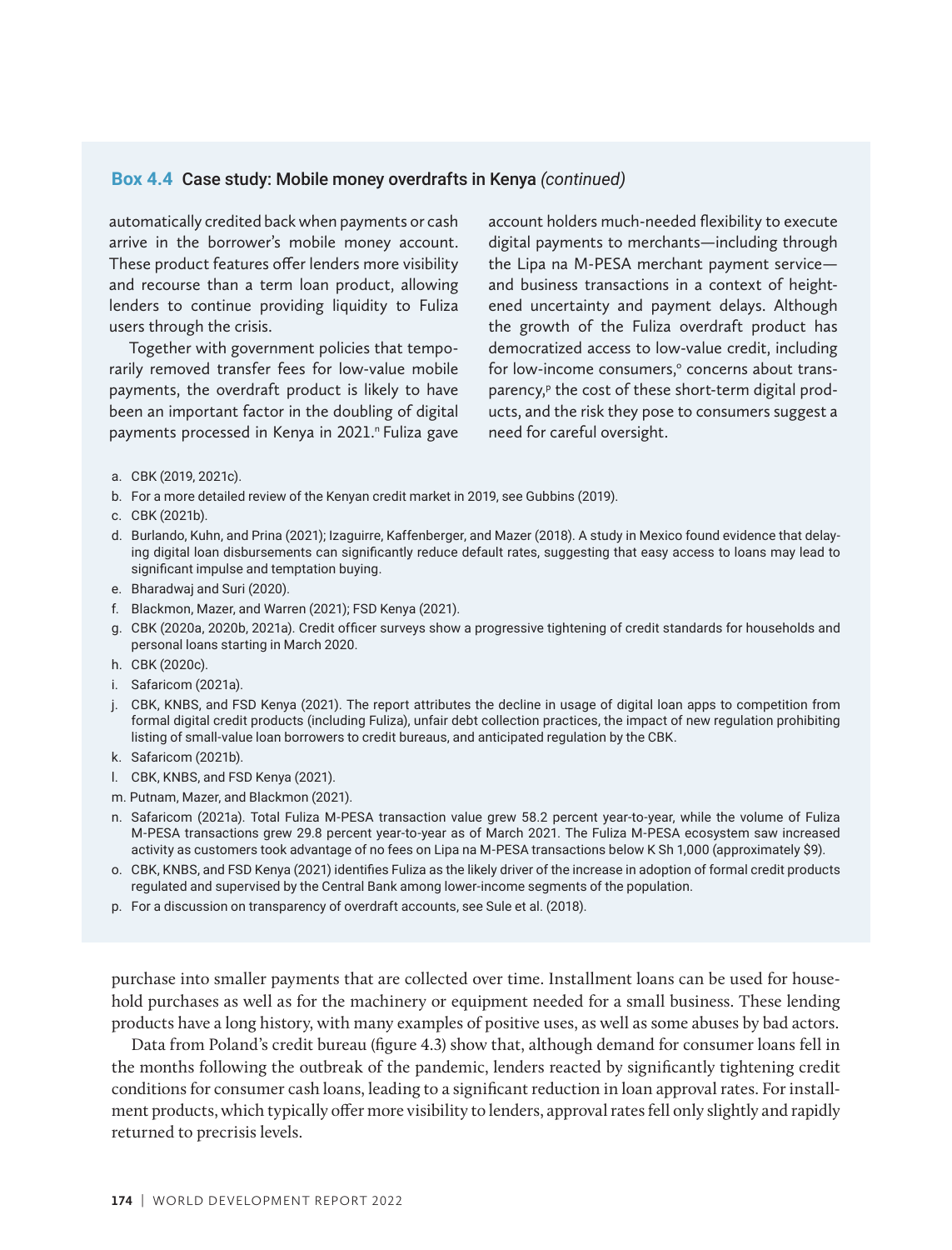



*Source:* Biuro Informacji Kredytowej S.A. (Credit Information Bureau) analysis based on proprietary data. *Note:* The figure shows for Poland the relative change in approval rates for cash and installment consumer loan products from January 2019 to September 2021, compared with their respective approval rates as of January 2019. Approval rates are defined as the share of customers who applied for a cash or installment loan during a two-week period and were granted the respective loan product by any Polish lender.

Short-term financing is not appropriate for all borrowers. For example, a short-term loan, even with rollovers, may not be suitable for long-term projects or capital investments. Short-duration credit terms can, however, help lenders improve visibility on certain informationally opaque borrowers and open the door to subsequent longer-term financing.

## Secured credit

Another approach to mitigating risk is through product configurations that improve recourse. Traditional recourse options are limited for many borrowers in emerging economies because real estate is the preferred collateral for most banks, and many small firms and individuals do not own property. As a result, loan applications from small firms are frequently rejected for lack of collateral, according to World Bank Enterprise Surveys data.<sup>47</sup> Because the pandemic introduced uncertainty around the value of collateral, financial institutions increased collateral requirements, making it harder to obtain financing, even for those who do have qualifying assets. In quarterly surveys of credit conditions in Mexico, for example, firms reported a progressive increase in bank collateral requirements through June 2021.48 Other forms of recourse more common for lower-income borrowers,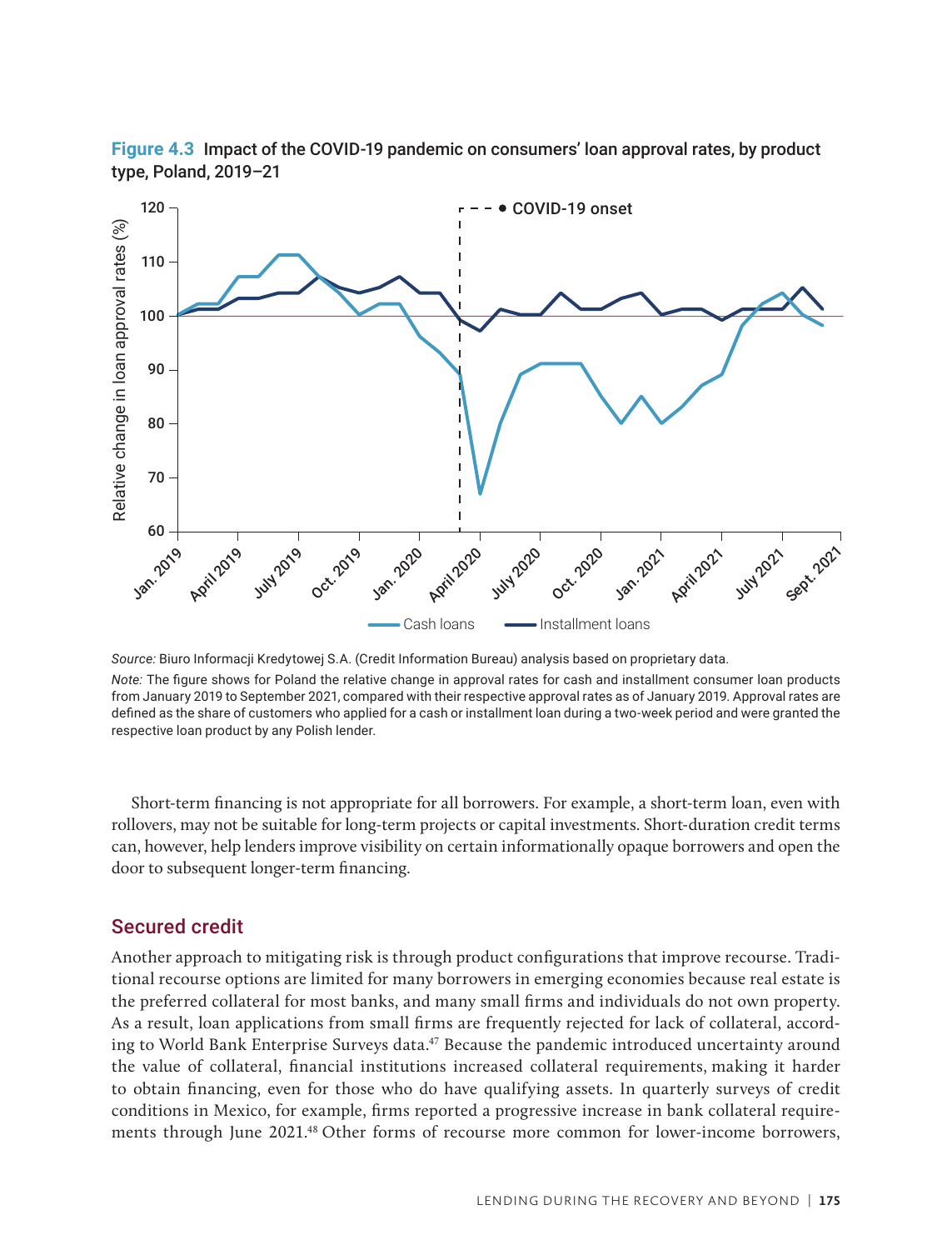such as personal guarantees and the reputational sanctions characteristic of group microfinance lending models, may also have been affected by the pandemic. For example, social distancing prevented group meetings.

Widening the range of assets accepted as collateral could enable lenders to find effective means of recourse where hard collateral is not available, allowing them to better manage the risk of extending credit through the pandemic and the recovery. Movable assets account for roughly 78 percent of enterprise capital stock in emerging economies, and yet many lack modern, secured transaction regimes that would permit the use of movable assets as collateral.<sup>49</sup> The modernization of legal frameworks for secured transactions and the introduction of movable asset collateral registries create new options to mitigate credit risk. Technology, including digital ledgers, can be implemented to facilitate the design and implementation of collateral registries, as well as for the creation and transfer of digital assets to be used as collateral.50 A study found that collateral registries for movable assets effectively address information asymmetries and foster access to finance. In countries that introduced registries, the number of firms with access to finance increased by an average of 10 percentage points, interest rates declined, and tenors lengthened, with stronger impacts on smaller and younger firms.<sup>51</sup>

Asset-based lending can thus reduce the risk of default and create the conditions for lenders to provide larger loans and serve borrowers with no previous credit history. A study in Kenya found that farmers who were offered an asset-backed, small down payment loan to purchase water tanks were much more likely to make the investment than farmers offered a standard collateralized loan—and the repayment rates were comparable.52 Another study in Pakistan found that hire purchase agreements—a type of leasing contract—motivated an MFI to finance business assets worth several times its prevailing borrowing limit, while maintaining low default rates and offering flexible repayment options. The asset-based finance contracts had significant and persistent effects on the resilience and growth of the microenterprises, as well as on corresponding household wealth, compared with the MFI's traditional loan products.<sup>53</sup>

Another type of asset-based, flexible leasing contract known as pay-as-you-go (PAYGo) had been emerging as an effective product for small asset financing prior to the pandemic, and it has shown resilience through the crisis. The product was originally developed to enable households to finance solar home systems, but it has also been used for the purchase of two-wheel transport and appliances.<sup>54</sup> Some PAYGo providers incorporate innovative forms of recourse, such as a remote "lockout" that makes the asset unusable for nonperforming borrowers (see box 4.5).

#### **Box 4.5** Case study: Pay-as-you-go home solar systems

An estimated 590 million people in Africa live without access to electricity. COVID-19 deepened this challenge, in part because some governments redirected limited resources from energy subsidies to funding for emergency response measures.<sup>a</sup> The impact of lockdown measures on household budgets, as well as on the operations and supply chains of solar energy providers, also contributed to an

18 percent fall in off-grid solar lighting sales in  $2020$ .<sup>b</sup> In a challenging year for off-grid energy, however, pay-as-you-go (PAYGo) financing models swiftly recovered, proving to be an accessible, resilient way to support access to electricity for households and microentrepreneurs.

PAYGo is a form of asset-based financing that relies on mobile technology to offer flexible financing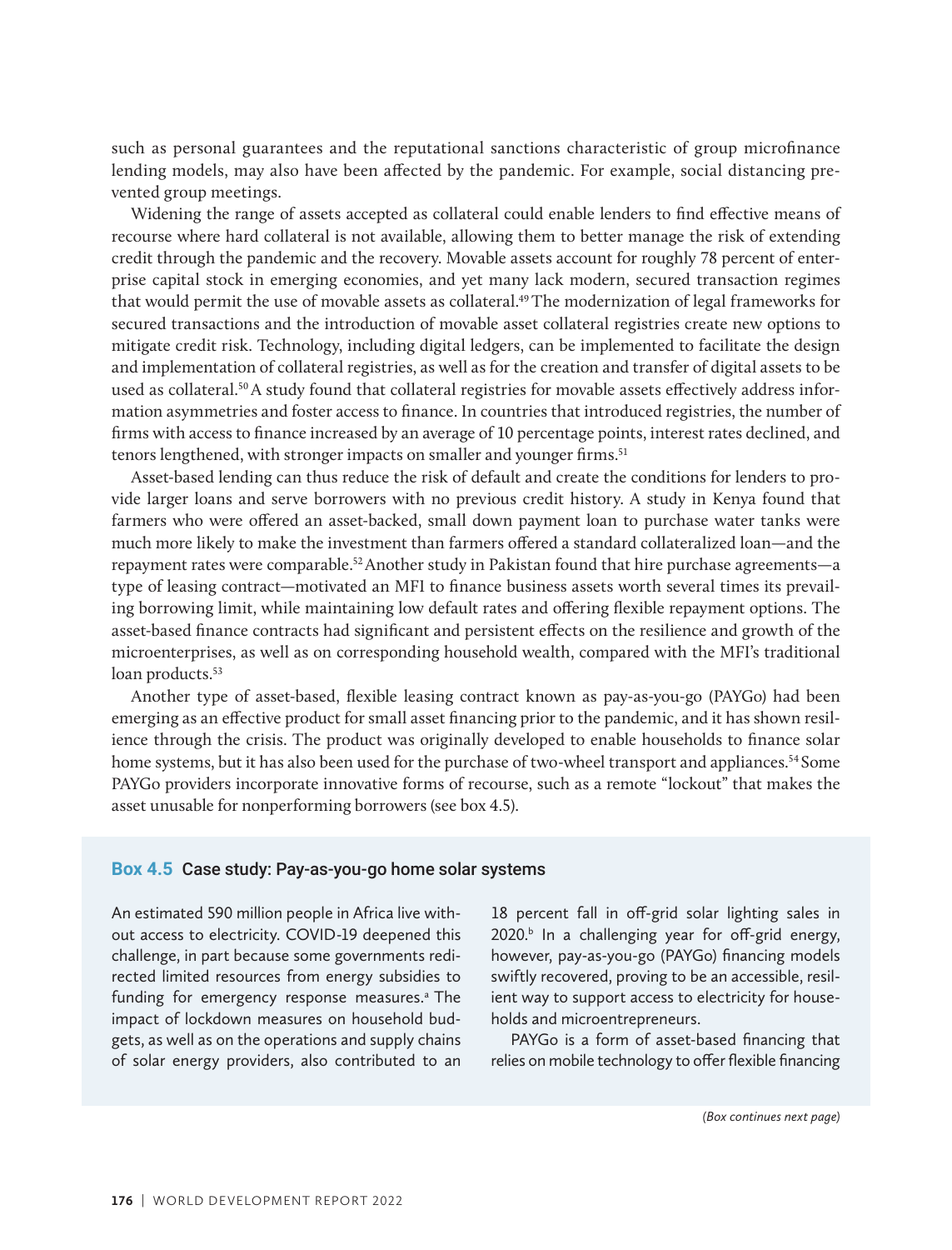#### **Box 4.5** Case study: Pay-as-you-go home solar systems *(continued)*

for small asset purchases such as solar home systems and consumer electronics. Low-income consumers who lack credit histories or collateral are able to acquire these types of assets with a relatively small down payment.<sup>c</sup> For solar home systems, borrowers also enter into a contract, typically ranging from one to three years, to buy credits for daily, weekly, or monthly energy usage. By purchasing credits, borrowers pay down the loan interest and principal. When credits run out, the system automatically shuts off until the user tops up the balance. Embedding loan repayments in a fee-forservice model (akin to buying mobile phone airtime) is a flexible form of financing that allows clients to reduce or pause payments in the event of a shock. The lockout technology likewise reduces the risk for providers that would have no recourse in the event of default other than to repossess the asset an expensive option. Although the lockout technology does not necessarily reduce loss in the event of default, it encourages borrowers to behave in a way that reduces the probability of default.

According to industry data, PAYGo solar companies have been able to weather the COVID-19 crisis relatively well (figure B4.5.1). Cash sales for solar systems through June 2021 were well below those for previous years, whereas sales through PAYGo contracts recovered and continue to grow. Performance data on 20 PAYGo providers found some signs of distress, including an increase in writeoffs and receivables at risk. But many performance measures remained consistent with pre–COVID-19 metrics.<sup>d</sup>

The resilience of the PAYGo market can be attributed to a few factors. Most fundamentally, electricity is a basic need, and therefore some governments gave solar companies essential business status, like that given to the traditional power sector. High demand also helped buffer the effects of the pandemic. Many PAYGo companies reported record sales during the early months of COVID-19,







*Note:* Products are classified as cash when sold in a single transaction (including products purchased via tenders) or as PAYGo when the customer pays for the product in installments over time or pays for use of the product as a service. H1 and H2 refer to the first and second halves of the fiscal year, respectively. PAYGo = pay-as-you-go.

which may indicate that consumers facing lockdowns anticipated the need for reliable electricity at home and so took advantage of the PAYGo model to acquire it at low initial costs. They were then able to use (and pay for) the asset only when they needed it.

Finally, a field experiment in Uganda demonstrated the viability of PAYGo asset-secured financing models beyond their initial use to acquire the solar home systems. The study found that the lockout technology can enable lenders to leverage

*(Box continues next page)*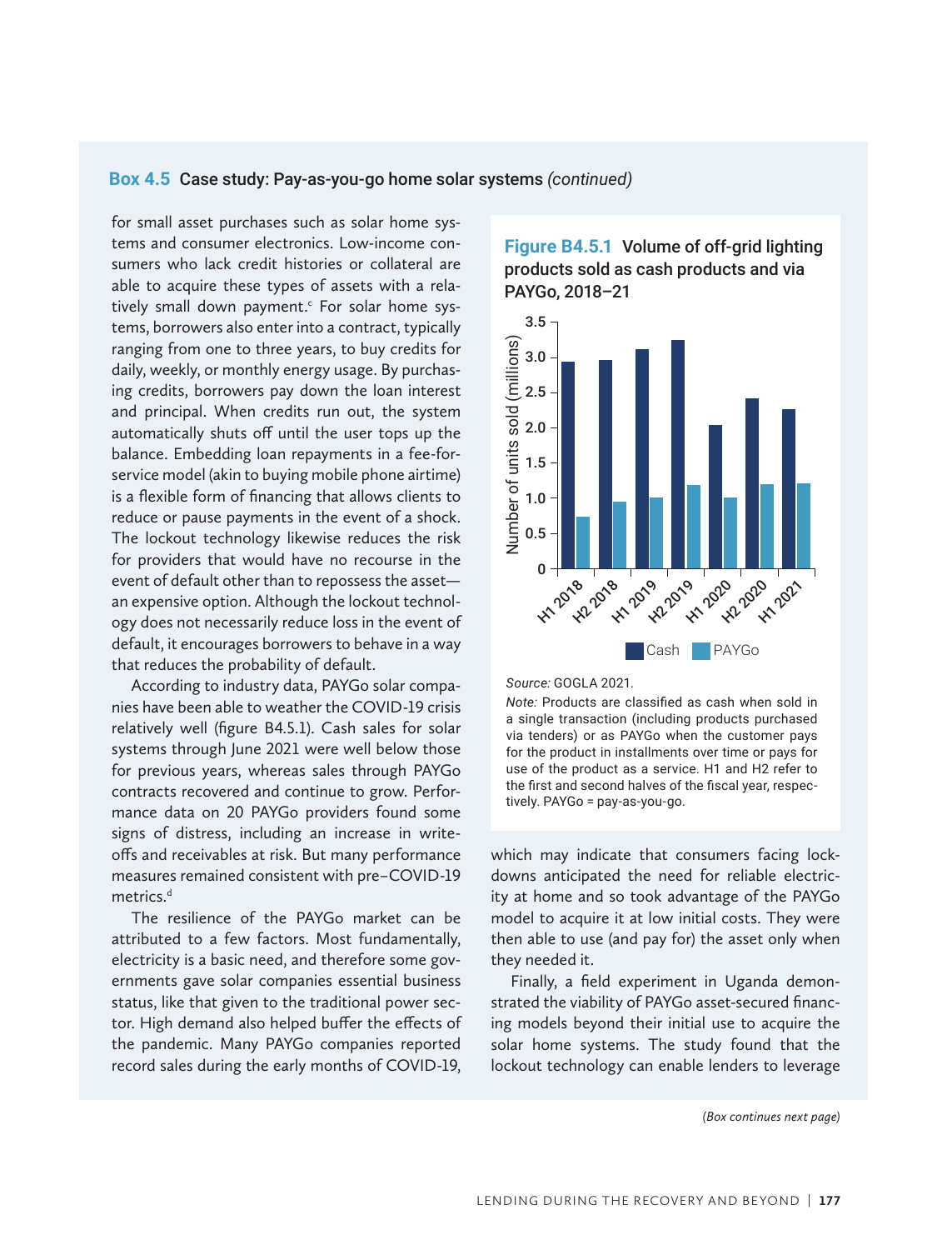#### **Box 4.5** Case study: Pay-as-you-go home solar systems *(continued)*

the solar asset as collateral to secure other types of household finance—in this case, school loans. The fact that the lender could temporarily disable the flow of energy to solar home systems led to a 19 percentage point reduction in default rates compared with default rates for uncollateralized loans. Researchers concluded that the recourse provided by the asset lockout feature led to a reduction in adverse selection and moral hazard among borrowers.<sup>e</sup>

- a. IEA (2020).
- b. GOGLA (2021).
- c. This is typically a lease-to-own contract with down payments lower than 20 percent of the value of the asset.
- d. The PAYGo COVID Impact Monitor, an initiative by the Consultative Group to Assist the Poor (CGAP), Global Off-Grid Lighting Association (GOGLA), and International Finance Corporation (IFC) under the PAYGo PERFORM program, collected data from 20 companies to gauge the effect of COVID-19 on the sector. See Global Off-Grid Lighting Association, "PAYGo COVID Impact Monitor (PCIM)," Amsterdam, https://www.gogla.org/sites/default/files/overview\_paygo\_covid\_impact \_monitor\_17082020.pdf.
- e. Gertler, Green, and Wolfram (2021).

## Embedded finance

Where data on a borrower's credit history are no longer reliable and visibility into future economic activity is limited, linking lending directly to an underlying economic activity is a powerful way for lenders to mitigate credit risk. Contextual finance provides credit in the context of another transaction, such as the payment of a utility bill or the purchase of an appliance or business inventory. The category of embedded or contextualized finance<sup>55</sup> includes a wide range of products and credit underwriting modalities, which typically combine features that lead to greater visibility and recourse in the context of a monitorable transaction or a broader relationship with the borrower.

When lending in the context of another transaction, lenders typically have access to a range of current data on the borrower, the other parties involved, the use of funds, and the timing of the underlying economic activity. Lending in the context of supply and distribution chains, for example, has a long history dating back to early trade and commerce between regular counterparties. In increasingly digitalized economies, lenders connected to or integrated with a marketplace or a transaction platform can combine contextual information about the current transaction with historical, high-frequency transaction data to further improve visibility.

Embedding credit in another transaction motivates borrowers to repay the loan, as doing so helps maintain the ability to engage in future transactions with that counterparty. Embedded lending may also have recourse through a lien on future cash flows between the parties, or it may benefit from the effect of automated payments on delinquencies.<sup>56</sup> Merchant cash advances, which are based on patterns of credit and debit card receipts, are one example of automated payments. These loans are typically repaid as a percentage of daily or weekly receipts directly from the account through which the merchant's card payment receipts flow.

Providing finance in the context of another transaction may also motivate lenders to take on more risk than they would in the context of a stand-alone loan. For example, a seller might offer credit to a buyer that lacks collateral because the seller is willing to bear the risk in order to make the sale. Merchant working capital provided by an online marketplace platform allows the merchants to do more business on the platform, generating more revenue for the marketplace. Buy now, pay later (BNPL) products are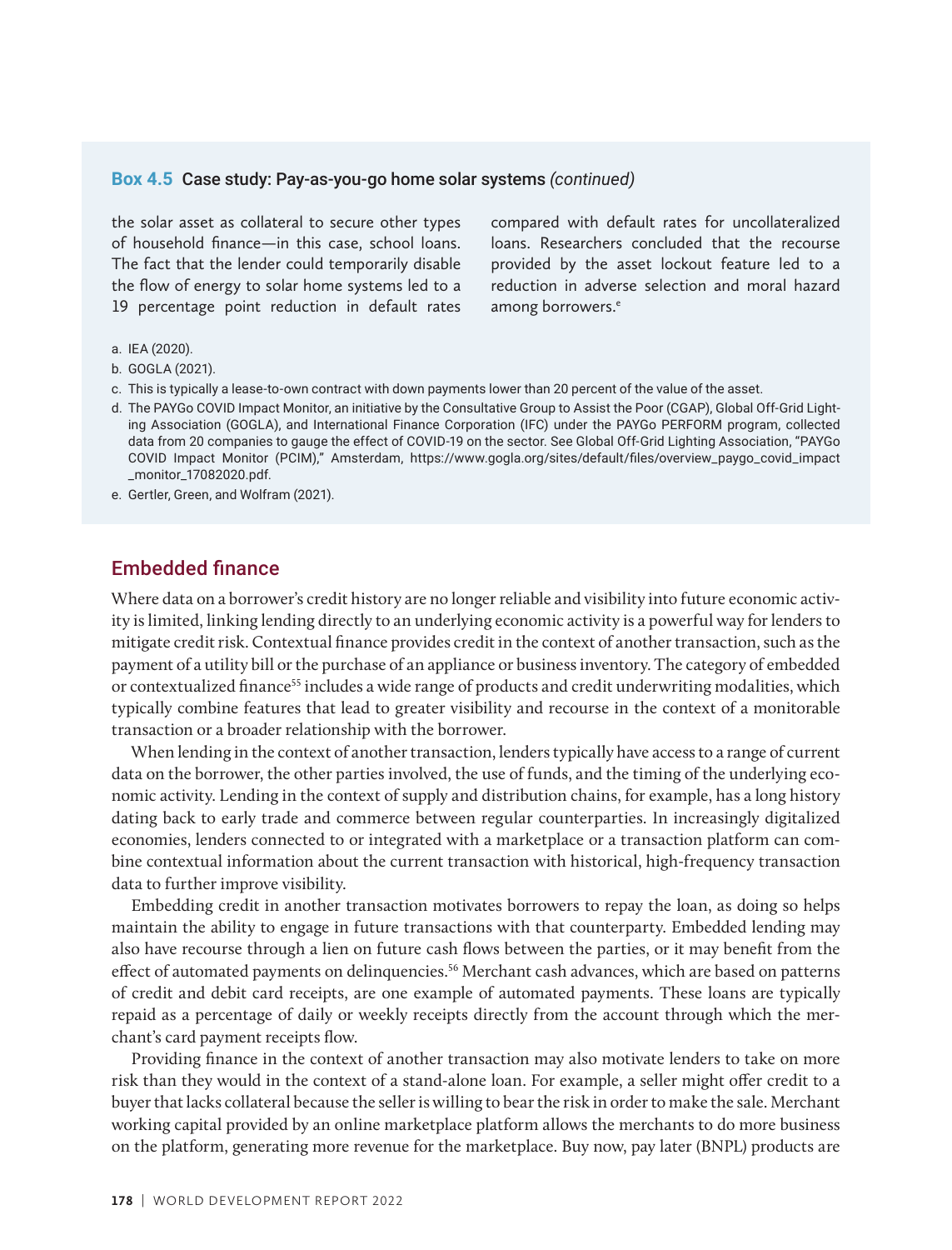an example of lending in which sellers bear all or some of the costs and risks of providing credit to their customers in order to increase sales.57

Although embedded finance is not new, innovative uses and larger scale are now possible in the context of digitally enabled economic activity. The disaggregation and reconfiguring of financial services by fintech innovators have lowered the barriers to entry for nonbanks. Likewise, technology platforms are enabling embedded financial products to scale by inserting them directly into the workflows of an inventory order, invoicing process, crop planting, or e-commerce transaction.58 This insertion can lead to significant cost efficiencies in customer acquisition and loan processing. Loans may be offered directly by the platform (or other business counterpart), or they may be originated and serviced by the platform using its customer information and transaction processes, but funded by a third-party financial institution.

The surge in digital adoption during the pandemic created opportunities to turn to digital channels and platforms to extend credit to consumers and businesses. The major e-commerce platforms are increasingly offering embedded financing to merchants selling on their marketplaces. These platforms use data about their sellers—including their sales, revenue, and returns history—to underwrite working capital loans. Platform providers with a wealth of data have been shown to have better visibility into credit risk than traditional lenders.<sup>59</sup> Some e-commerce marketplaces such as Amazon, Mercado Libre, and Alibaba lend directly or through subsidiaries (box 4.6). Others, such as Hepsiburada, Jumia, Lazada, and Shopee, provide data to third-party banks and accredited finance providers that offer loans via the marketplace. The loans may be disbursed and collected by the platform or by a partner financial institution.60

## **Box 4.6** Case study: Doubling down on MSE finance throughout the pandemic

MYbank, an online bank serving mostly micro- and small enterprises (MSEs) in China, continued to grow throughout the COVID-19 pandemic, nearly doubling its reach from 21 million MSEs in 2019 to 40 million MSEs as of June 2021.<sup>a</sup> MYbank has expanded its customer base beyond e-commerce merchants, reaching millions of offline merchants, rural and agricultural customers, and supply chain MSEs, among others. MYbank was able to accomplish this expansion by using its unique data partnerships and digital business model to adjust its underwriting models during the pandemic. MYbank also broadened its reach by partnering with other banks to offer MYbank's adaptable scoring and risk management through them. Approximately 80 percent of MYbank's MSE clients had fewer than 10 employees, and most had limited or no access to finance from banks.<sup>b</sup> An analysis of over 40,000 MSE clients of MYbank found a positive association

between access to working capital financing during the early months of the pandemic and higher sales revenue. The average loan size was ¥38,000 (less than \$6,000) with an average term of about 12 months.<sup>c</sup>

MYbank leverages channel integration with Alibaba Group e-commerce platforms and Alipay to serve e-commerce customers. Alipay offers electronic payments and a broader range of digital financial services to more than 1 billion customers and 80 million MSEs across China. MYbank's credit underwriting uses machine learning techniques to integrate payments and transaction data, as well as other user information from these platforms to inform its risk profiles.<sup>d</sup> Such techniques not only enable more accurate risk assessments, but also reduce the risk of excessive lending. As of June 2021, MYbank's nonperforming loan ratio was 1.52 percent. Research has found that smaller businesses and enterprises in less-developed cities benefit the

*(Box continues next page)*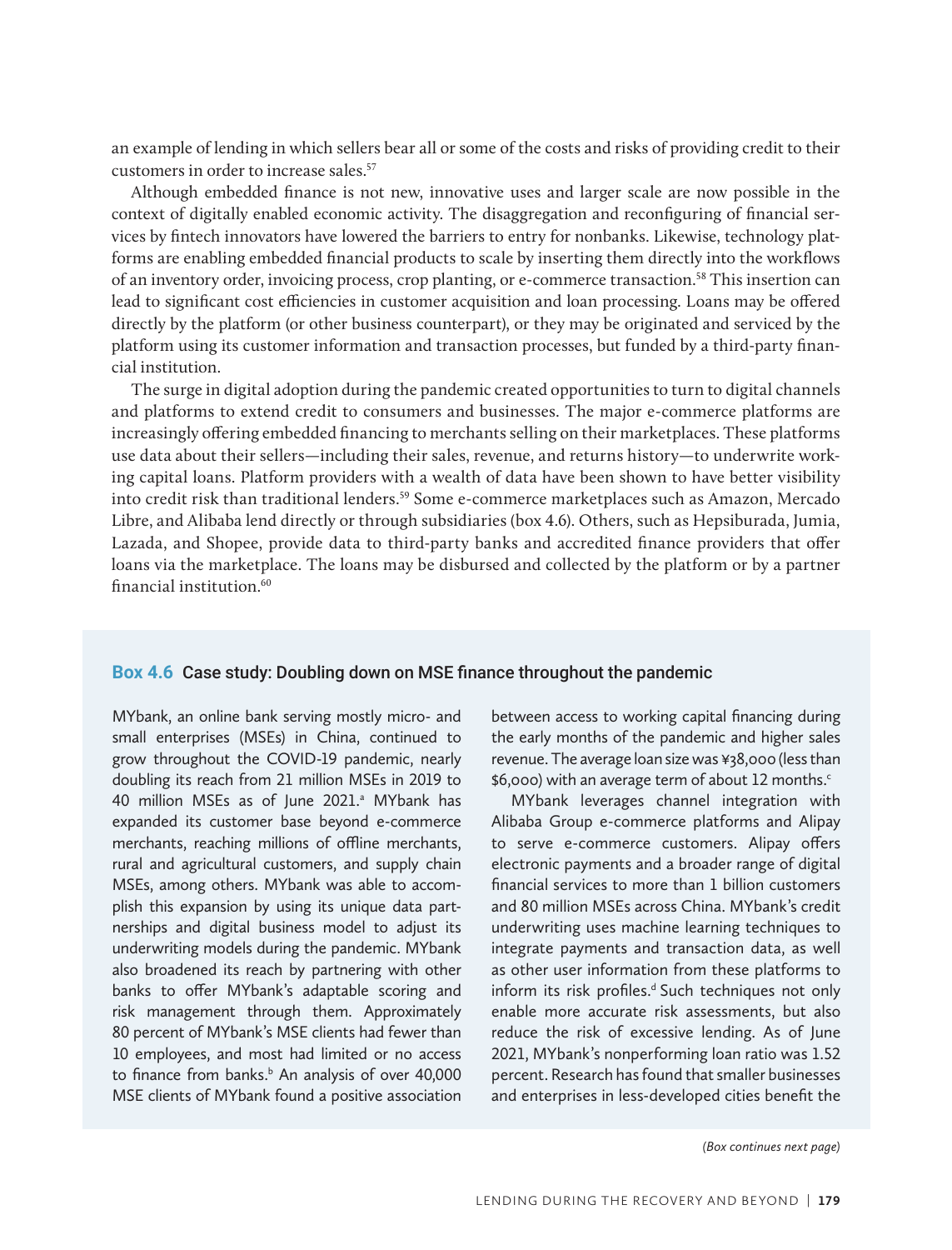#### **Box 4.6** Case study: Doubling down on MSE finance through the pandemic *(continued)*

most from big tech lenders because proprietary data allow these lenders to compensate for the lack of traditional data from credit assessment.<sup>e</sup> Although MYbank is a stand-alone bank, its ability to rely on e-commerce and payments platforms allows it to better assess the customer's ability to repay (visibility), as well as take advantage of recourse features such as automatic loan payments from the client's Alipay account.

China's economy improved faster than many other markets during the second half of 2020, but the impact of the COVID-19 crisis on Chinese firms was severe. A survey on the early impact of the pandemic revealed that more than half of the Chinese MSE respondents expected their income to fall by 50 percent in the first quarter of 2020.<sup>f</sup> As of June 2021, an index of MSE operations indicated that smaller businesses had not yet returned to prepandemic levels.<sup>g</sup> MYbank was able to use realtime business transaction information to adjust its credit underwriting models and strategy to continue to lend to these customers and expand its reach in China. MYbank made nearly 100 changes

- a. *Businesswire* (2021).
- b. Sun et al. (2021).
- c. Sun et al. (2021).
- d. Gambacorta et al. (2020).
- e. Huang et al. (2020).
- f. Sun et al. (2021).
- g. PSBC (2021).
- h. *China Banking News* (2020).
- i. Gambacorta et al. (2020).

Embedded finance opportunities can be found across many types of digital platforms. Kobo360 is an African e-logistics platform for truck drivers and small-fleet operators in Ghana, Kenya, Nigeria, Togo, and Uganda. Because Kobo360 has insight into the portion of a truck operator's cash flow that stems from bookings through the platform, it can offer participating operators working capital financing. The platform underwrites loans using proprietary data on the trip and income history of the driver or company, as well as on supply, demand, and bookings. Because payments for trips booked on the platform flow through Kobo360's systems, the company can automate loan repayments.<sup>61</sup> Moreover, because drivers rely on Kobo360 for future trip bookings and income, they would be more likely to prioritize repayment of a loan to the platform relative to other expenses.

in its model in the first quarter of 2020 and continues to adjust its underwriting through regular sectoral analysis and client updates.

One of MYbank's responses to the COVID-19 crisis was initiating in March 2020 a partnership with the All-China Federation of Industry and Commerce to collaborate with over 100 banks to offer a jointly financed and administered loan product.<sup>h</sup> Through this partnership, banks were able to provide access to finance for MSEs by leveraging MYbank's loan processing facility and its transaction data. Each bank followed its in-house credit policies using MYbank's updated sector-level and firm-level assessments to provide additional risk mitigation. MYbank's role in providing MSEs with access to credit during the pandemic using alternative forms of data is consistent with earlier research on 2 million Chinese firms that received credit from MYbank and from traditional banks between 2017 and 2019. In the study, researchers found MYbank's underwriting to be less dependent on the financial cycle than that of traditional lenders and therefore potentially less affected by a negative shock.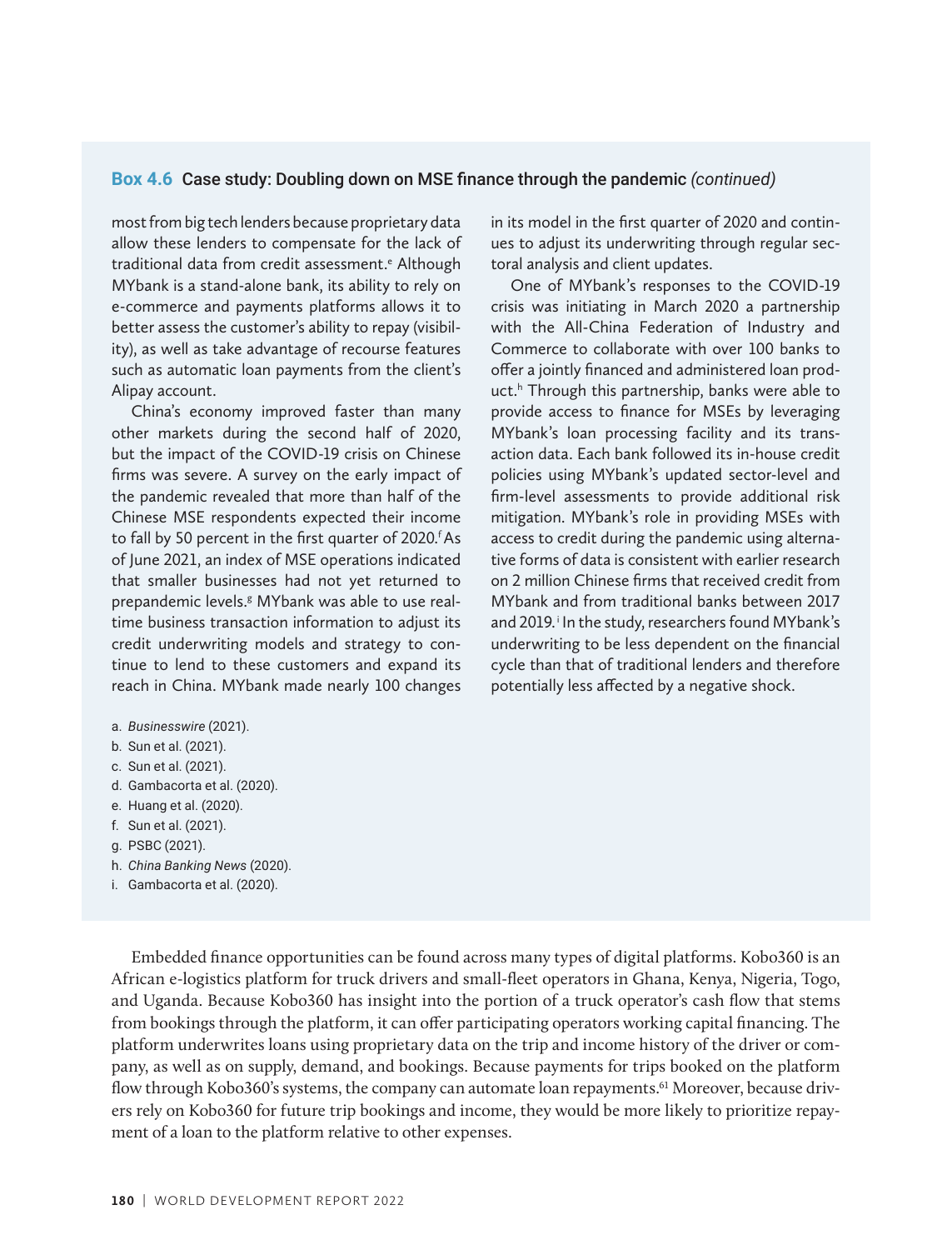## Supply chain finance

Supply chain finance shares many of the features of embedded finance in terms of its ability to mitigate risk by linking credit to a commercial interaction. By tying short-term credit exposures to the movement of goods or inventories in the context of an established relationship between supply chain participants, supply chain finance improves visibility into the borrower's probability of default.<sup>62</sup> Even though credit in a supply chain transaction is typically unsecured, lenders gain recourse from the fact that transactions take place within a network that includes anchor buyers or distributors on whom the borrower depends for business. These relationships within a supply chain mitigate risk, improve efficiency, and lower the cost of providing finance.

Larger corporate buyers or distributors often provide their value chains with financing. For example, buyers may decide to pay their suppliers faster to support their working capital and operations, or sellers and distributors may allow downstream MSMEs to pay later or in installments. This form of supply chain finance depends on the liquidity of these corporate anchors and their willingness to take on the risk of providing—and typically subsidizing—credit to ensure the viability of their value chains. As the pandemic broke out, many corporate anchors sought to support the liquidity of their suppliers and distributors.63 For example, 10 global fast-moving consumer goods (FMCGs) manufacturers increased their own use of working capital during the first half of 2020, largely to support their commercial counterparties. 64 To protect the liquidity of their distributors, seven of the 10 FMCGs manufacturers on-lent working capital by extending receivable payment terms. The same corporate anchors reduced accounts payable by around 10 percent, thereby channeling working capital to suppliers. The anchors increased their outstanding debt by 13 percent (approximately \$45 billion) from the end of 2019 to the second quarter of 2020, effectively intermediating between the capital markets and their value chains to take on credit risk that banks or other lenders may not have been willing to assume.

Not all anchors are willing or able to take on the balance sheet volumes and risks involved in extending financing to their suppliers and distributors. Supply chain finance programs that involve a third-party financial institution (such as factoring or reverse factoring programs) can be very effective in reducing risk and supporting access to finance for suppliers.<sup>65</sup> Lenders in these programs—embedded between a corporate buyer and its suppliers, often SMEs—use invoice data to gain visibility into the future cash flows of the borrowing suppliers. In some programs, the lender may have additional recourse to the buyer that established the program. Hepsiburada, a Turkish e-commerce platform, facilitates financing for merchants and suppliers both directly and by enabling bank lending through an internal platform that submits a supplier's or merchant's invoices to the lending bank as evidence of receivables.<sup>66</sup> Supply chain finance can be less risky than a standard (unsecured) working capital line even when the lender is not a direct participant in the supply chain. Through the pandemic, the supplier finance program of the International Finance Corporation (IFC) saw greater growth and borrower uptake (see box 4.7).

Digitalization has significantly reduced the operating costs of supply chain accounts.<sup>67</sup> Digital technologies enable supply chain partners and lenders to automate processes and lessen the burden of documenting receivables, tracking amounts due, and collecting payments. Advances in the use of digital technologies in both commerce and finance are enabling supply chain finance programs to scale up and serve more businesses with a broader range of loan sizes, including smaller loans that were previously uneconomical to service.

In Latin America, Citibank announced in October 2020 its partnership with PepsiCo and the fintech Amigo PAQ to digitalize payments and offer small shops working capital lines of credit. The partners underwrote, monitored, and collected payment for a portfolio of small loans to thousands of *tienditas*. By the end of 2020, the partnership was serving more than 4,000 SMEs in Peru, with ongoing operations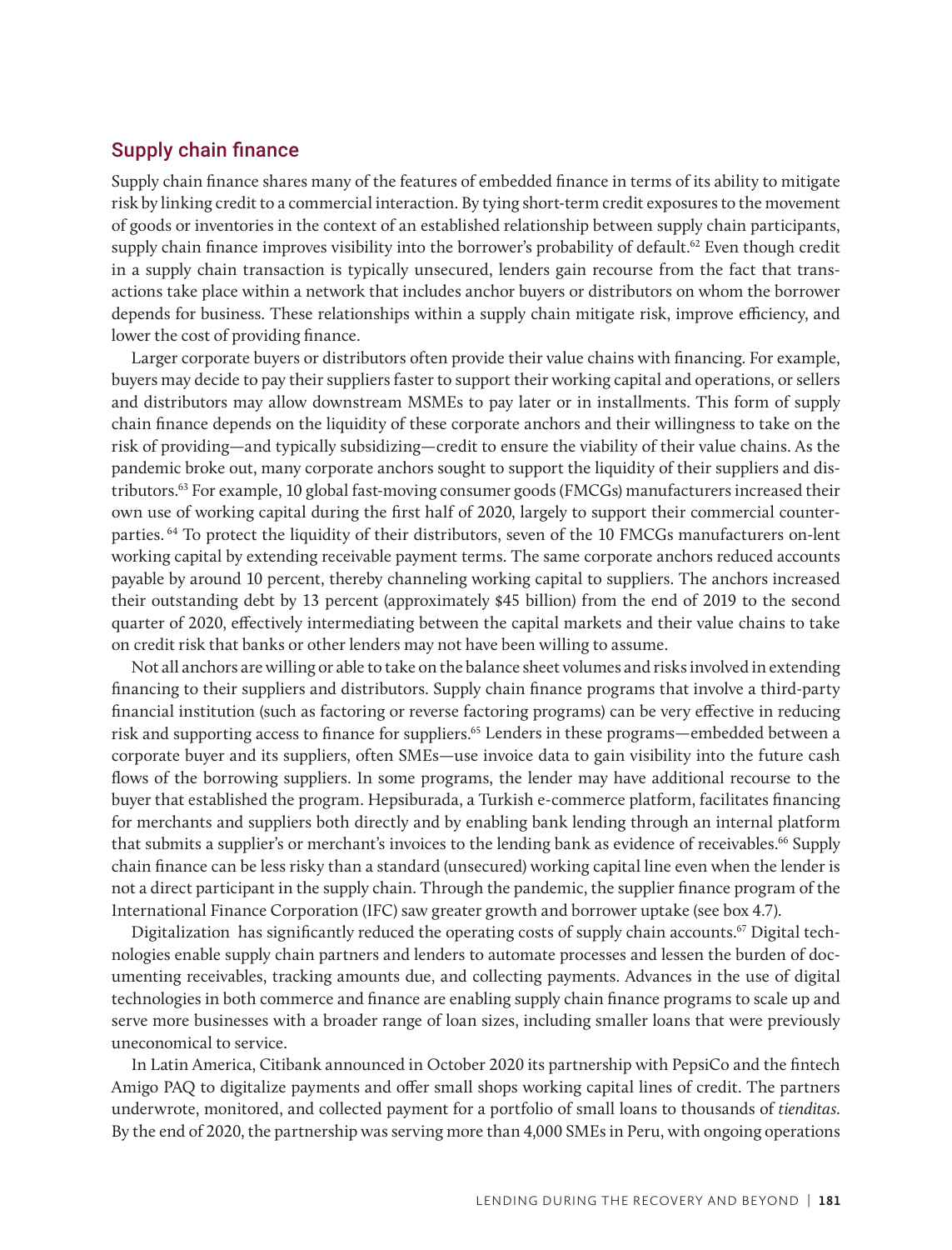### **Box 4.7** The supply chain finance response to the pandemic

The pandemic profoundly disrupted international trade and domestic supply chains. Faced with a sudden drop in revenue and greater uncertainty about future cash flows and operations, many buyers sought to reduce inventory by delaying or canceling orders. They also sought to preserve liquidity by extending their payment terms with suppliers. The suppliers, for their part, were also concerned about preserving liquidity and attempted to provide discounts for early payments in an attempt to cash in receivables. Despite these efforts, many struggled to remain viable. On average, the crisis led to an immediate increase in working capital requirements for firms, driven by the reduction in revenue and the increase in accounts receivables and inventory.<sup>a</sup>

During the pandemic, the trade finance programs of the International Finance Corporation (IFC) saw a surge in interest from suppliers driven by these factors. For example, IFC's Global Trade Supplier Finance (GTSF) Program, which provides short-term financing to suppliers that sell to large domestic buyers or export to international buyers, saw total commitments rise from \$1.2 billion in the

year ending June 2019 to just over \$2 billion in the year ending June 2021. Sixty-five percent of this volume was disbursed to suppliers based in six lowermiddle-income countries: Bangladesh, Cambodia, Honduras, Pakistan, Sri Lanka, and Vietnam.

The increase stemmed from the growth in volume financed by existing suppliers in the program, some of which had previously used bank finance that became less available during the crisis, and by new anchor buyers that joined in 2020 to broaden the availability of finance to their suppliers. For example, a GTSF anchor buyer in the automotive industry—one of the sectors most affected by the pandemic—saw 300 percent growth in the number of its suppliers that joined the program and more than 10 times the volume financed. Overall, the number of suppliers actively participating in IFC's GTSF Program surged 230 percent between the year ending June 2019 and the year ending June 2021. This activity suggests the value during the pandemic of a program enabling buyers to help their suppliers access finance, thereby stabilizing the buyers' supply chains.

a. PwC (2021a, 2021b).

in Mexico and Guatemala.<sup>68</sup> The size and number of these loans would not have been feasible if the endto-end processes had not been digitalized.<sup>69</sup> As digital order, inventory, and payment systems become more widely used and the track records of smaller borrowers and supply chain instruments are established, the receivables assets can be bundled and transferred, so funding could move from corporate balance sheets to bank balance sheets, the capital markets, or to other investment vehicles. Such developments would create new options for the external finance of downstream payables.<sup>70</sup>

## Insuring credit risk and catalyzing long-term investments

This chapter has highlighted examples of lenders adopting innovative and often tech-enabled approaches to improving visibility and recourse so they can continue and even increase lending. Achieving the right mix of risk management approaches is challenging in a high-risk and rapidly changing context. For that reason, credit guarantees (CGs) have been, and will continue to be, a useful tool for motivating lenders to continue offering credit during high-risk periods.

By having recourse to a guarantor when a borrower defaults, lenders are able to significantly reduce their losses. Guarantors are often government agencies or public institutions, but mutual guarantee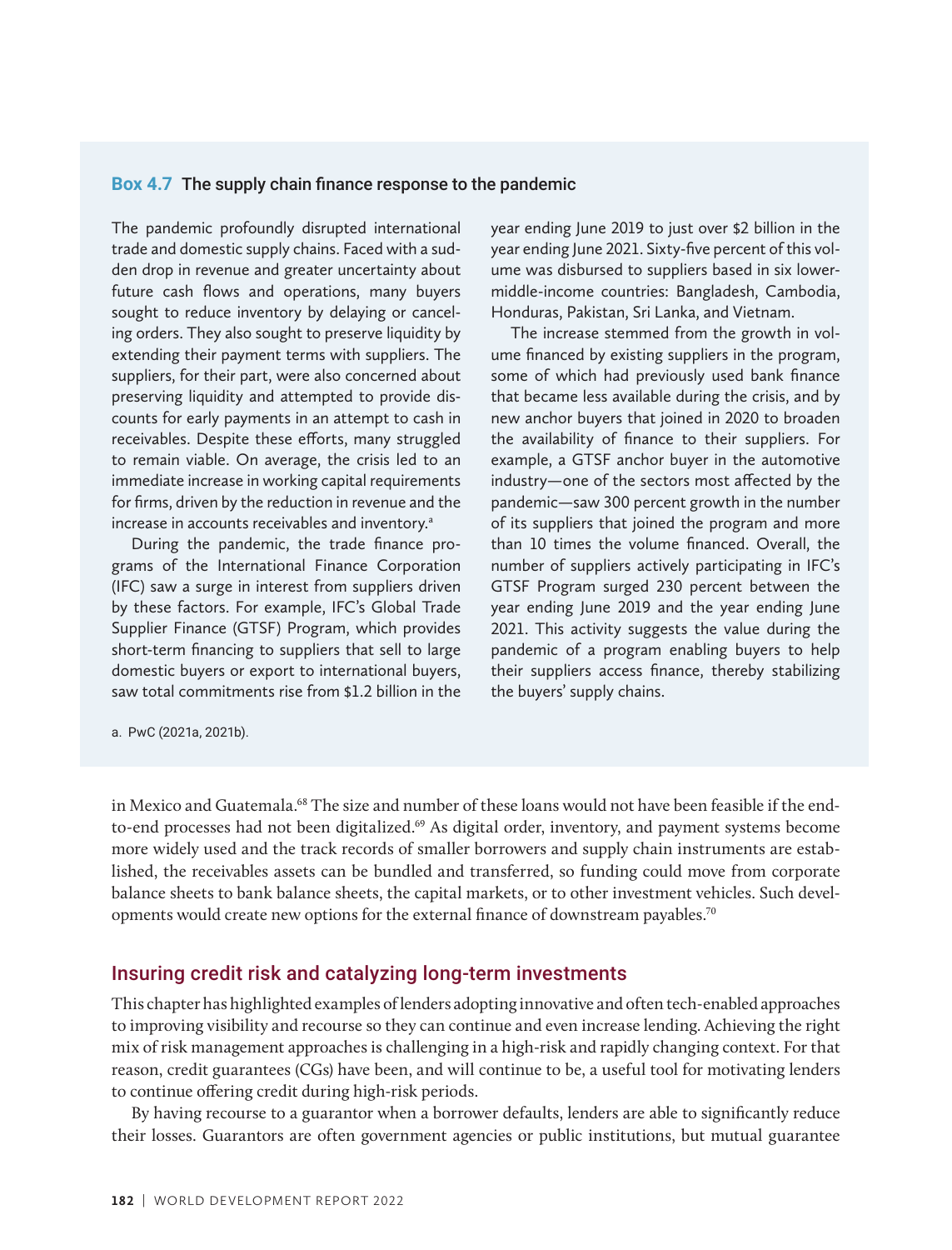systems are available in some markets, especially in Europe. Private trade credit insurance also plays an important role in global markets and particularly trade finance. Public development banks and development finance institutions also play an important role in promoting lending to MSMEs, other productive sectors, and areas of policy priority.<sup>71</sup>

Credit guarantee schemes have been a central pandemic response by governments in advanced and several emerging economies. In 2020, public credit guarantee schemes amounted to an estimated 2 percent of global gross domestic product (GDP).72 Evidence from some countries such as Spain that embraced CGs during the COVID-19 crisis indicates that CGs have improved MSMEs' access to finance and have imposed a smaller fiscal burden relative to government-backed grants or direct lending.73 A recent study of the impact of COVID-19 on SME failures estimates that loans backed by government guarantees can be more effective and efficient than cash grants for limiting bankruptcy rates and returning trends to precrisis levels.74 Furthermore, guarantees played a crucial role in supporting the access of SMEs to trade finance products. A survey of member countries of the Organisation for Economic Co-operation and Development (OECD) found that commercial banks and trade credit insurance providers displayed a diminished appetite for risk, while government-supported export credit agencies saw a significant increase in applications and volume.<sup>75</sup>

As economies reduce the use of broad fiscal and monetary support measures, guarantors may have to continue supporting lenders where credit risk remains high and visibility and recourse remain limited. Because CGs play a role in balancing the risk equation for lenders even during normal times, they could be among the last fiscal measures to be reduced or withdrawn, possibly playing an even bigger role than before the crisis. In addition to reducing the risk of financing MSMEs and sectors especially affected by the crisis, guarantee programs can be adjusted to reduce lenders' risk of providing longer-term financing to support investments by businesses in adapting to their new economic reality as well as to de-risk financing to emerging areas and sectors with the potential to support a sustainable, inclusive recovery.

In the transition from pandemic response to economic recovery, guarantors should, however, adjust CG program parameters gradually and in sync with the unwinding of fiscal support measures. Many of these adjustments may require tightening the program design to ensure that only firms that are well run yet need support benefit from guarantees.76 Like cash grants and loans by state-owned banks, CGs can potentially misallocate resources to weak "zombie firms," or to strong firms that do not need the CG to survive. A recent analysis concludes that the more common resource misallocation is use of guarantees for firms that did not need them (thus tying up limited capital).<sup>77</sup>

Digital technologies can enable the collection and analysis of data to facilitate timely performance assessments of CGs and ensure transparent reporting. As the economy recovers, stricter screening should aim to exclude zombie firms and reduce the portion of each loan that is guaranteed to motivate strong underwriting practices by loan originators and maintain program sustainability to reduce the fiscal burden. To direct resources toward smaller enterprises, governments could lower the size cap for eligible borrowers. An appropriately priced guarantee premium could help discourage lenders from overusing guarantees; guarantors should revise pricing as economic conditions improve. (For more on the design and execution of effective credit guarantees, see spotlight 4.1.)

Beyond insuring against credit risk, development banks, as well as regional and international financial institutions, will continue to play an important role in the recovery by providing long-term finance and support for capacity development and digital transformation. That role could include catalyzing private lending that can produce positive long-term returns, such as adapting to climate change or shifting to low-carbon business models. It could also include reaching those underserved parts of the economy (such as women and their businesses, minorities, rural areas, and migrants) at risk of being excluded from the economic recovery because of lack of access to finance.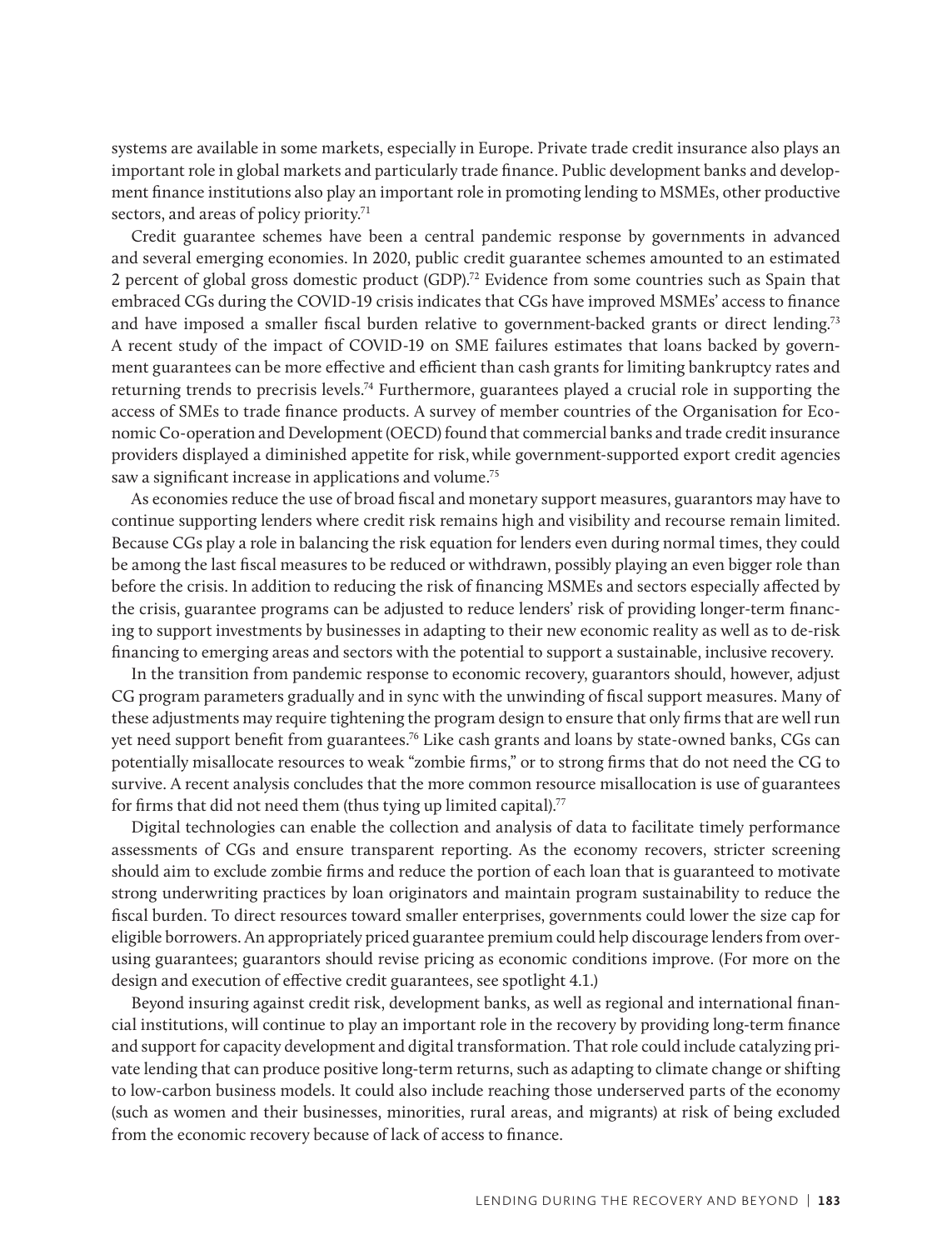The experience of Banco Pichincha (BP), the largest commercial bank in Ecuador, illustrates how technical assistance and funding from development finance institutions can help financial institutions achieve their strategic objectives despite the crisis. In 2017, BP, with the support of IFC and other institutions, significantly expanded its MSME portfolio and tackled the country's large gender gap in access to finance.78 It did so by addressing biases in credit review and customizing credit products for women entrepreneurs. BP entered the pandemic having doubled its portfolio of women entrepreneurs. As the pandemic unfolded, the bank continued to focus on women entrepreneurs, adapting its financial and nonfinancial services offerings to continue growing its portfolio. Between March 2020 and August 2021, BP's MSME loan portfolio grew by 16 percent, with over 50 percent of new loans disbursed to MSMEs owned by women.<sup>79</sup>

# **Policies to enable access to credit and address risks**

Approaches to restoring credit growth involve adapting or innovating ways in which finance providers manage risk. Product features and existing approaches to risk modeling can be adapted to the pandemic economy, while other measures to improve visibility and recourse may depend on digital channels and tools. Many of the solutions supporting new lending in this context will be technology-driven. Policy makers should therefore consider taking measures to facilitate such innovations in business models and products, including by supporting the participation of new types of credit providers in the market and by enabling use of new types of data and analytics. Upgrades in financial infrastructure can further foster access to finance and support resilience in credit markets. However, financial innovation may also pose new risks to businesses and consumers, as well as to financial stability and integrity (see online annex 4A80). Addressing these risks requires adequate oversight by regulators. In fact, in many countries legacy financial sector regulatory and supervisory frameworks and approaches need to be updated.<sup>81</sup> This section reviews some of the policies that may help foster innovation and access to credit while minimizing risks to consumers and the financial sector.

## Facilitating innovation through new providers, products, and uses of data and analytics

The digital transformation of finance is enabling the atomization of services, the recombination of value chains, and the participation of nontraditional providers.<sup>82</sup> These advances can contribute to greater efficiency, more diverse and inclusive markets, and the expanded availability of credit. New entrants, from challenger banks to fintech lenders, can improve the range of products and the appetite for risk in a market that includes banks, MFIs, supply chain finance providers, and others. Regulatory and supervisory frameworks can support healthy innovation by allowing diverse lenders with modern business models to participate in the market.

The entry of new financial service providers may require adjustments in the regulatory perimeter. Digital credit providers, for example, offer products similar to those provided by regulated banks, but may not be subject to oversight by the financial regulator because of the current definitions of regulated activities or institutions.83 For example, in Kenya between 2016 and 2019, the providers of app-based, short-term, small-value loans operated outside of the regulatory perimeter. During those years, use of these products expanded from 0.6 percent to 8.3 percent of adults and resulted in instances of irresponsible lending.<sup>84</sup> This is one example of a new provider playing an important role that should be encouraged, but also overseen within an expanded regulatory perimeter.<sup>85</sup> Regulators worldwide are developing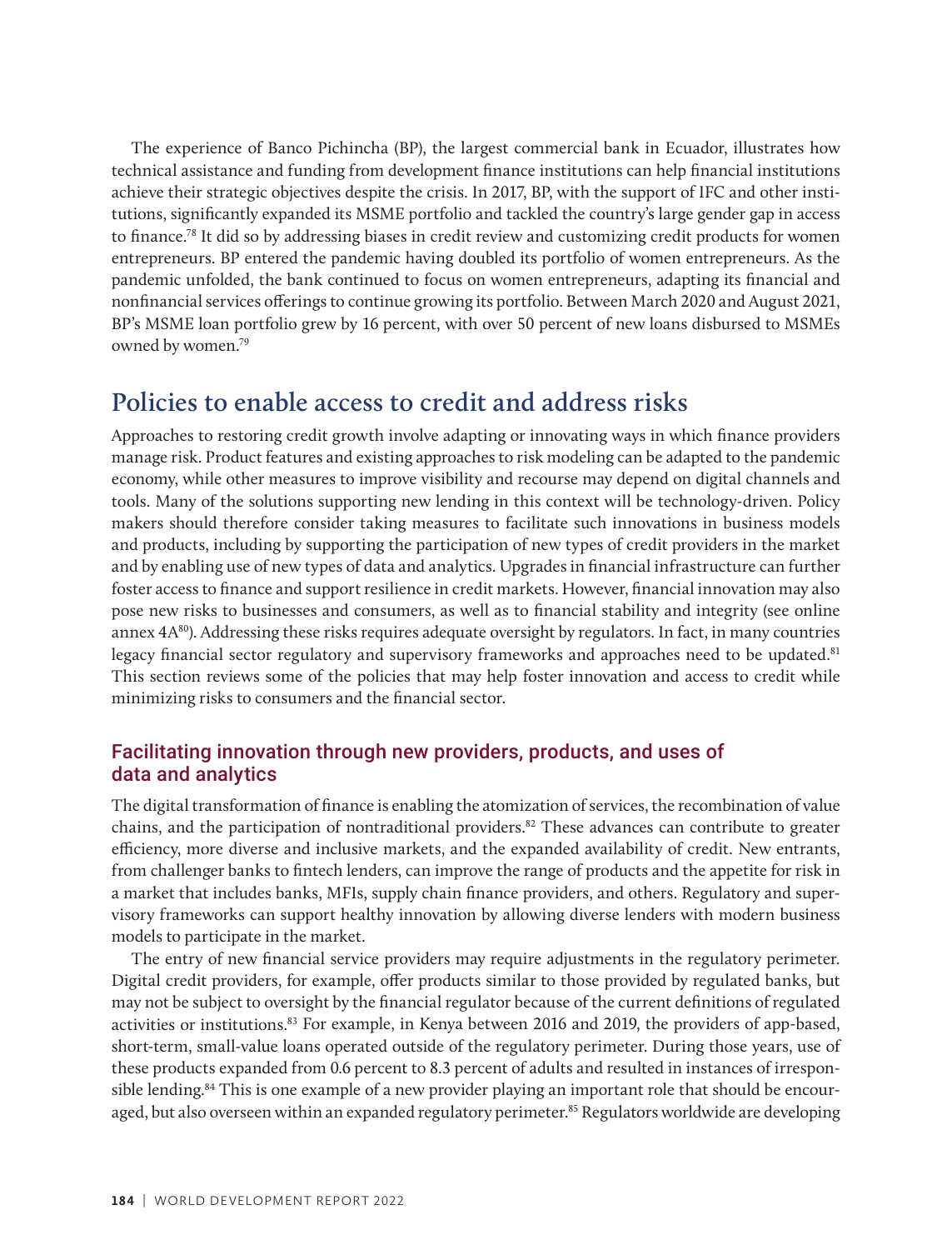capacity and assessing their approaches to regulating institutions and activities to accommodate the entry of new providers on a level playing field, while ensuring soundness, financial integrity, consumer protection, and inclusion.

Rapid innovation and shifts to new providers and infrastructure can pose risks to stability.<sup>86</sup> Some promising approaches to managing these risks include expanding the regulatory perimeter, deploying differentiated licensing requirements proportionate to the risks presented by a product or provider, and introducing activity-based regulation. New guidance is also emerging from the global standardsetting bodies.<sup>87</sup>

The need for well-designed regulatory and supervisory frameworks applies not just to new entrants, but also to all providers to encourage sound experimentation with new channels, products, and processes. Regulatory or supervisory restrictions could impede revisions of risk models to adapt to sectoral shifts and new economic conditions, as well as the adoption of new technologies, products, and processes needed to adapt to changing postpandemic markets. There is scope to provide more latitude for experimentation and innovation without sacrificing institutional or systemic soundness, such as by allowing innovative products or business models to be deployed within a given risk envelope or exposure limit. For example, in 2018 the Bank of Thailand indicated a move from specific product reviews to umbrella approvals covering a range of related products or setting exposure thresholds.<sup>88</sup>

New regulatory approaches to spur innovation will naturally require that regulators build their own internal capacity to understand new technologies and monitor the market to ensure that experimentation is consistent with the broader goals of a stable, productive financial sector. Regulatory innovation hubs and sandboxes can help regulators be digitally informed and narrow the gap between regulation and financial innovation. A survey of regulators in 2020 found that 16 percent had introduced regulatory sandbox initiatives, while about 36 percent had accelerated deployment during the pandemic.<sup>89</sup>

Supervision technologies (suptech) can also enable supervisory agencies to monitor a broader and more complex financial sector more efficiently.<sup>90</sup> Just as financial service providers are reaping gains from technology, regulators and supervisors can embrace technology to improve market surveillance, enforce market conduct and consumer protection standards, and better respond to complaints. During the pandemic, many supervisors either accelerated or introduced new suptech initiatives.<sup>91</sup> Technology can also lower the cost to collect and analyze data for regulators, to identify potential discrimination in lending practices, and to inform policy design. The example of Chile<sup>92</sup> indicates that consideration can be given to producing anonymized gender disaggregated data for the financial sector, with the goal of capturing differential developments in borrowing and credit risk, identifying potential discrimination in lending practices, and informing market and policy efforts to close the gender gap in credit access.

The bigger role of data, coupled with advanced analytics enabled by machine learning and AI, also requires new regulatory and supervisory policies. Financial institutions will provide some of the data used to measure risk during and after the pandemic. Other data will come from third parties such as credit bureaus, utilities, employers, and government databases. Data governance frameworks will be critical for defining the rules around data ownership and use. For example, a rights-based data governance framework can enable data sharing while protecting against misuse.<sup>93</sup> Fair lending frameworks should encompass algorithmic accountability and transparency to reduce the chances that bias becomes hardwired into AI-based decision models (see box 4.2 earlier in the chapter). Several jurisdictions are crafting policies for algorithmic transparency and accountability.94 Regulation should address the ownership of and access to data, protection of data (including cybersecurity), and potential bias in data analysis.

Adoption of emerging technologies such as cryptocurrency and decentralized finance will also require new regulatory frameworks. Cryptocurrency and blockchain technologies do not appear to be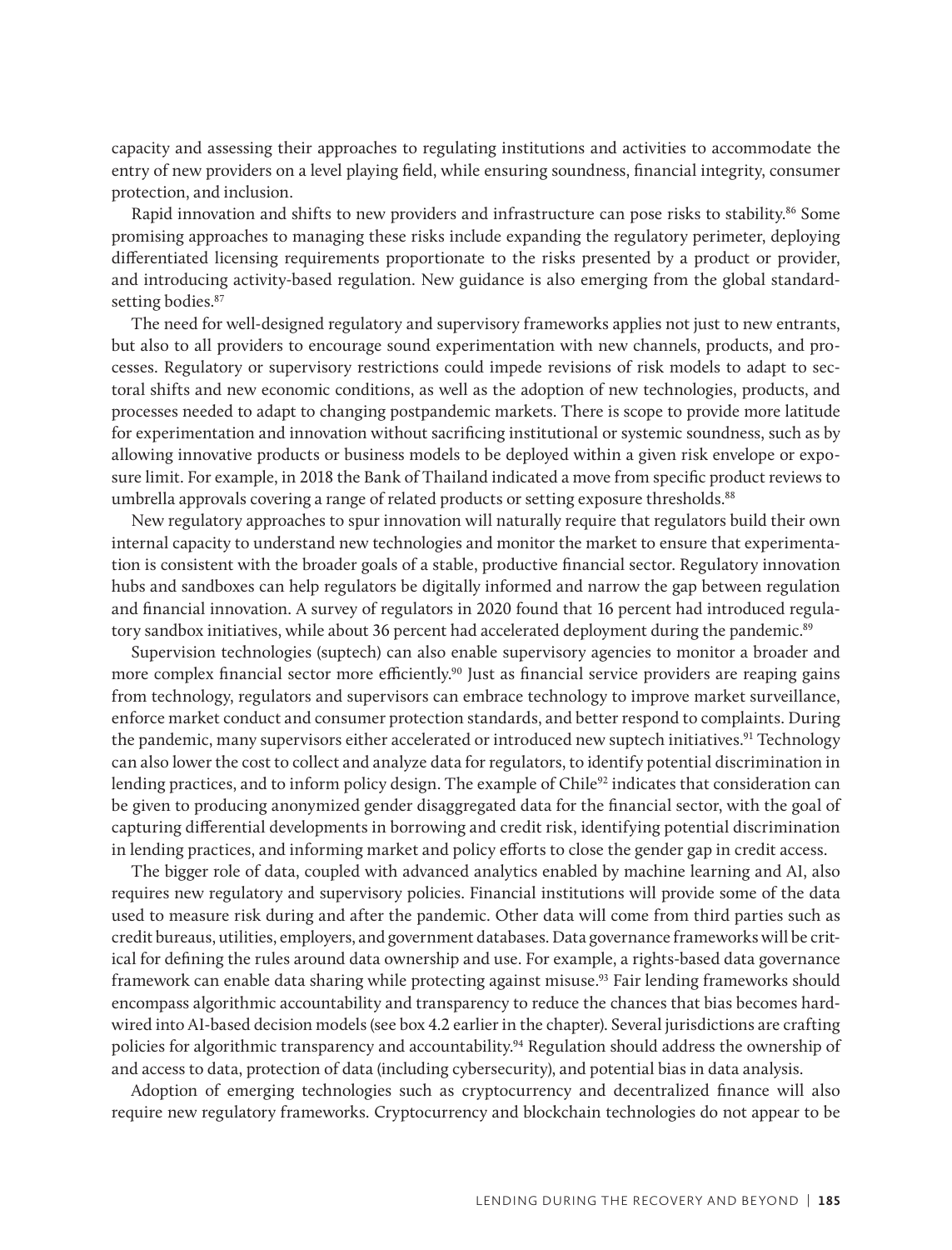positioned to play a significant role in access to credit during the near-term pandemic recovery. But applications such as remittances and central bank digital currencies are being deployed, and the underlying distributed ledger technology could have applications in capital markets and credit markets and as foundational infrastructure for permissioned sharing of validated data such as identity or credit history. These technologies bear monitoring from financial regulatory and market conduct perspectives, with the goals of supporting sound innovation in financing and equal access to digital solutions. Authorities, the private sector, and development institutions need to work together to address technology gaps, enhance digital literacy, and ensure adequate transparency and management of cyber risks.

Operationalizing advances in technology, new products, alternative data, and data protection frameworks requires infrastructure that protects data subjects from breaches and cybercrime. Regulators will therefore have to strengthen their capacity to address cyber risks, enhance international coordination, and implement guidance and evolving best practices on operational resilience from international standard-setting bodies.<sup>95</sup> Efforts by regulators to address data governance, fair lending, and cybersecurity will not only enable lenders to develop and deploy innovative approaches to lending, but also improve the transparency, equity, and consumer protection needed to create trust and drive responsible adoption.

## Improving financial sector infrastructure

Financial infrastructure comprises the legal and regulatory frameworks and public and private sector institutions and practices that support the efficient and sound functioning of the financial systems. This infrastructure must also keep pace with digitalization to support the evolving needs of lenders.

Digital identity, an important element of financial infrastructure, can enable broader access to finance while maintaining system integrity. A recent study revealed that 49 percent of surveyed regulators implemented measures related to eKYC (electronic Know Your Customer) and digital identity during the pandemic. Examples include digital contracts and signatures to support access to and resilience of financial services.<sup>96</sup>

Payment systems are another key element of financial infrastructure. The physical infrastructure used by clearinghouses and switches, as well as the soft infrastructure of rules and practices on participation, origination, recission rights, and finality, must be modernized to cope with the digital transformation of finance and the shift away from cash accelerated by the pandemic.

Credit infrastructure includes the hard infrastructure of asset registry systems and credit bureau databases and the soft infrastructure of laws and institutions designed to support efficient and responsible allocation of credit in the economy. Together, they reduce lending costs and frictions and facilitate access to credit.<sup>97</sup> For the data-driven innovations discussed in this chapter to be broadly usable, lenders must be able to access and integrate a wider range of data into their underwriting models. Credit bureaus such as Creditinfo, CRIF, Dun & Bradstreet, Experian, and TransUnion are working toward expanding access by leveraging technology to incorporate alternative data to enrich their data sets (see box 4.8). Regulators must also update their credit information-sharing regimes to guarantee the safe use of alternative data.<sup>98</sup> Credit information system regulations that guide credit bureaus and registries should ensure that nontraditional lenders also have access and report their credit exposures because a gap in reporting by any set of lenders renders the credit information system less valuable to everyone. The People's Bank of China, for example, granted alternative lenders access to its credit registry.99

Another form of infrastructure that can facilitate access to credit during and after the pandemic is the laws and registries that allow lenders to accept innovative forms of collateral, such as movable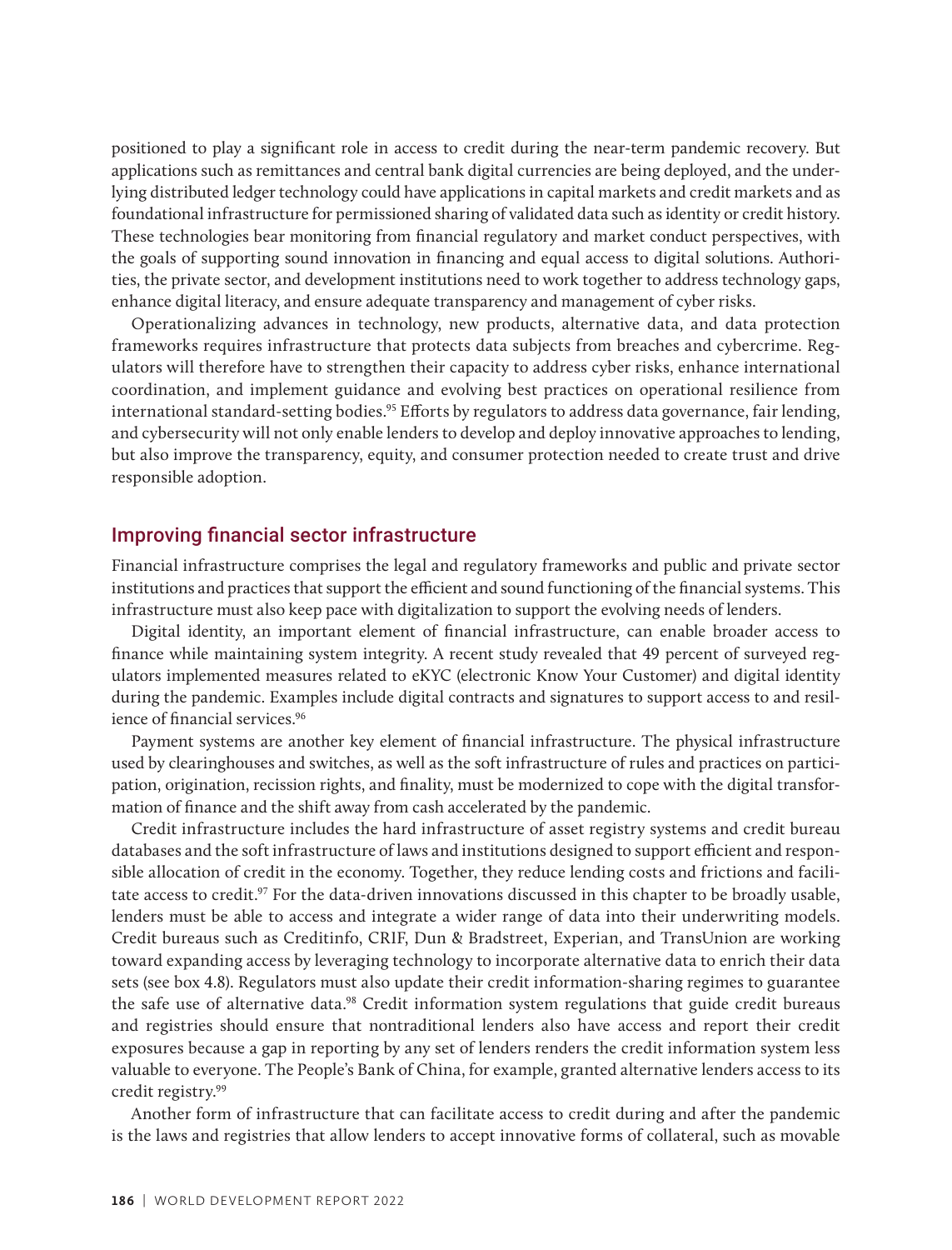## **Box 4.8** Case study: Use of alternative data by credit bureaus during the pandemic

The COVID-19 pandemic accelerated efforts by credit reporting service providers (CRSPs), such as credit bureaus, to integrate alternative data into credit reports to help address the limitation of historical repayment data and inform credit underwriting decisions through the crisis.

As governments provided direct financial support, regulatory authorities implemented moratoria, and credit bureaus adopted adjusted technical reporting codes, traditional credit data became less useful to inform risk assessments. Some of these measures would tend to result in "false positives" that is, borrowers with the ability to service existing debt and apparently qualified to borrow further, despite their underlying viability being compromised by job loss or permanent business closure. Other measures exacerbated "false negatives" that is, borrowers who otherwise would be able to meet debt obligations but were flagged as ineligible because of the short-term impacts of the COVID-19 crisis on their ability to meet loan obligations. For example, in South Africa the rate of false negatives increased from its precrisis level of 1.5 percent of credit applicants to 8 percent in October 2020.<sup>a</sup>

To address this gap in usability of traditional data, many CRSPs accelerated efforts to incorporate alternative data into their scoring.<sup>b</sup> Alternative data typically increase the precision of credit score models, $c$  especially during periods of stress.<sup>d</sup> The crisis also gave lenders and policy makers new

incentives to integrate these new models and overcome the risk management and regulatory barriers that had stifled adoption of third-party scoring innovation (the most popular third-party scoring model used in 2020 was based on data from before the 2007–09 global financial crisis).<sup>e</sup>

The three main US credit bureaus have launched partnerships with data aggregators to supplement traditional credit scores with consumer permissioned data on positive repayment behavior.<sup>f</sup> For example, Experian reported that as of March 2021 nearly 7 million consumers in the United States and the United Kingdom had connected to its Experian Boost service. Launched in 2019, the service allows customers to authorize Experian to access real-time payments data from customers' utility, telecom, and streaming service providers. The credit bureau reported that by adding real-time alternative data, the majority of Experian Boost users improved their credit score—for example, 22 percent of users with "poor" credit ratings were shifted to a "fair" score band.g

Meanwhile, the data analytics company FICO and three consumer reporting agencies (Equifax, TransUnion, and Experian) launched products in the summer of 2020 incorporating analytics and sector data for users who are experiencing financial distress from the pandemic or have benefited from moratoria. Similar products were launched across the world, including in Croatia,<sup>h</sup> the Baltics, and Iceland.<sup>i</sup>

- a. Experian (2021).
- b. GPFI (2018).
- c. Djeundje et al. (2021).
- d. Gambacorta et al. (2019).
- e. FinRegLab (2020).
- f. FinRegLab (2020).
- g. Gambacorta et al. (2019).
- h. Fina (2021). The COVID Score developed by the Financial Agency of Croatia (Fina) is an input in the process used to evaluate applications by businesses and income-generating professions for government support. The Fina COVID Score evaluates the impact of the pandemic on a business, assesses the results of previous government support, and estimates whether there will be any need for additional financing. The score has seven risk elements, including business, industry, staffing levels and ability to meet salary payments, and credit risk.
- i. Creditinfo (2021). Launched by Creditinfo, the COVID-19 Impact Score is a synthetic score designed to help identify companies hardest-hit by the COVID-19 crisis and likely to soon have solvency problems. The score incorporates data on supply chain, health, and proximity to industries most affected, such as tourism.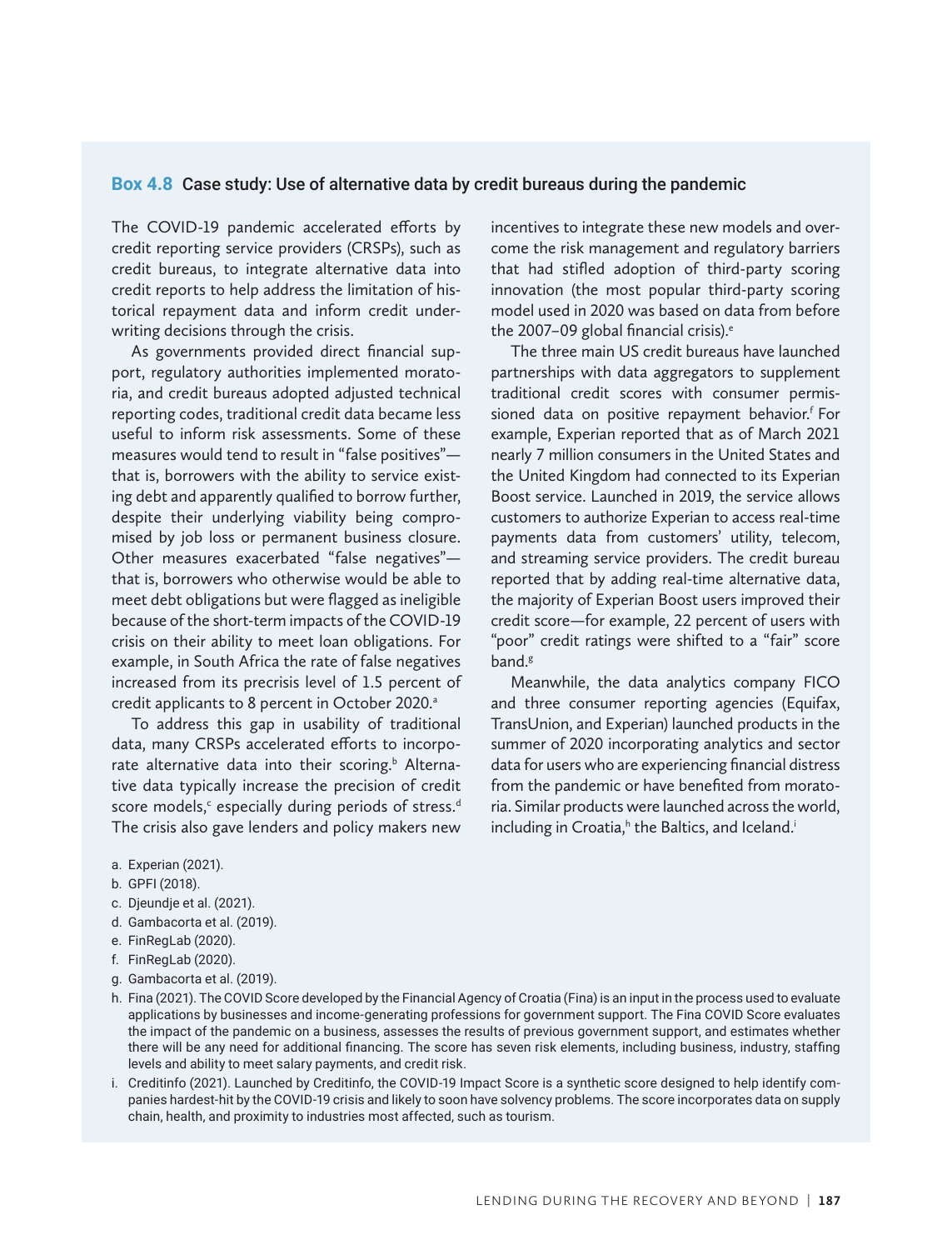assets and receivables. For example, Pakistan launched an electronic registry in 2020 to enable financial institutions to register rights in movable assets (machinery, furniture, inventory, accounts receivable, and digital assets) and accept these as collateral for loans. The launch was particularly timely considering the urgent need for credit by low-income households and MSMEs arising from the pandemic.100 Collateral registries must adhere to harmonized requirements for secured transaction law and prudential regulation, specifically capital and loan-loss provisioning requirements.101 Productor sector-specific digital platforms can complement this core infrastructure by accepting security in the form of assets such as invoices and warehouse receipts.<sup>102</sup> An example is Mexico's Nafinet invoice financing platform.

Finally, digital infrastructure in the form of reliable fixed and mobile telephony and data services underpins the functioning of digital economies and all noncash financial services. Gaps in coverage and high costs continue to exclude significant portions of the population of emerging economies. Likewise, disruptions of information and communications technology, the communications network, and energy supplies can be a serious source of operational risk to financial service providers. Policy makers should ensure that core telecommunications and energy infrastructure is robust and that competitive markets produce adequate capacity, fault tolerance, and redundancy.

The systems on which financial services delivery depends have also become more complex because technology has enabled the atomization of service components and the reconfiguration of what had been internalized processes owned by distinct service providers.103 One example of the consequences of these dependencies is the widespread internet outage in February 2021 that affected Fiserv, a major financial services technology outsourcer. That outage resulted in interruptions in payment acceptance at many businesses across the United States.104 In another example, a hardware failure in June 2018 disrupted the Visa network in Europe, halting digital payments across the continent.105 The growing adoption of digital financial services, coupled with the concentration of infrastructure in large payment networks and cloud computing platforms, will make even rare events more damaging. Financial regulators must set minimum standards for risk management and operational reliability that cover outsourcing and partnership arrangements. Individual regulators are increasingly doing this, as are standard-setting bodies.<sup>106</sup>

## Increasing collaboration among regulators

Digitalization has increased the cross-border and cross-sector dimensions of financial services. A country's regulator defines when a foreign provider can offer services to domestic customers and what services it can provide, but compliance relies on cooperation across jurisdictions. The digital transformation of finance also brings multiple domestic regulators into play. A digital finance provider or product may fall within the jurisdictions of telecommunications, information, data, consumer protection, competition, and other regulators. Regulators need to establish modes of collaboration both within and across borders and within and across regulatory domains.<sup>107</sup> In Bangladesh, for example, the Central Bank and the Telecommunications Regulatory Commission are part of a multistakeholder consultative committee on Unstructured Supplementary Service Data (USSD) communications, a key enabler of mobile money.108 A coordinated regulatory approach can narrow disparities between regulatory frameworks and anticipate new risks.

The growth of alternative lenders, including fintechs, big techs, and other embedded finance providers, has the potential to change the market structure of the financial sector, with implications for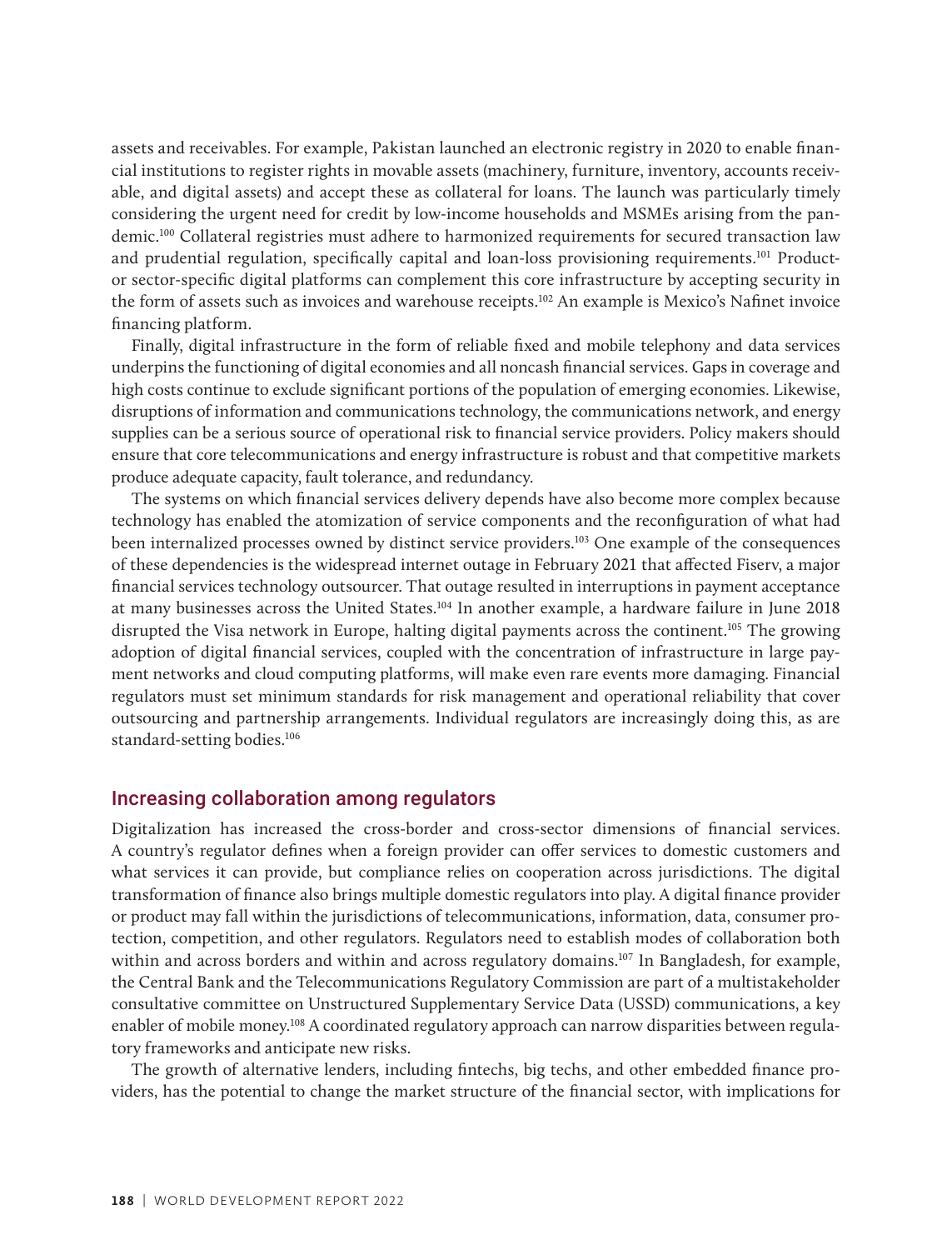competition as well as consumer protection.109 Digital technology and new entrants in the credit market can foster competition, increase innovation and efficiency, and challenge incumbents.110 On the other hand, economies of scale and scope in data and network effects can compound the existing scale advantages of incumbents' capital and customer bases. Crossover big tech platforms may provide additional competition in financial services, bringing their own scale advantages, but market abuses by some big tech companies are already a concern in their core product areas. Financial regulators must work with competition authorities as well as consumer protection entities to monitor and prevent anticompetitive or abusive practices as the sector evolves in each market.

Open access to customer data and financial infrastructure could reduce the tendency toward market concentration, particularly as data and credit infrastructure become critical factors for lending in the COVID-19 crisis recovery. By leveling the playing field, open data frameworks can empower smaller players and increase contestability and competition. However, open access to personal and financial data is technically difficult to implement securely. A proliferation of entities involved in providing a single service could reduce accountability for service quality and data use and leave consumers wondering who is responsible when a transaction fails or fraud occurs. Although data portability can increase bank lending, the effects on consumer welfare can be nuanced.<sup>111</sup> Efforts to spur competition through open banking<sup>112</sup> need to move in tandem with cybersecurity, privacy protections, consumer financial education, and an analysis of market dynamics.

# **Conclusion**

The ability of credit markets to reach and serve businesses and households—including micro- and small businesses and low-income households—will be central to an equitable recovery. To effectively support the recovery, lenders will have to adjust their credit models and product portfolios to improve visibility and recourse in a way that manages heightened risks and counters the impacts of the pandemic. Digitalization of economic activities and adoption of financial technology can enable development of the solutions and product innovations needed.

Governments and regulators should support sound innovations in financing, particularly those for MSMEs and vulnerable segments; facilitate upgrades in data-driven underwriting; encourage product diversification; and enable the entry of innovative lenders such as fintechs into the market. Maximizing the benefits of innovation in the financial sector will require modernizing regulatory and supervisory approaches, along with financial infrastructure. Collaboration among regulators will become increasingly important as financial activities cut across sectors and the powerful advantages of scale and scope in networks, data, and capital lead to greater provider concentration.

Although credit markets can effectively support MSMEs and households in the recovery, governments may need to continue to help balance the risks and returns for lenders serving the most affected segments and sectors of the economy. In addition to enabling markets through the measures outlined above, some credit markets may benefit from well-targeted guarantee schemes.

The solutions and policy recommendations discussed in this chapter are aimed primarily at countering a reluctance to lend in the context of the heightened risk and uncertainty of the pandemic and ensuring adequate access to finance to allow even the more affected households and entrepreneurs to take part in the recovery. These measures can also serve as the foundation for more efficient and resilient credit markets that can address structural constraints, progressively reduce long-standing gaps in access to finance, and foster responsible financial inclusion.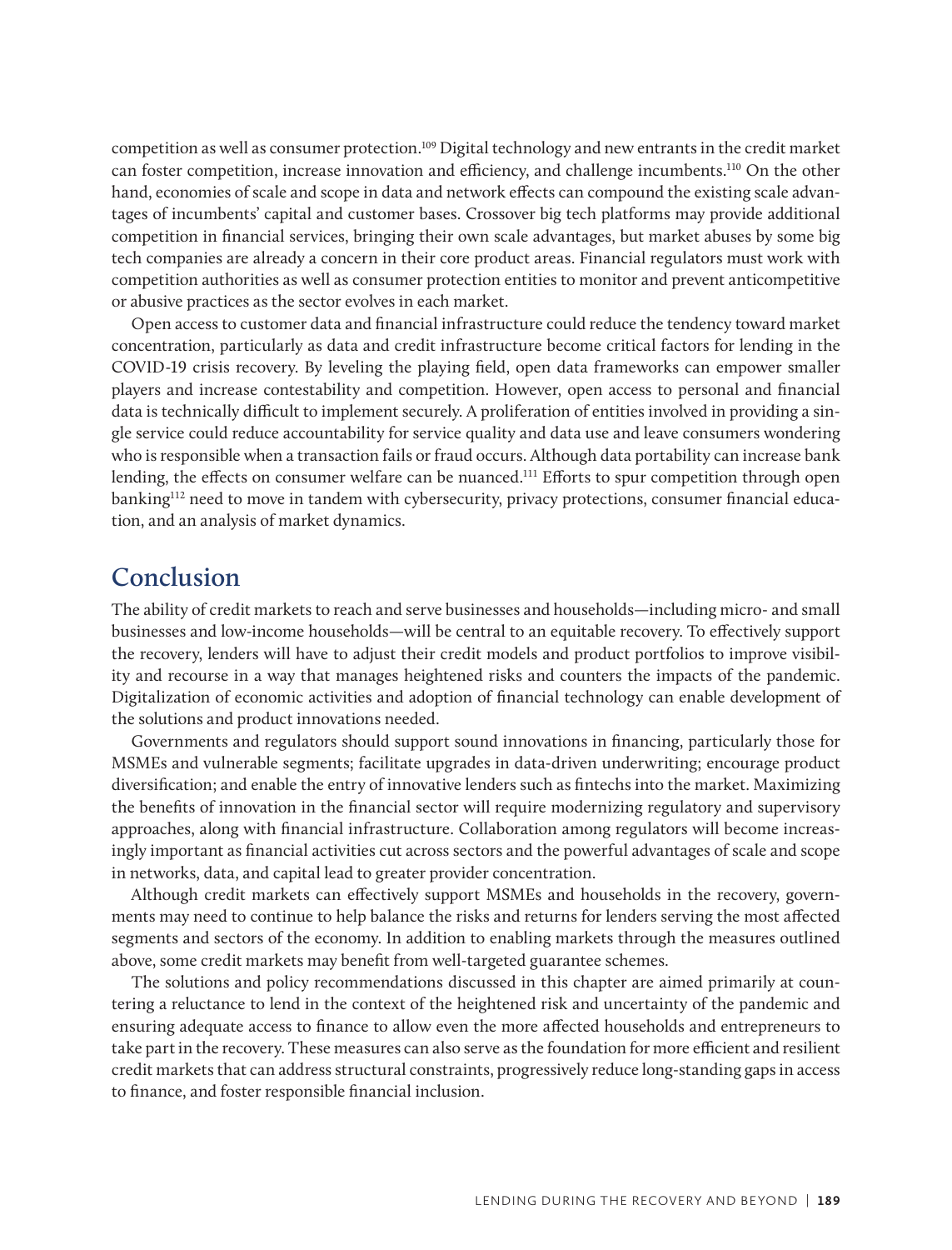## **Notes**

- 1. Ayyagari, Demirgüç-Kunt, and Maksimovic (2011).
- 2. Byrne et al. (2021).
- 3. Berger et al. (2021) found that relationship clients of some US financial institutions were more negatively affected by loan contract terms than other borrowers.
- 4. Haughwout et al. (2021).
- 5. Shleifer and Vishny (2011).
- 6. Bodovski et al. (2021).
- 7. Wagner and Winkler (2013); Wehinger (2014).
- 8. Apedo-Amah et al. (2020).
- 9. OECD (2021d).
- 10. ICC (2020).
- 11. Gourinchas et al. (2021b).
- 12. Koulouridi et al. (2020).
- 13. Simanowitz, Hennessy-Barrett, and Izaguirre (2021).
- 14. World Bank (2019b).
- 15. Some definitions of big data add a fourth "v"—veracity. It is a characteristic needed so that the data are truly useful. See Lukoianova and Rubin (2014). Some add a fifth "v"—value (BBVA 2020).
- 16. Berg et al. (2020).
- 17. Agarwal et al. (2020).
- 18. Björkegren and Grissen (2020).
- 19. Jagtiani and Lemieux (2018).
- 20. Gambacorta et al. (2020).
- 21. A data subject is a person who can be identified directly or indirectly through personal data identifiers.
- 22. World Bank (2021c). Parlour, Rajan, and Zhu (2020) examine the impacts of financial technology (fintech) competition in the payments market, concluding that, although payment innovations promote financial inclusion, they may lead to ambiguous effects on consumer welfare.
- 23. Ostmann and Dorobantu (2021).
- 24. Berg et al. (2020); Hurley and Adebayo (2017).
- 25. Personal characteristics are regulated by legislation seeking to prevent discrimination or bias. Although these characteristics may vary by legislation, commonly regulated characteristics include gender, familial status, race, disability, religion or belief, and sexual orientation.
- 26. Leo, Sharma, and Maddulety (2019); Ostmann and Dorobantu (2021).
- 27. Feyen et al. (2021).
- 28. IFC (2020a).
- 29. McKinsey (2019).
- 30. Alonso-Gispert et al. (2022).
- 31. Ziegler et al. (2021).
- 32. For a comprehensive review, see Teima et al. (forthcoming).
- 33. Cornelli et al. (2020).
- 34. World Bank and CCAF (2020).
- 35. Blackmon, Mazer, and Warren (2021).
- 36. World Bank and CCAF (2020).
- 37. OECD (2018, 2021b); World Bank (2017, 2021a).
- 38. OECD (2021c).
- 39. Izaguirre, Kaffenberger, and Mazer (2018).
- 40. Calvano et al. (2020) find that AI/ML techniques can encourage collusive behavior.
- 41. Carpena et al. (2017).
- 42. Garz et al. (2021).
- 43. OECD (2021a).
- 44. World Bank (2021c).
- 45. Bharadwaj and Suri (2020).
- 46. Gwer (2019); Melzer (2011); Morse (2011); Skiba and Tobacman (2019).
- 47. Fan, Nguyên, and Qian (2020).
- 48. Banco de México (2021).
- 49. World Bank (2019c).
- 50. World Bank (2020a).
- 51. Love, Martínez Pería, and Singh (2016).
- 52. Jack et al. (2016).
- 53. Bari et al. (2021).
- 54. GOGLA (2021); Waldron (2016).
- 55. Feyen et al. (2021).
- 56. Automation of payments is a behavioral strategy to overcome inattention. See Moulton et al. (2014).
- 57. Buy now, pay later (BNPL) products—an e-commerce version of point-of-sale financing—experienced a surge in adoption, fueled by the growth in e-commerce and digital payments during the pandemic. See Alfonso et al. (2021).
- 58. Feyen et al. (2021).
- 59. Gambacorta et al. (2019).
- 60. World Bank (2020c).
- 61. Amosun and Unger (2020); Maylie (2020).
- 62. IFC (2019).
- 63. Caniato, Moretto, and Rice (2020).
- 64. Dunbar and Singh (2020).
- 65. For a review, see IFC (2019).
- 66. SEC (2021).
- 67. IFC (2017a, 2020c).
- 68. Perú21 (2021).
- 69. Citigroup (2020).
- 70. See Meki, Quinn, and Roll (2021) for another example of how technology can enable product innovations that allow anchors to sustainably take on more risk to improve the performance of a last-mile distribution network leading to higher profits for microdistributors and a substantial increase in sales for the anchors.
- 71. See Xu, Marodon, and Ru (2021) for an effort to map development banks worldwide.
- 72. Calice (2020).
- 73. Corredera-Catalán, di Pietro, and Trujillo-Ponce (2021).
- 74. Gourinchas et al. (2021a).
- 75. OECD (2021d).
- 76. World Bank and FIRST Initiative (2015).
- 77. Gourinchas et al. (2021a).
- 78. Ecuador has one of the largest gender gaps in access to finance in Latin America. Men are twice as likely as women to borrow from a financial institution or use a credit card, and they are nearly 40 percent more likely than women to have a savings account. See BCE (2020) and World Bank, Global Findex Database 2017 (Global Financial Inclusion Database), https://global findex. worldbank.org/.
- 79. Banco Pichincha (2021).
- 80. Annex 4A can be found at http://bit.do/WDR2022 -Chapter-4-Annex.
- 81. Alonso-Gispert et al. (2022); IMF and World Bank (2018); World Bank (2021c).
- 82. Feyen et al. (2021).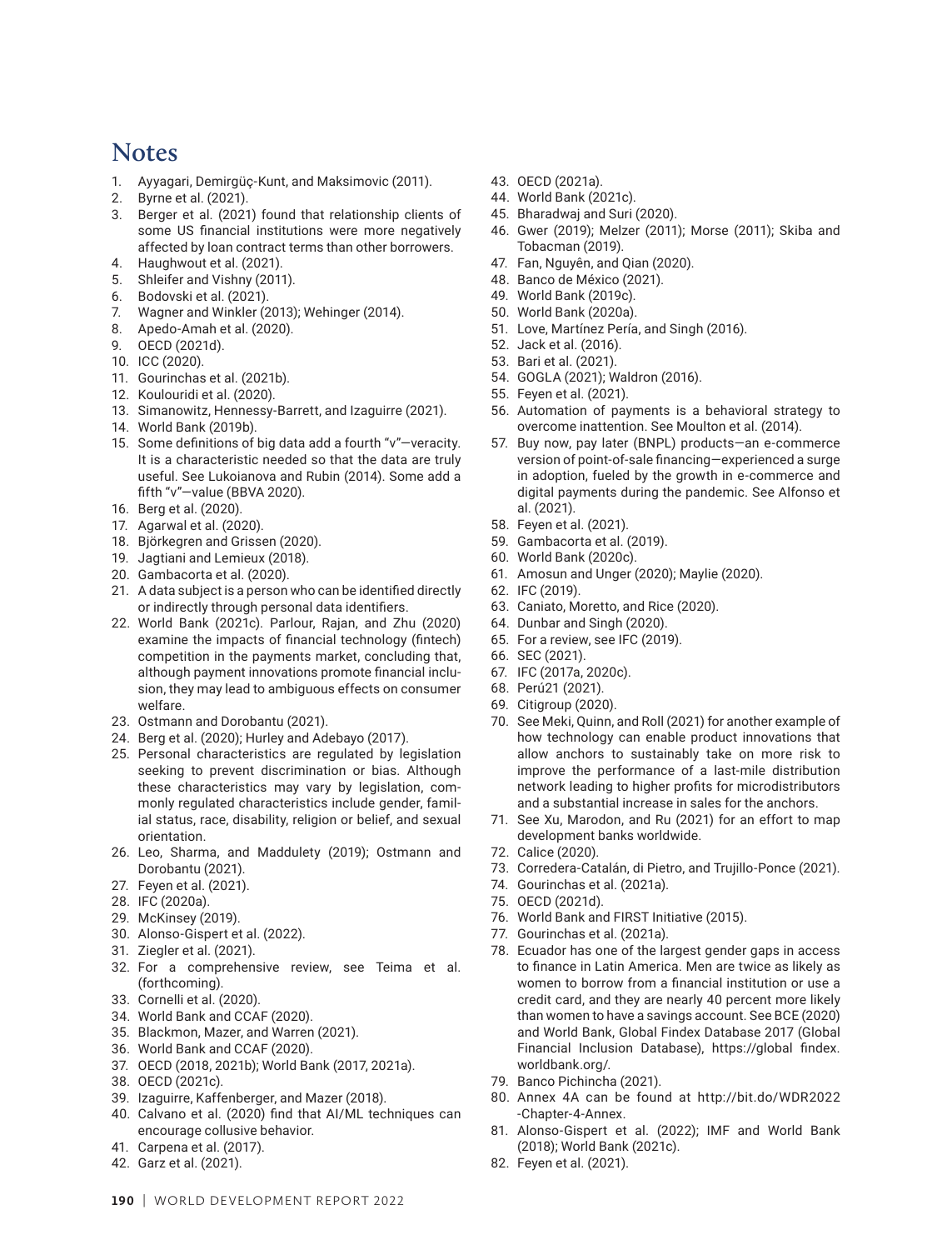- 83. World Bank (2021a).
- 84. CBK (2019).
- 85. CBK (2021b). Since December 2021, an amendment to the Central Bank of Kenya Act has provided the financial sector regulator with the power to license and oversee app-based lenders.
- 86. Feyen et al. (2021).
- 87. Alonso-Gispert et al. (2022).
- 88. IMF (2019).
- 89. World Bank and CCAF (2020).
- 90. Broeders and Prenio (2018); di Castri et al. (2019).
- 91. World Bank (2021b); World Bank and CCAF (2020).
- 92. Data2x (2016).
- 93. World Bank (2021c).
- 94. European Parliament (2019). For example, the European Parliamentary Research Service put forward four policy elements: (1) awareness-raising: education, watchdogs, and whistleblowers; (2) accountability in public sector use of algorithmic decisionmaking; (3) regulatory oversight and legal liability; and (4) global coordination for algorithmic governance.
- 95. Major elements include BCBS (2021); BIS and IOSCO (2016); FSB (2018, 2020); and G-7 (2016).
- 96. World Bank and CCAF (2020).

# **References**

- Adian, Ikmal, Djeneba Doumbia, Neil Gregory, Alexandros Ragoussis, Aarti Reddy, and Jonathan Timmis. 2020. "Small and Medium Enterprises in the Pandemic: Impact, Responses, and the Role of Development Finance." Policy Research Working Paper 9414, World Bank, Washington, DC.
- Agarwal, Sumit, Shashwat Alok, Pulak Ghosh, and Sudip Gupta. 2020. "Financial Inclusion and Alternate Credit Scoring for the Millennials: Role of Big Data and Machine Learning in Fintech." Paper presented at Cambridge Centre for Alternative Finance's "Fifth Annual Conference on Alternative Finance," Judge Business School, University of Cambridge, Cambridge, UK, June 29–July 1, 2020.
- Alfonso, Viviana, Codruta Boar, Jon Frost, Leonardo Gambacorta, and Jing Liu. 2021. "E-commerce in the Pandemic and Beyond." *BIS Bulletin* 36, Bank for International Settlements, Basel, Switzerland.
- Alonso-Gispert, Tatiana, Pierre-Laurent Chatain, Karl Driessen, Danilo Queiroz Palermo, and Ariadne Plaitakis. 2022. "Regulation and Supervision of Fintech: Considerations for EMDE Policymakers." Technical Note, Future of Finance Report, World Bank, Washington, DC.
- Amosun, Adedoyin, and Deborah Unger. 2020. "Keeping African Goods Moving." *Thought Leaders*, August 26, 2020. https://www.strategy-business.com/article /Keeping-African-goods-moving.
- Apedo-Amah, Marie Christine, Besart Avdiu, Xavier Cirera, Marcio Cruz, Elwyn Davies, Arti Grover, Leonardo Iacovone, et al. 2020. "Unmasking the Impact of COVID-19 on Businesses: Firm Level Evidence from across the World." Policy Research Working Paper 9434, World Bank, Washington, DC.
- Auer, Raphael, Jon Frost, Thomas Lammer, Tara Rice, and Amber Wadsworth. 2020. "Inclusive Payments
- 97. Pazarbasioglu et al. (2020).
- 98. World Bank (2019a, 2020b).
- 99. Pazarbasioglu et al. (2020).
- 100. Ruch (2020).
- 101. IFC (2020b).
- 102. Pazarbasioglu et al. (2020).
- 103. Feyen et al. (2021).
- 104. Dailey and Taylor (2021). Fiserv serves about 6 percent of the merchant acquiring market.
- 105. Togoh and Topping (2018).
- 106. For example, see IOSCO (2020); MAS (2018); OJK (2017a, 2017b); and RBI (2021a), paragraph 17 and annex VI.
- 107. Alonso-Gispert et al. (2022).
- 108. Plaitakis, Wills, and Church (2016).
- 109. Feyen et al. (2021).
- 110. Claessens (2009).
- 111. Parlour, Rajan, and Zhu (2020).
- 112. He, Huang, and Zhou (2020) highlight that although open banking favors new entrants in the credit market, it may under certain conditions negatively affect borrowers because of its impact on market dynamics and because of its signaling effect on borrowers, who may decide to opt out from sharing data.

for the Post-Pandemic World." SUERF Policy Note 193, European Money and Finance Forum, Vienna. https://www.suerf.org/policynotes/16645/inclusive -payments-for-the-post-pandemic-world.

- Ayyagari, Meghana, Asli Demirgüç-Kunt, and Vojislav Maksimovic. 2011. "Small vs. Young Firms across the World: Contribution to Employment, Job Creation, and Growth." Policy Research Working Paper 5631, World Bank, Washington, DC.
- Banca de las Oportunidades. 2020. "Reporte de Inclusión Financiera: Primer Semestre, 2020" [Financial inclusion report: First semester, 2020]. Departamento Nacional de Planeación and Banca de las Oportunidades, Bogotá, Colombia. https://bancadelasoportunidades .gov.co/sites/default/files/2020-10/BDO\_Reporte%20 Semestral\_0.pdf.
- Banco de México. 2021. "Evolución del Financiamiento a las Empresas durante el Trimestre Abril–Junio de 2021" [Quarterly trends in financing to companies during the quarter April–June 2021]. Press release, August 19, 2021. https://www.banxico.org.mx/publicaciones-y -prensa/evolucion-trimestral-del-financiamiento-a-las -empr/%7B7F3AFEC9-A775-BC0B-1640-5950FAAE 46E3%7D.pdf.
- Banco Pichincha. 2021. MSME Business Update, September 2021. Banco Pichincha, Quito, Pichincha, Ecuador.
- Bari, Faisal, Kashif Malik, Muhammad Meki, and Simon Quinn. 2021. "Asset-Based Microfinance for Microenterprises: Evidence from Pakistan." CEPR Discussion Paper DP15768, Centre for Economic Policy Research, London.
- Bartlett, Robert P., III, Adair Morse, Nancy Wallace, and Richard Stanton. 2020. "Algorithmic Accountability: A Legal and Economic Framework." *Berkeley Technology*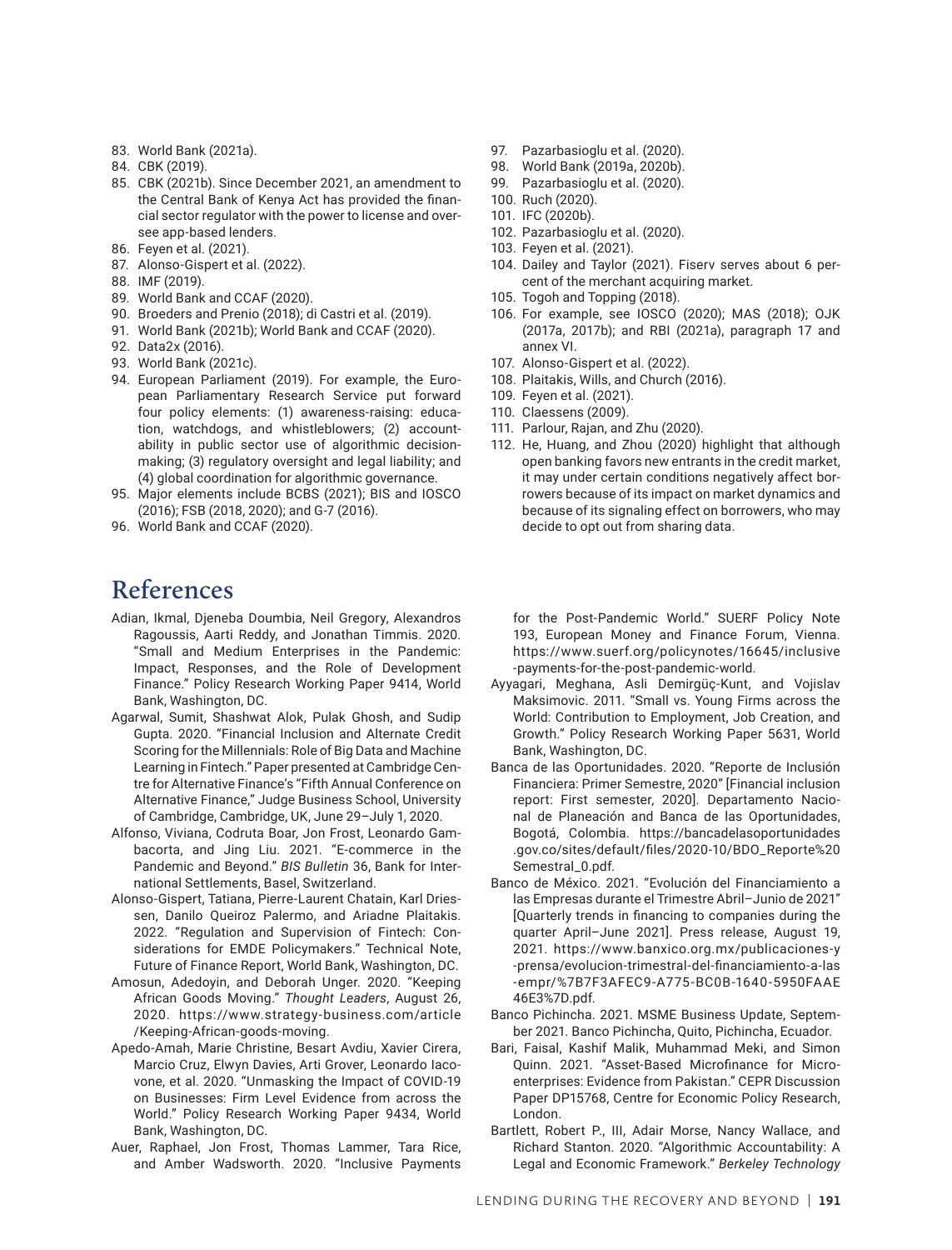*Law Journal,* Haas School of Business, University of California, Berkeley.

- BBVA (Banco Bilbao Vizcayza Argentaria). 2020. "The Five V's of Big Data." *Big Data*, May 26, 2020. https://www .bbva.com/en/five-vs-big-data/.
- BCBS (Basel Committee on Banking Supervision). 2021. "Principles for Operational Resilience." BCBS, Bank for International Settlements, Basel, Switzerland. https:// www.bis.org/bcbs/publ/d516.pdf.
- BCE (Banco Central de Ecuador). 2020. "Estrategia Nacional de Inclusión Financiera 2020–2024." BCE, Quito, Ecuador. http://rfd.org.ec/docs/comunicacion/Documento ENIF/ENIF-BCE-2021.pdf.
- Berg, Tobias, Valentin Burg, Ana Gombović, and Manju Puri. 2020. "On the Rise of the Fin Techs: Credit Scoring Using Digital Footprints." *Review of Financial Studies* 33 (7): 2845–97.
- Berger, Allen N., Christa H. S. Bouwman, Lars Norden, Raluca A. Roman, Gregory F. Udell, and Teng Wang. 2021. "Is a Friend in Need a Friend Indeed? How Relationship Borrowers Fare during the COVID-19 Crisis." Research Department Working Paper WP 21-13, Federal Reserve Bank of Philadelphia, Philadelphia, PA.
- Bharadwaj, Prashant, and Tavneet Suri. 2020. "Improving Financial Inclusion through Digital Savings and Credit." *AEA Papers and Proceedings* 110 (May): 584–88.
- BIS (Bank for International Settlements) and IOSCO (International Organization of Securities Commissions). 2016. "Guidance on Cyber Resilience for Financial Market Infrastructures." Committee on Payments and Market Infrastructures, Board of the International Organization of Securities Commissions, BIS, Basel, Switzerland. https://www.bis.org/cpmi/publ/d146.pdf.
- Björkegren, Daniel, and Darrell Grissen. 2020. "Behavior Revealed in Mobile Phone Usage Predicts Credit Repayment." *World Bank Economic Review* 34 (3): 618–34.
- Blackmon, William, Rafe Mazer, and Shana Warren. 2021. "Kenya Consumer Protection in Digital Finance Survey Report." Innovations for Poverty Action, New Haven, CT. https://www.poverty-action.org/publication/kenya -consumer-protection-digital-finance-survey-report.
- Bodovski, David, Hannah Firestone, Seung Jung Lee, and Viktors Stebunovs. 2021. "Bank Lending Conditions during the Pandemic." *FEDS Notes*, October 15, Board of Governors of the Federal Reserve System, Washington, DC. https://doi.org/10.17016/2380-7172.3000.
- Broeders, Dirk, and Jermy Prenio. 2018. "Innovative Technology in Financial Supervision (SupTech): The Experience of Early Users." *FSI Insights on Policy Implementation* 9 (July), Financial Stability Institute, Bank for International Settlements, Basel, Switzerland. https://www .bis.org/fsi/publ/insights9.htm.
- Burlando, Alfredo, Michael A. Kuhn, and Silvia Prina. 2021. "Too Fast, Too Furious? Digital Credit Delivery Speed and Repayment Rates." CEGA Working Paper WPS-151, Center for Effective Global Action, University of California, Berkeley. https://doi.org/10.26085/C32P49.
- *Businesswire*. 2021. "MYbank's Use of Digital Technology Leads to Record Growth in Rural Clients." *Businesswire*, June 23, 2021. https://www.businesswire.com/news /home/20210623005998/en/MYbank%E2%80%99s

-Use-of-Digital-Technology-Leads-to-Record-Growth -in-Rural-Clients.

- Byrne, Kieran, Saahil Karpe, Florence Kondylis, Megan Lang, and John Loeser. 2021. "Sectoral Heterogeneity in the Covid-19 Recovery: Evidence from Rwanda." In *Shaping Africa's Post-Covid Recovery*, edited by Rabah Arezki, Simeon Djankov, and Ugo Panizza. London: CEPR Press. https://voxeu.org/content/shaping -africa-s-post-covid-recovery.
- Calice, Pietro. 2020. "Boosting Credit: Public Guarantees Can Help Mitigate Risk during COVID-19." *Private Sector Development Blog*, May 28, 2020. https://blogs .worldbank.org/psd/boosting-credit-public-guarantees -can-help-mitigate-risk-during-covid-19.
- Calvano, Emilio, Giacomo Calzolari, Vincenzo Denicolò, and Sergio Pastorello. 2020. "Artificial Intelligence, Algorithmic Pricing, and Collusion." *American Economic Review* 110 (10): 3267–97.
- Caniato, Federico, Antonella Moretto, and James B. Rice, Jr. 2020. "A Financial Crisis Is Looming for Smaller Suppliers." *Harvard Business Review*, August 6, 2020. https://hbr.org/2020/08/a-financial-crisis-is-looming -for-smaller-suppliers.
- Carpena, Fenella, Shawn Cole, Jeremy Shapiro, and Bilal Zia. 2017. "The ABCs of Financial Education: Experimental Evidence on Attitudes, Behavior, and Cognitive Biases." *Finance and PSD Impact: The Lessons from DECFP Impact Evaluations* 40 (February), World Bank, Washington, DC. https://openknowledge.worldbank.org /handle/10986/26068.
- CBK (Central Bank of Kenya). 2019. "2019 FinAccess Household Survey." CBK, Kenya National Bureau of Statistics, and Financial Sector Deepening Kenya, Nairobi. https://www.centralbank.go.ke/wp-content/uploads /2019/04/2019-FinAcces-Report.pdf.
- CBK (Central Bank of Kenya). 2020a. "Commercial Banks' Credit Officer Survey December 2020." CBK, Nairobi, Kenya. https://www.centralbank.go.ke/2021/02/01 /credit-officer-survey-report-december-2020/.
- CBK (Central Bank of Kenya). 2020b. "Commercial Banks' Credit Officer Survey June 2020." CBK, Nairobi. https:// www.centralbank.go.ke/2020/12/18/credit-officer -survey-report-2020/.
- CBK (Central Bank of Kenya). 2020c. "Publication of the Credit Reference Bureau Regulations, 2020 and Additional Measures on Credit Information Sharing." Press release, April 14, 2020. https://www.centralbank.go .ke/uploads/press\_releases/850440997\_Press%20 Release%20-%20Credit%20Reference%20Bureau%20 Regulations%20-%20April%202020.pdf.
- CBK (Central Bank of Kenya). 2021a. "Credit Officer Survey, March 31, 2021." CBK, Nairobi. https://www.centralbank .go.ke/2021/05/05/credit-officer-survey-report -march-2021/.
- CBK (Central Bank of Kenya). 2021b. "Enactment of the Law to Regulate Digital Lenders and Issuance of the Corresponding Draft Regulations for Public Comment." Press release, December 23, 2021. https://www.centralbank .go.ke/2021/12/23/enactment-of-the-law-to-regulate -digital-lenders-and-issuance-of-the-corresponding -draft-regulations-for-public-comment/.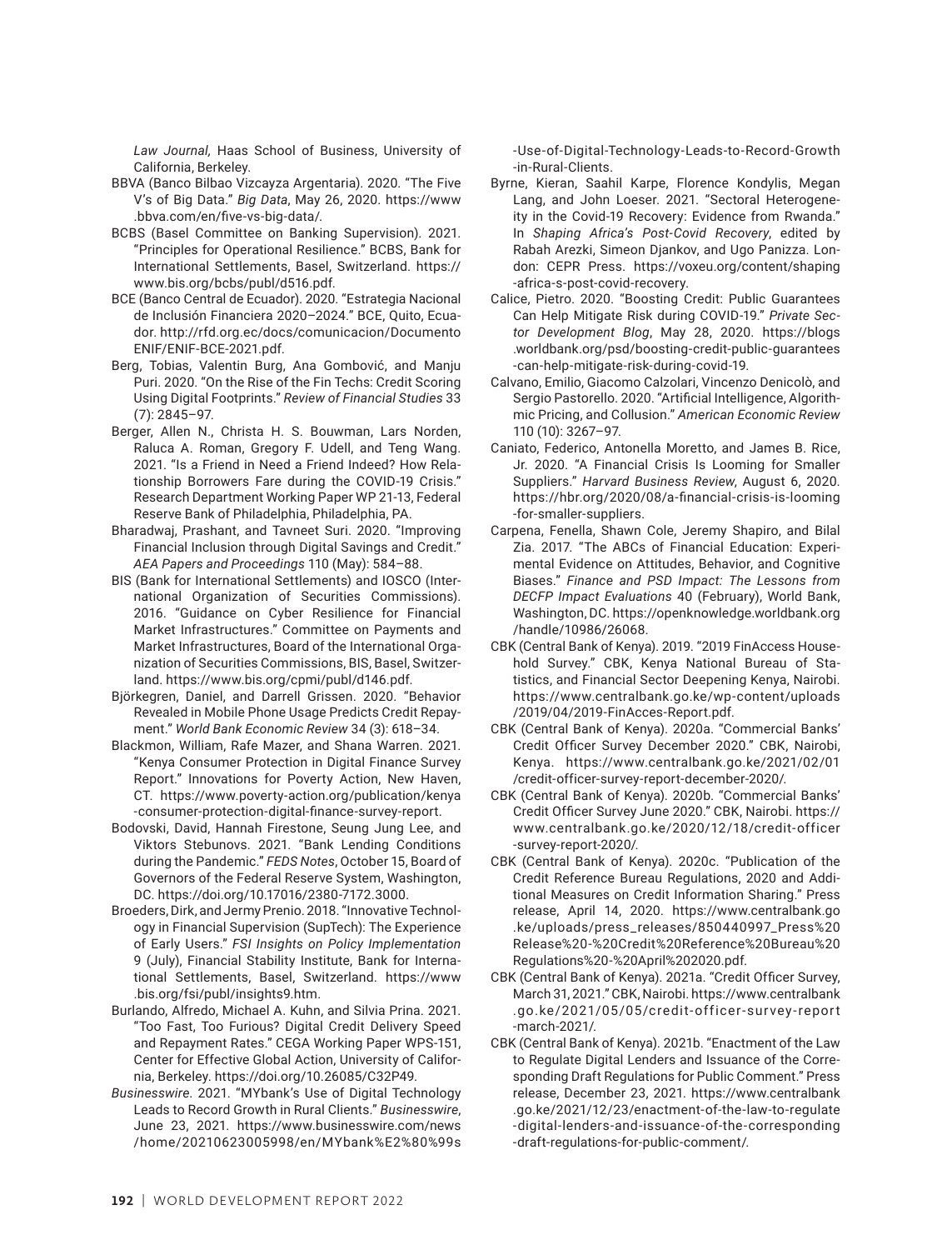- CBK (Central Bank of Kenya). 2021c. "FinAccess MSE Covid-19 Tracker Survey." CBK, Nairobi. https://www .centralbank.go.ke/2021/06/23/finaccess-mse -covid-19-tracker-survey-report/.
- CBK (Central Bank of Kenya), KNBS (Kenya National Bureau of Statistics), and FSD Kenya (Financial Sector Deepening Kenya). 2021. "FinAccess Household Survey—December 2021." FSD Kenya, Narobi. https:// www.fsdkenya.org/blogs-publications/publications /finaccess-household-surveys/.
- *China Banking News*. 2020. "100 Chinese Banks Sign Up for MYbank's 'Non-Contact' Micro-Loan Plan to Help Mitigate Coronvirus Impacts." Fintech, March 8, 2020. https://www.chinabankingnews.com/2020/03/08 /100-chinese-banks-sign-up-for-mybanks-non-contact -micro-loan-plan-to-help-mitigate-coronavirus-impacts/.
- Citigroup. 2020. "Citibanamex, PepsiCo, and Amigo PAQ Expand Digital Financial Inclusion for Underbanked Retailers through CoDi." Press release, October 26, 2020. https://www.citigroup.com/citi/news/2020/2010 30b.htm.
- Claessens, Stijn. 2009. "Competition in the Financial Sector: Overview of Competition Policies." *World Bank Research Observer* 24 (1): 83–118. https://doi.org/10.1093/wbro /lkp004.
- Cornelli, Giulio, Jon Frost, Leonardo Gambacorta, Raghavendra Rau, Robert Wardrop, and Tania Ziegler. 2020. "Fintech and Big Tech Credit: A New Database." BIS Working Paper 887, Monetary and Economic Department, Bank for International Settlements, Basel, Switzerland.
- Corredera-Catalán, Félix, Filippo di Pietro, and Antonio Trujillo‑Ponce. 2021. "Post‑COVID‑19 SME Financing Constraints and the Credit Guarantee Scheme Solution in Spain." *Journal of Banking Regulation* 22 (3): 250–60. https://doi.org/10.1057/s41261-021-00143-7.
- Creditinfo. 2021. "The Creditinfo Global Impact Score." Creditinfo, Prague, Czech Republic. https://chronicle .creditinfo.com/2020/09/15/players-in-baltic-marketslatvia-estonia-and-iceland-measure-risk-better -benefitting-from-covid-19-impact-score-developed -by-creditinfo.
- Crisanto, Janine Marie. 2021. "Indonesia E-wallet Transaction to Reach \$18.5 Billion in 2021 amid Fierce Competition." *Asian Banker*, April 9, 2021. https://www .theasianbanker.com/updates-and-articles/big -tech-platforms-heat-up-competition-in-indonesias -digital-payments-landscape.
- Dailey, Natasha, and Kate Taylor. 2021. "Customers Are Reporting Credit-Card Payment Crashes at Restaurants and Stores across the US, Including Chick-fil-A and Ikea." *Business Insider*, February 26, 2021. https://www .businessinsider.com/credit-card-payments-system -outage-stores-restaurants-chick-fil-a-2021-2.
- Data2x. 2016. "Catalyzing Inclusive Financial Systems: Chile's Commitment to Women's Data." Case study. Data2x, Washington, DC. https://data2x.org/wp -content/uploads/2019/05/Chile-Case-study\_English \_Final.pdf.
- di Castri, Simone, Stefan Hohl, Arend Kulenkampff, and Jermy Prenio. 2019. "The SupTech Generations." *FSI Insights on Policy Implementation* 19 (October),

Financial Stability Institute, Bank for International Settlements, Basel, Switzerland. https://www.bis.org/fsi /publ/insights19.htm.

- Djeundje, Viani B., Jonathan Crook, Raffaella Calabresea, and Mona Hamid. 2021. "Enhancing Credit Scoring with Alternative Data." *Expert Streams with Applications* 163 (January): 113766. https://doi.org/10.1016/j .eswa.2020.113766.
- Dunbar, Nicholas, and Manpreet Singh. 2020. "Consumer Goods Giants Grow Inventory, Extend Receivables amid Covid-19 Shift." *Eurofinance,* September 1, 2020. https:// www.eurofinance.com/news/consumer-goods-giants -grow-inventory-extend-receivables-amid-covid-19 -shift/.
- European Parliament. 2019. *A Governance Framework for Algorithmic Accountability and Transparency*. Brussels: Panel for the Future of Science and Technology, Scientific Foresight Unit, European Parliamentary Research Service, European Union. https://www.europarl.europa .eu/RegData/etudes/STUD/2019/624262/EPRS\_STU (2019)624262\_EN.pdf.
- Experian. 2021. "The Impact of COVID-19 on Business: The State of Business Credit in South Africa." Webinar, January 20, 2021, Experian, Dublin.
- Fan, Yuting, Hà Minh Nguyên, and Rong Qian. 2020. "Collateralized Borrowing around the World: Insights from the World Bank Enterprise Surveys." *International Journal of Finance and Economics*. Published ahead of print, September 29, 2020. https://doi.org/10.1002/ijfe.2279.
- Feyen, Erik H. B., Jon Frost, Leonardo Gambacorta, Harish Natarajan, and Matthew Saal. 2021. "Fintech and the Digital Transformation of Financial Services: Implications for Market Structure and Public Policy." BIS Paper 117, Monetary and Economic Department, Bank for International Settlements, Basel, Switzerland.
- Fina (Financial Agency, Croatia). 2021. "E-relief Application Point and COVID Score." Fina, Zagreb, Croatia. https:// www.fina.hr/en/e-relief-application-point-and-covid -score#covid-score.
- FinRegLab. 2020. "Data Diversification in Credit Underwriting." Research Brief, FinRegLab, Washington, DC. https://finreglab.org/data-diversification-in-credit -underwriting/.
- Froeling, Maarten, Angela Garcia Vargas, and Beniamino Savonitto. 2021. "LAPO Agent Banking: Increased Reach and Client Diversity." International Finance Corporation, Washington, DC. https://www.ifc.org/wps/wcm /connect/5eae1f1d-ad47-41db-93c9-eebd858b07e7 /LAPO+Agent+Banking-+Increased+reached+and +client+diversity.pdf?MOD=AJPERES&CVID=nyyOk5M.
- FSB (Financial Stability Board). 2018. "Implementation and Effects of the G20 Financial Regulatory Reforms." Fourth Annual Report, FSB, Basel, Switzerland. https:// www.fsb.org/2018/11/implementation-and-effects-of -the-g20-financial-regulatory-reforms-fourth-annual -report/.
- FSB (Financial Stability Board). 2020. "Effective Practices for Cyber Incident Response and Recovery: Final Report." FSB, Basel, Switzerland. https://www.fsb.org /2020/10/effective-practices-for-cyber-incident -response-and-recovery-final-report/.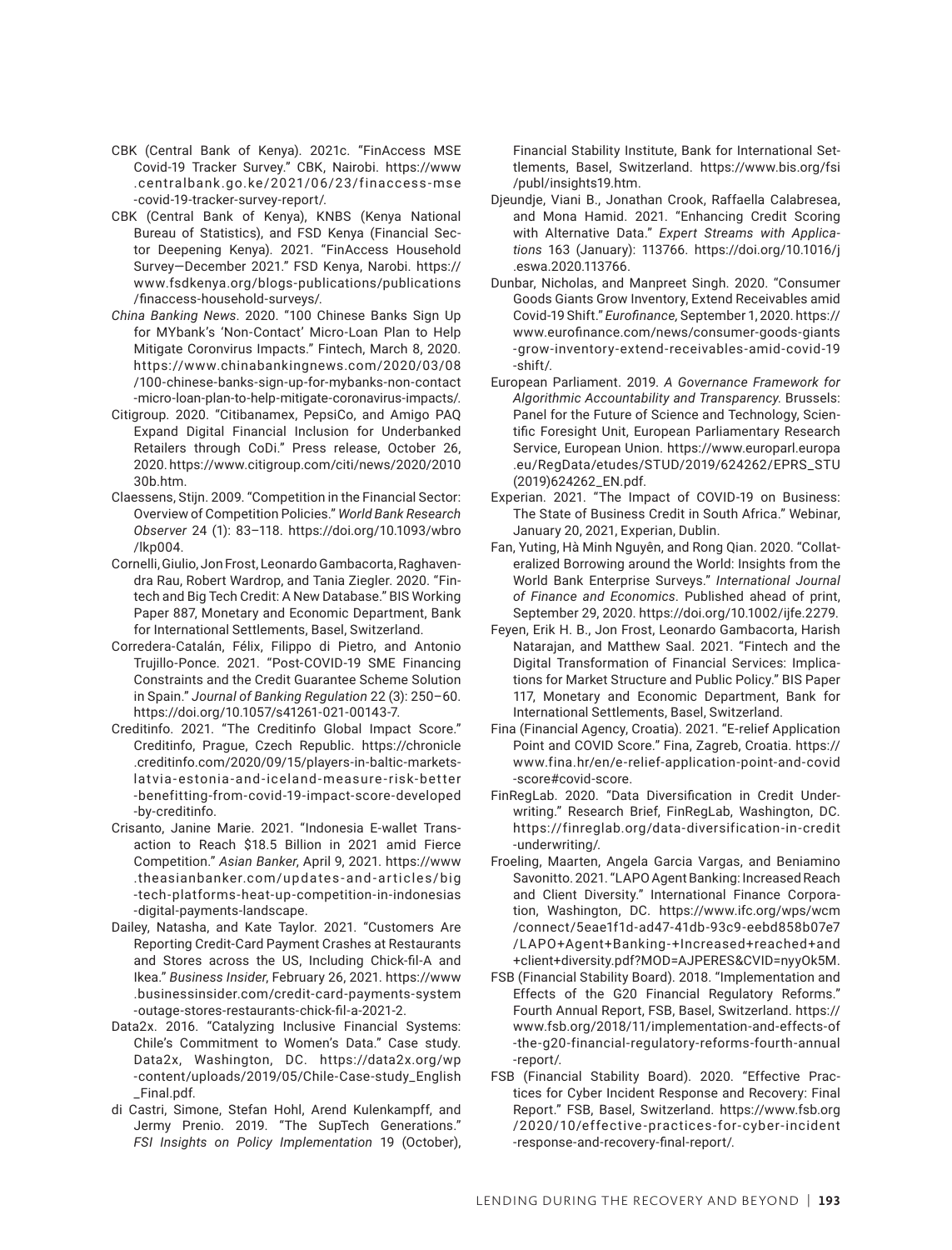- FSD Kenya (Financial Sector Deepening Kenya). 2021. "State of the Economy: Focus on Digitisation and the Impact of COVID-19 on MSEs." FSD Kenya, Nairobi. https:// www.fsdkenya.org/wp-content/uploads/2021/06 /State-of-the-Economy-Q1-2021.pdf.
- Fu, Jonathan, and Mrinal Mishra. 2020. "Fintech in the Time of COVID-19: Trust and Technological Adoption during Crises." Swiss Finance Institute Research Paper 20–38, Swiss Finance Institute; Department of Banking and Finance, University of Zurich, Zurich, Switzerland.
- Fuster, Andreas, Paul Goldsmith-Pinkham, Tarun Ramadorai, and Ansgar Walther. 2021. "Predictably Unequal: The Effects of Machine Learning on Credit Markets." *Journal of Finance*. Published ahead of print, October 28, 2021.
- G-7 (Group of Seven). 2016. "G7 Fundamental Elements of Cybersecurity for the Financial Sector." European Commission, Brussels. https://ec.europa.eu/info /publications/g7-fundamental-elements-cybersecurity -financial-sector\_en.
- Gambacorta, Leonardo, Yiping Huang, Zhenhua Li, Han Qiu, and Shu Chen. 2020. "Data vs Collateral." BIS Working Paper 881, Monetary and Economic Department, Bank for International Settlements, Basel, Switzerland.
- Gambacorta, Leonardo, Yiping Huang, Han Qiu, and Jingyi Wang. 2019. "How Do Machine Learning and Non-Traditional Data Affect Credit Scoring? New Evidence from a Chinese Fintech Firm." BIS Working Paper 834, Monetary and Economic Department, Bank for International Settlements, Basel, Switzerland.
- Garrote Sanchez, Daniel, Nicolas Gomez Parra, Caglar Ozden, Bob Rijkers, Mariana Viollaz, and Hernan Winkler. 2021. "Who on Earth Can Work from Home?" *World Bank Research Observer* 36 (1): 67–100.
- Garz, Seth, Xavier Giné, Dean Karlan, Rafe Mazer, Caitlin Sanford, and Jonathan Zinman. 2021. "Consumer Protection for Financial Inclusion in Low- and Middle-Income Countries: Bridging Regulator and Academic Perspectives." *Annual Review of Financial Economics* 13 (November): 219–46.
- Gertler, Paul, Brett Green, and Catherine Wolfram. 2021. "Digital Collateral." NBER Working Paper 28724, National Bureau of Economic Research, Cambridge, MA.
- Ghosh, Suvashree. 2020. "HDFC Bank Experiences Net Banking Snags Day after RBI Curbs." *Bloomberg*, December 4, 2020. https://www.bloombergquint.com /business/hdfc-bank-experiences-net-banking-snags -day-after-rbi-curbs.
- Gillis, Talia B., and Jann L. Spiess. 2019. "Big Data and Discrimination." *University of Chicago Law Review* 86 (2): 4.
- GOGLA (Global Off-Grid Lighting Association). 2021. *Global Off-Grid Solar Market Report: Semi-Annual Sales and Impact Data*. Public Report, January–June 2021. Amsterdam: GOGLA. https://www.gogla.org/global-off -grid-solar-market-report.
- Gourinchas, Pierre-Olivier, Ṣebnem Kalemli-Özcan, Veronika Penciakova, and Nick Sander. 2021a. "COVID-19 and SME Failures." NBER Working Paper 27877, National Bureau of Economic Research, Cambridge, MA.
- Gourinchas, Pierre-Olivier, Ṣebnem Kalemli-Özcan, Veronika Penciakova, and Nick Sander. 2021b. "COVID-19 and

SMEs: A 2021 'Time Bomb.'" NBER Working Paper 28418, National Bureau of Economic Research, Cambridge, MA.

- GPFI (Global Partnership for Financial Inclusion). 2018. "Use of Alternative Data to Enhance Credit Reporting to Enable Access to Digital Financial Services by Individuals and SMEs Operating in the Informal Economy." Guidance Note, G20 Global Partnership for Financial Inclusion, World Bank, Washington DC. https://www .gpfi.org/publications/guidance-note-use-alternative -data-enhance-credit-reporting-enable-access-digital -financial-services.
- GSMA (GSM Association). 2020. "The State of Mobile Internet Connectivity 2020." GSMA, London. https:// www.gsma.com/r/wp-content/uploads/2020/09 /GSMA-State-of-Mobile-Internet-Connectivity-Report -2020.pdf.
- GSMA (GSM Association). 2021a. "The Mobile Gender Gap Report 2021." GSMA, London. https://www.gsma.com /r/gender-gap/.
- GSMA (GSM Association). 2021b. "State of the Industry Report on Mobile Money 2021." GSMA, London. https:// www.gsma.com/mobilefordevelopment/wp-content /uploads/2021/03/GSMA\_State-of-the-Industry -Report-on-Mobile-Money-2021\_Full-report.pdf.
- Gubbins, Paul. 2019. "Digital Credit in Kenya: Facts and Figures from FinAccess 2019." Focus Note (December), Financial Sector Deepening Kenya, Nairobi. https:// fsdkenya.org/wp-content/uploads/2020/07/Focus -Note-Digital-Credit-in-Kenya\_Updated.pdf.
- Gwer, Francis. 2019. "Digital Credit Audit Report: Evaluating the Conduct and Practice of Digital Lending in Kenya." With Jack Odero and Edoardo Totolo. Digital Credit Audit Report (September), Financial Sector Deepening Kenya, Nairobi. https://www.fsdkenya.org/research -and-publications/digital-credit-audit-report-evaluating -the-conduct-and-practice-of-digital-lending-in-kenya/.
- Haughwout, A., D. Lee, J. Scally, and W. van der Klaauw. 2021. "What's Next for Forborne Borrowers?" *Liberty Street Economics,* May 19, 2021, Federal Reserve Bank of New York. https://libertystreeteconomics.newyork fed.org/2021/05/whats-next-for-forborne-borrowers/.
- He, Zhiguo, Jing Huang, and Jidong Zhou. 2020. "Open Banking: Credit Market Competition When Borrowers Own the Data." NBER Working Paper 28118, National Bureau of Economic Research, Cambridge, MA.
- Huang, Yiping, Longmei Zhang, Zhenhua Li, Han Qiu, Tao Sun, and Xue Wang. 2020. "Fintech Credit Risk Assessment for SMEs: Evidence from China." IMF Working Paper WP/20/193, International Monetary Fund, Washington, DC. https://www.imf.org/en/Publications/WP /Issues/2020/09/25/Fintech-Credit-Risk-Assessment -for-SMEs-Evidence-from-China-49742.
- Hurley, Mikella, and Julius Adebayo. 2017. "Credit Scoring in the Era of Big Data." *Yale Journal of Law and Technology* 18 (1): 148–216.
- ICC (International Chamber of Commerce). 2020. "Priming Trade Finance to Safeguard SMEs and Power a Resilient Recovery from COVID-19." Memo to G20 Governments, Central Banks, and International Financial Institutions, ICC, Paris. https://iccwbo.org/content/uploads/sites/3 /2020/11/memo-g20-recommendations-smes.pdf.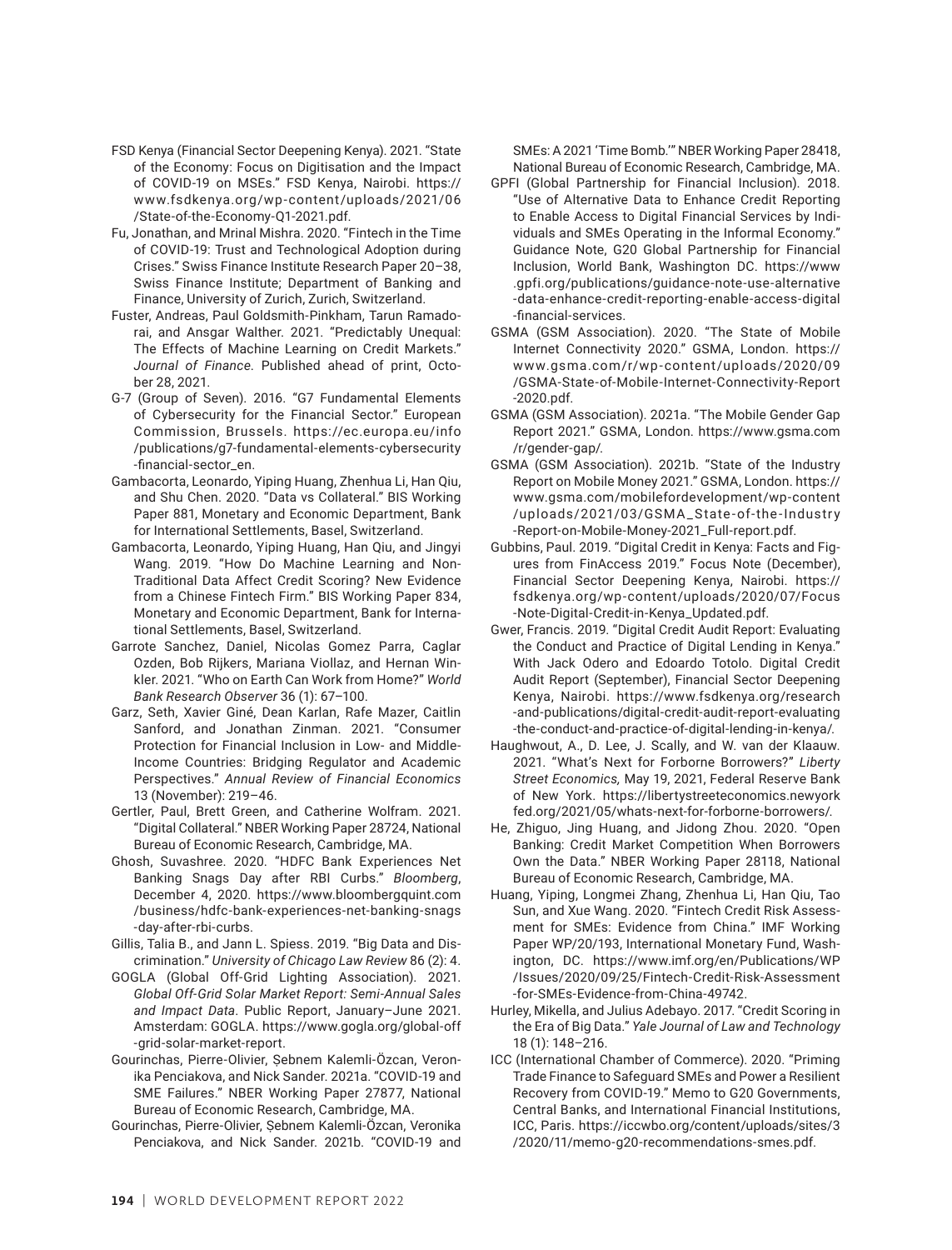- IEA (International Energy Agency). 2020. "The Covid-19 Crisis Is Reversing Progress on Energy Access in Africa." *IEA*, November 20, 2020. https://www.iea.org/articles /the-covid-19-crisis-is-reversing-progress-on-energy -access-in-africa.
- IFC (International Finance Corporation). 2017a. "Beyond Fintech: Leveraging Blockchain for More Sustainable and Inclusive Supply Chains." EMCompass Note 45, IFC, Washington, DC.
- IFC (International Finance Corporation). 2017b. "MSME Finance Gap: Assessment of the Shortfalls and Opportunities in Financing Micro, Small, and Medium Enterprises in Emerging Markets." IFC, Washington, DC.
- IFC (International Finance Corporation). 2019. "Supply Chain Finance Knowledge Guide." Financial Institutions Group, IFC, Washington, DC.
- IFC (International Finance Corporation). 2020a. *Artificial Intelligence in Emerging Markets: Opportunities, Trends, and Emerging Business Models*. Washington, DC: IFC.
- IFC (International Finance Corporation). 2020b. "Coordinating Prudential Regulation and Secured Transactions Frameworks: A Primer." IFC, Washington, DC.
- IFC (International Finance Corporation). 2020c. *Handbook: Technology and Digitization in Supply Chain Finance*. Washington, DC: IFC.
- IFC (International Finance Corporation). 2021. "The Early Impact of COVID-19 on Financial Institutions: Insights from a Survey of IFC Financial Institution Clients." IFC, Washington, DC. https://www.ifc.org/wps/wcm /connect/587d57c6-74dd-4efb-90cc-5dec218fd00e /Covid-19+Impact+on+FI+Survey+2020+-+5-11-2021 \_FINAL+REVIEW.pdf?MOD=AJPERES&CVID=nBz3kgr.
- IMF (International Monetary Fund). 2019. *Thailand: Financial System Stability Assessment*. IMF Country Report 19/308. Washington, DC: IMF.
- IMF (International Monetary Fund) and World Bank. 2018. "The Bali Fintech Agenda." IMF Policy Paper, IMF, Washington, DC. https://www.imf.org/en/Publications /Policy-Papers/Issues/2018/10/11/pp101118-bali -fintech-agenda.
- INEGI (National Institute of Statistics and Geography). 2020. "Economic Censuses 2019." Press release. https://www.inegi.org.mx/contenidos/saladeprensa /boletines/2020/OtrTemEcon/CenEconResDef2019 \_Nal.pdf.
- IOSCO (International Organization of Securities Commissions). 2020. "Principles on Outsourcing: Consultation Report." IOSCO, Madrid. https://www.iosco.org/library /pubdocs/pdf/IOSCOPD654.pdf.
- Izaguirre, Juan Carlos, Michelle Kaffenberger, and Rafe Mazer. 2018. "It's Time to Slow Digital Credit's Growth in East Africa." *Digital Credit: Borrower Experiences and Emerging Risks* (blog), September 25, 2018. https://www.cgap.org/blog/its-time-slow-digital -credits-growth-east-africa.
- Jack, William, Michael R. Kremer, Joost de Laat, and Tavneet Suri. 2016. "Borrowing Requirements, Credit Access, and Adverse Selection: Evidence from Kenya." NBER Working Paper 22686, National Bureau of Economic Research, Cambridge, MA.
- Jagtiani, Julapa A., and Catharine M. Lemieux. 2018. "Do Fintech Lenders Penetrate Areas That Are Underserved by Traditional Banks?" *Journal of Economics and Business* 100 (November–December): 43–54.
- Karandaaz. 2021. "Mobile Money Adoption Increased during Pandemic by 4%: Karandaaz Survey on COVID-19's Impact on Financial Behavior." Karandaaz press release, May 18, 2021.
- Khan, Imran, and Karrar Hussain Jaffar. 2021. "Searching for the Binding Constraint to Digital Financial Inclusion in Pakistan: A Decision Tree Approach." CGD Policy Paper 218, Center for Global Development, Washington, DC. https://pmic.pk/wp-content/uploads/2021/09 /pakistan-decision-tree.pdf.
- Kisat, Faizaan. 2021. "Loan Officers, Algorithms, and Credit Outcomes: Experimental Evidence from Pakistan." Job Market Paper, Department of Economics, Princeton University, Princeton, NJ.
- Klapper, Leora, and Margaret Miller. 2021. "The Impact of COVID-19 on Digital Financial Inclusion." Global Partnership for Financial Inclusion and World Bank, Washington, DC. https://www.gpfi.org/sites/gpfi/files/sites /default/files/5\_WB%20Report\_The%20impact%20 of%20COVID-19%20on%20digital%20financial%20 inclusion.pdf.
- Koetsier, John. 2020. "Banking on Mobile Up 35–85% Thanks to Coronavirus (After 1 Trillion App Opens in 2019)." *Editors' Pick* (blog), April 15, 2020. https://www .forbes.com/sites/johnkoetsier/2020/04/15/report-35 -85-fintech-growth-on-mobile-thanks-to-coronavirus -after-1-trillion-app-opens-in-2019/?sh=d12c9ec759a0.
- Koulouridi, Efstathia, Sameer Kumar, Luis Nario, Theo Pepanides, and Marco Vettori. 2020. "Managing and Monitoring Credit Risk after the COVID-19 Pandemic." *Our Insights* (blog), July 31, 2020. https://www.mckinsey .com/business-functions/risk/our-insights/managing -and-monitoring-credit-risk-after-the-covid-19-pandemic.
- Leo, Martin, Suneel Sharma, and K. Maddulety. 2019. "Machine Learning in Banking Risk Management: A Literature Review." *Risks* 7 (1): 29.
- Love, Inessa, María Soledad Martínez Pería, and Sandeep Singh. 2016. "Collateral Registries for Movable Assets: Does Their Introduction Spur Firms' Access to Bank Financing?" *Journal of Financial Services Research* 49 (1): 1–37.
- Lukoianova, Tatiana, and Victoria L. Rubin. 2014. "Veracity Roadmap: Is Big Data Objective, Truthful, and Credible?" Advances in Classification Research Online 24 (1): 4–15. https://doi.org/10.7152/acro.v24i1.14671.
- MAS (Monetary Authority of Singapore). 2018. "Guidelines on Outsourcing." MAS, Singapore. https://www .mas.gov.sg/regulation/guidelines/guidelines-on -outsourcing.
- Maylie, Devon. 2020. "Unsung Heroes: Truckers Keep Delivering, Thanks to Online Platform." *IFC Insights*, March 2020. https://www.ifc.org/wps/wcm/connect /news\_ext\_content/ifc\_external\_corporate\_site/news +and+events/news/insights/unsung-heroes-truckers.
- McKinsey. 2019. "Global AI Survey: AI Proves Its Worth but Few Scale Impact." McKinsey Analytics, McKinsey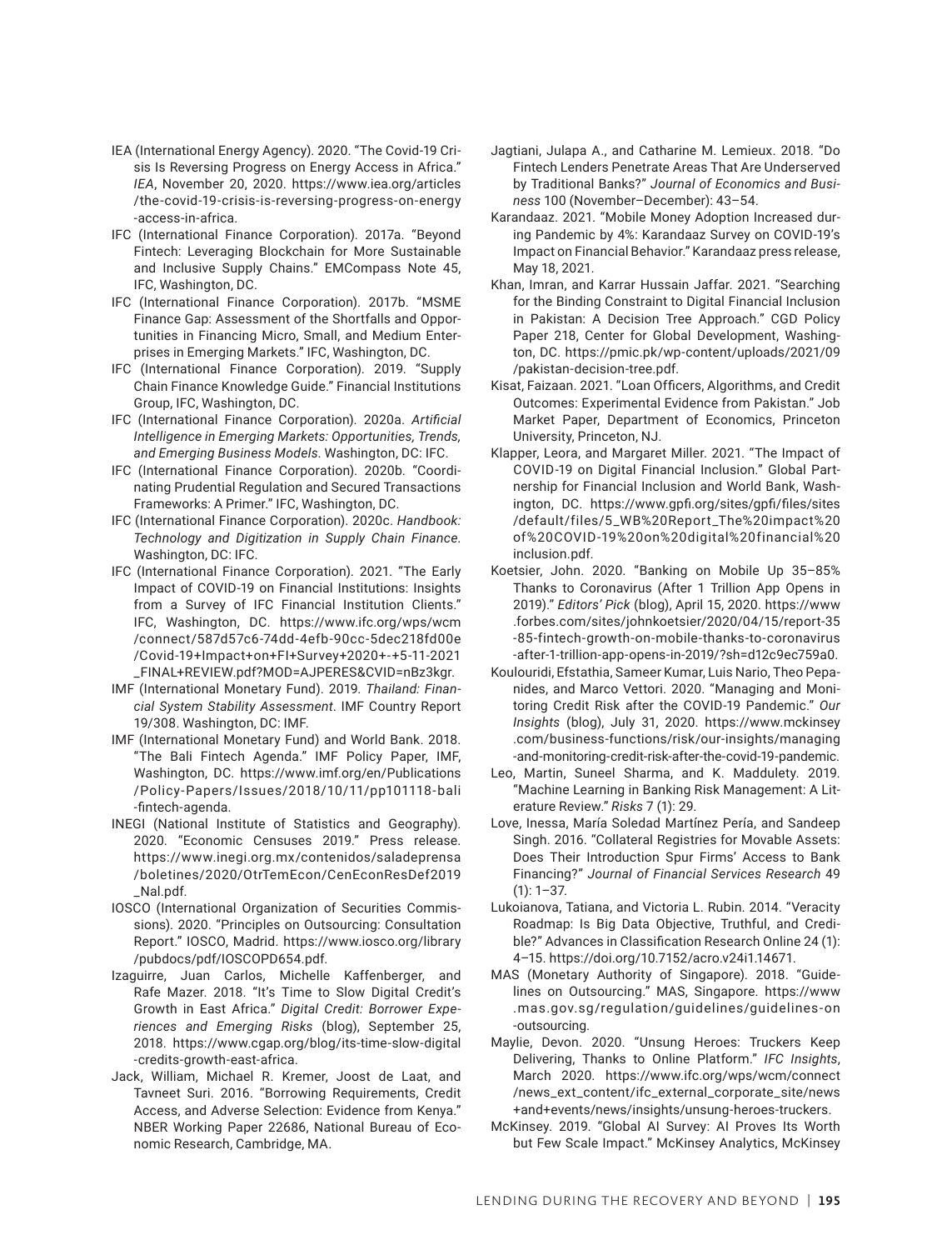and Company. https://www.mckinsey.com/featured -insights/artificial-intelligence/global-ai-survey-ai -proves-its-worth-but-few-scale-impact.

McKinsey. 2020. "The 2020 McKinsey Global Payments Report." Global Banking Practice, McKinsey and Company.

- Meki, Muhammad, Simon Quinn, and Kate Roll. 2021. "Mutuality and the Potential of Microequity: Credit with Performance-Contingent Repayment for Gig Workers." In *Putting Purpose into Practice: The Economics of Mutuality*. Oxford, UK: Oxford University Press.
- Melzer, Brian T. 2011. "The Real Costs of Credit Access: Evidence from the Payday Lending Market." *Quarterly Journal of Economics* 126 (1): 517–55.
- Montoya, Ana María, Eric Parrado, Alex Solís, and Raimundo Undurraga. 2020. "Bad Taste: Gender Discrimination in the Consumer Credit Market." IDB Working Paper IDB-WP-1053, Department of Research and Chief Economist, Inter-American Development Bank, Washington, DC.
- Morse, Adair. 2011. "Payday Lenders: Heroes or Villains?" *Journal of Financial Economics* 102 (1): 28–44.
- Morse, Adair, and Karen Pence. 2020. "Technological Innovation and Discrimination in Household Finance." NBER Working Paper 26739, National Bureau of Economic Research, Cambridge, MA.
- Moulton, Stephanie, J. Michael Collins, Cäzilia Loibl, and Anya Samek. 2014. "Effects of Monitoring on Mortgage Delinquency: Evidence from a Randomized Field Study." *Journal of Policy Analysis and Management* 34 (1): 184–207.
- OECD (Organisation for Economic Co-operation and Development). 2018. "G20/OECD Policy Guidance: Financial Consumer Protection Approaches in the Digital Age." OECD, Paris. https://www.oecd.org/finance /G20-OECD-Policy-Guidance-Financial-Consumer -Protection-Digital-Age-2018.pdf.
- OECD (Organisation for Economic Co-operation and Development). 2021a. "Digital Delivery of Financial Education: Design and Practice." OECD, Paris. https://www.oecd .org/financial/education/Digital-delivery-of-financial -education-design-and-practice.pdf.
- OECD (Organisation for Economic Co-operation and Development). 2021b. "Lessons Learnt and Effective Approaches to Protect Consumers and Support Financial Inclusion in the Context of COVID-19." G20/ OECD Report. OECD, Paris. https://www.oecd.org/daf /fin/financial-education/g20-oecd-report-on-financial -consumer-protection-and-financial-inclusion-in-the -context-of-covid-19.htm.
- OECD (Organisation for Economic Co-operation and Development). 2021c. "Navigating the Storm: MSMEs' Financial and Digital Competencies in COVID-19 Times." G20/ OECD-INFE report. OECD, Paris. https://www.oecd.org /financial/education/navigating-the-storm-msmes -financial-anddigital-competencies-in-covid-19-times .htm.
- OECD (Organisation for Economic Co-operation and Development). 2021d. "Trade Finance in the COVID Era: Current and Future Challenges." OECD Policy Responses to Coronavirus (COVID-19), OECD, Paris. https://www .oecd.org/coronavirus/policy-responses/trade-finance

-in-the-covid-era-current-and-future-challenges-79 daca94/.

- OJK (Financial Services Authority of Indonesia). 2017a. "Financial Services Authority Circular Number 18/ SEOJK.02/2017 Regarding Information Technology Risk Management and Management in Information Technology-Based Lending." [In Indonesian]. https:// www.ojk.go.id/id/regulasi/otoritas-jasa-keuangan /surat-edaran-ojk-dan-dewan-komisioner/Documents /Pages/SEOJK-Tata-Kelola-dan-Manajemen-Risiko -Teknologi-Informasi-pada-Layanan-Pinjam-Meminjam -Uang-Berbasis-Teknologi-Informasi/SAL%20SEOJK %2018%20FINTECH.pdf.
- OJK (Financial Services Authority of Indonesia). 2017b. "OJK Issues Regulation on IT-Based Lending Services." Press Release SP 01/DKNS/OJK/I/2017, January 10, 2017. https://www.ojk.go.id/en/berita-dan-kegiatan /siaran-pers/Documents/Pages/Press-Release-OJK -Issues-Regulation-on-It-Based-Lending-Services /SIARAN%20PERS%20POJK%20%20%20%20FIntech -ENGLISH.pdf.
- Ostmann, Florian, and Cosmina Dorobantu. 2021. "AI in Financial Services." Alan Turing Institute, London. https://www.turing.ac.uk/research/publications/ai -financial-services.
- Parlour, Christine A., Uday Rajan, and Haoxiang Zhu. 2020. "When FinTech Competes for Payment Flows." Working paper, Haas School of Business, University of California, Berkeley.
- Pazarbasioglu, Ceyla, Alfonso Garcia Mora, Mahesh Uttamchandani, Harish Natarajan, Erik H. B. Feyen, and Mathew Saal. 2020. "Digital Financial Services." World Bank, Washington, DC. https://pubdocs.worldbank.org /en/230281588169110691/Digital-Financial-Services .pdf.
- Perú21. 2021. "More Than 4 thousand Winemakers Will Benefit through 'Amigo PAQ.' " *Economy*, February 3, 2021. https://peru21.pe/economia/emprendedor-mas -de-4-mil-bodegueros-se-beneficiaran-a-traves-de -amigo-paq-pepsico-cbc-citi-pos-movil-prestamos -noticia/.
- Plaitakis, Ariadne, Thomas Kirk Wills, and Bryan Church. 2016. "Regional: Promoting Remittance for Development Finance" and "Digital Payment Systems, Mobile Money Services, and Agent Banking: Bangladesh, Nepal, and Sri Lanka." ADB Technical Assistance Consultant's Report, Asian Development Bank, Manila. https://www .adb.org/sites/default/files/project-document/195971 /48190-001-tacr.pdf.
- PSBC (Postal Savings Bank of China). 2021. "Release of the Economic Daily–PSBC Small and Micro-Sized Enterprise Operating Index Report of June 2021." PSBC, Beijing. https://www.psbc.com/en/products\_and\_services /corporate/samseoi/202107/t20210713\_108141.html.
- Putnam, Daniel, Rafe Mazer, and William Blackmon. 2021. "Report on the Competition Authority of Kenya Digital Credit Market Inquiry." Competition Authority of Kenya and Innovations for Poverty Action, Nairobi. https:// www.poverty-action.org/publication/competition -authority-kenya-digital-credit-market-inquiry.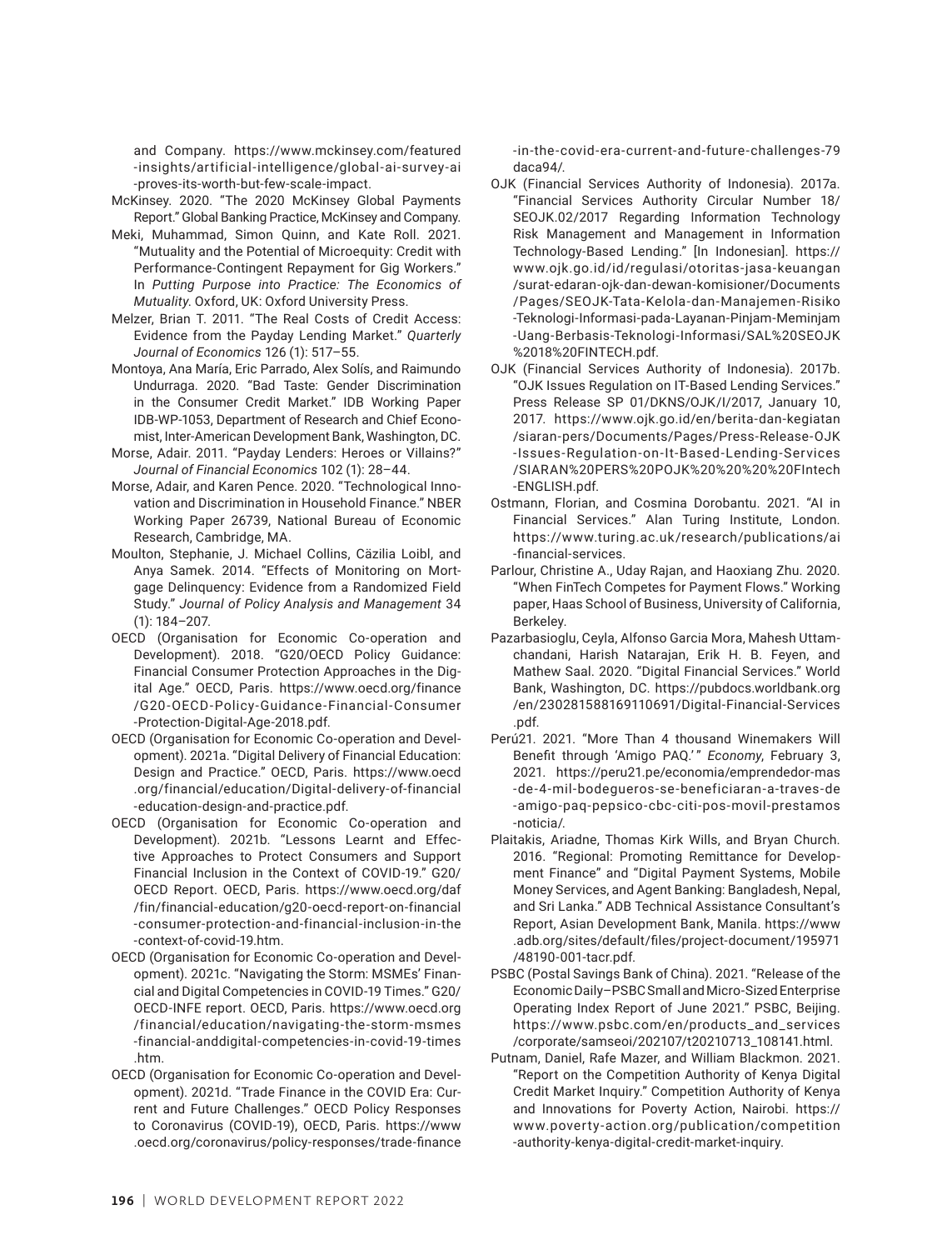- PwC (PricewaterhouseCoopers). 2021a. "Keep Your Capital Working to Recover from the Crisis." Working Capital Report 2021, DACH and Benelux Regions, PwC, Bielefeld, Germany. https://www.pwc.nl/nl/assets /documents/pwc-working-capital-report-2021.pdf.
- PwC (PricewaterhouseCoopers). 2021b. "Working Capital Study 20/21: From Recovery to Growth in the Face of Supply Chain Instability." PwC, London. https://www .pwc.co.uk/services/business-restructuring/insights /working-capital-study.html.
- RBI (Reserve Bank of India). 2021a. "Master Directions, Non-Banking Financial Company: Peer to Peer Lending Platform (Reserve Bank) Directions, 2017 (Updated as on October 05, 2021)." RBI, Mumbai. https://www.rbi .org.in/Scripts/NotificationUser.aspx?Id=11137.
- RBI (Reserve Bank of India). 2021b. "Payment System Indicators—November 2021." https://rbidocs.rbi.org.in /rdocs/PSI/PDFs/PAYMENTNOVEMBER2021105 57582EEF946AB8DBA2A8442DA8DDF.PDF.
- Ruch, Madigan. 2020. "MicroCapital Brief: Pakistan Launches Electronic Registry of Movable Assets, with Support from IFC." *MicroCapital*, May 20, 2020. https://www.microcapital.org/microcapital-brief -pakistan-launches-electronic-registry-of-movable -assets-with-support-from-ifc/.
- Safaricom. 2021a. "Results Booklet for the Year Ended 31st March 2021." Safaricom PLC, Nairobi, Kenya. https:// www.safaricom.co.ke/images/Downloads/FY21 ResultsBooklet13May2021.pdf.
- Safaricom. 2021b. "Safaricom PLC Results Booklet for the Six Months Period Ended 30th September 2021." Safaricom PLC, Nairobi, Kenya. https://www.safaricom .co.ke/images/Downloads/Resources\_Downloads/H1 \_FY22/HY22\_Results\_Booklet\_9\_November\_2021.pdf.
- SEC (United States Securities and Exchange Commission). 2021. *Hepsiburada*. SEC Form F-1, Registration 333 (May 28). Washington, DC: SEC. https://hepsiburada .gcs-web.com/static-files/5ed9bceb-386a-4712-9507 -0406097902af?auth\_token=df23ffe8-8292-49b7 -99e5-21225fac63b4.
- SFC (Superintendencia Financiera de Colombia). 2021. "Informe de Operaciones: Segundo Semestre 2020." SFC, Bogotá, Colombia.
- Shleifer, Andrei, and Robert W. Vishny. 2011. "Fire Sales in Finance and Macroeconomics." *Journal of Economic Perspectives* 25 (1): 29–48.
- Simanowitz, Anton, Genevieve Hennessy-Barrett, and Juan Carlos Izaguirre. 2021. "Is It Possible to Estimate Financial Stress before It Harms Borrowers?" *CGAP* (blog), October 11, 2021. https://www.cgap.org /blog/it-possible-estimate-financial-stress-it-harms -borrowers.
- Skiba, Paige Marta, and Jeremy Tobacman. 2019. "Do Payday Loans Cause Bankruptcy?" *Journal of Law and Economics* 62 (3): 485–519.
- Sule, Alan, Mehmet Cemalcilar, Dean Karlan, and Jonathan Zinman. 2018. "Unshrouding: Evidence from Bank Overdrafts in Turkey." *Journal of Finance* 73 (2): 481–522.
- Sun, Tao, Alan Feng, Yiyao Wang, and Chun Chang. 2021. "Digital Banking Support to Small Businesses amid COVID-19: Evidence from China." Global Financial

Stability Note 2021/02, Monetary and Capital Markets, International Monetary Fund, Washington, DC. https:// imf.org/-/media/Files/Publications/gfs-notes/2021 /English/GSNEA2021002.ashx.

- Taylor, David. 2021. "Mobile Money 1 Year into a Pandemic: A Shift away from Cash towards a Cash-Lite Economy." *Blog*, September 30, 2021. https://www.fsdkenya.org /blogs-publications/mobile-money-1-year-into-a -pandemic-a-shift-away-from-cash-towards-a-cash -lite-economy/.
- Teima, Ghada O., Ivor Istuk, Luis Maldonado, Miguel Soriano, and John S. Wilson. Forthcoming. "Fintech and SME Finance: Expanding Responsible Access." Technical Note, Future of Finance Report, World Bank, Washington, DC.
- Togoh, Isabel, and Alexandra Topping. 2018. "Visa Outage: Payment Chaos after Card Network Crashes; As It Happened." *Guardian*, June 1, 2018. https://www.the guardian.com/world/live/2018/jun/01/visa-outage -payment-chaos-after-card-network-crashes-live -updates.
- Wagner, Charlotte, and Adalbert Winkler. 2013. "The Vulnerability of Microfinance to Financial Turmoil: Evidence from the Global Financial Crisis." *World Development* 51 (November): 71–90.
- Waldron, Daniel. 2016. "Tugende: Analog Credit on Digital Wheels." Consultative Group to Assist the Poor, Washington, DC. https://www.cgap.org/blog/tugende -analog-credit-digital-wheels.
- Wehinger, Gert. 2014. "SMEs and the Credit Crunch." *Financial Market Trends* 2013 (2): 115–48.
- World Bank. 2017. *Good Practices for Financial Consumer Protection, 2017 edition*. Washington, DC: World Bank.
- World Bank. 2019a. "Cybersecurity in Credit Reporting Guidelines." World Bank, Washington, DC. https://the docs.worldbank.org/en/doc/735641585870130697 -0130022020/original/Cybersecurityincreditreporting guidelinefinal.pdf.
- World Bank. 2019b. "Disruptive Technologies in the Credit Information Sharing Industry: Developments and Implications." Fintech Note 3, Finance, Competitiveness, and Innovation Global Practice, World Bank, Washington, DC. http://documents.worldbank.org/curated/en /587611557814694439/Disruptive-Technologies-in-the -Credit-Information-Sharing-Industry-Developments -and-Implications.
- World Bank. 2019c. *Secured Transactions, Collateral Registries, and Movable Asset-Based Financing*. Knowledge Guide. Washington, DC: World Bank.
- World Bank. 2020a. "Collateral Registry, Secured Transactions Law and Practice." Distributed Ledger Technology and Secured Transactions: Legal, Regulatory, and Technological Perspectives; Guidance Notes Series, Note 1, World Bank, Washington, DC.
- World Bank. 2020b. "Credit Bureau Licensing and Supervision: A Primer." World Bank, Washington, DC.
- World Bank. 2020c. "Embedding Digital Finance in E-commerce Platforms during the COVID-19 Pandemic." Discussion note, World Bank, Washington, DC.
- World Bank. 2021a. "Consumer Risks in Fintech: New Manifestations of Consumer Risks and Emerging Regulatory